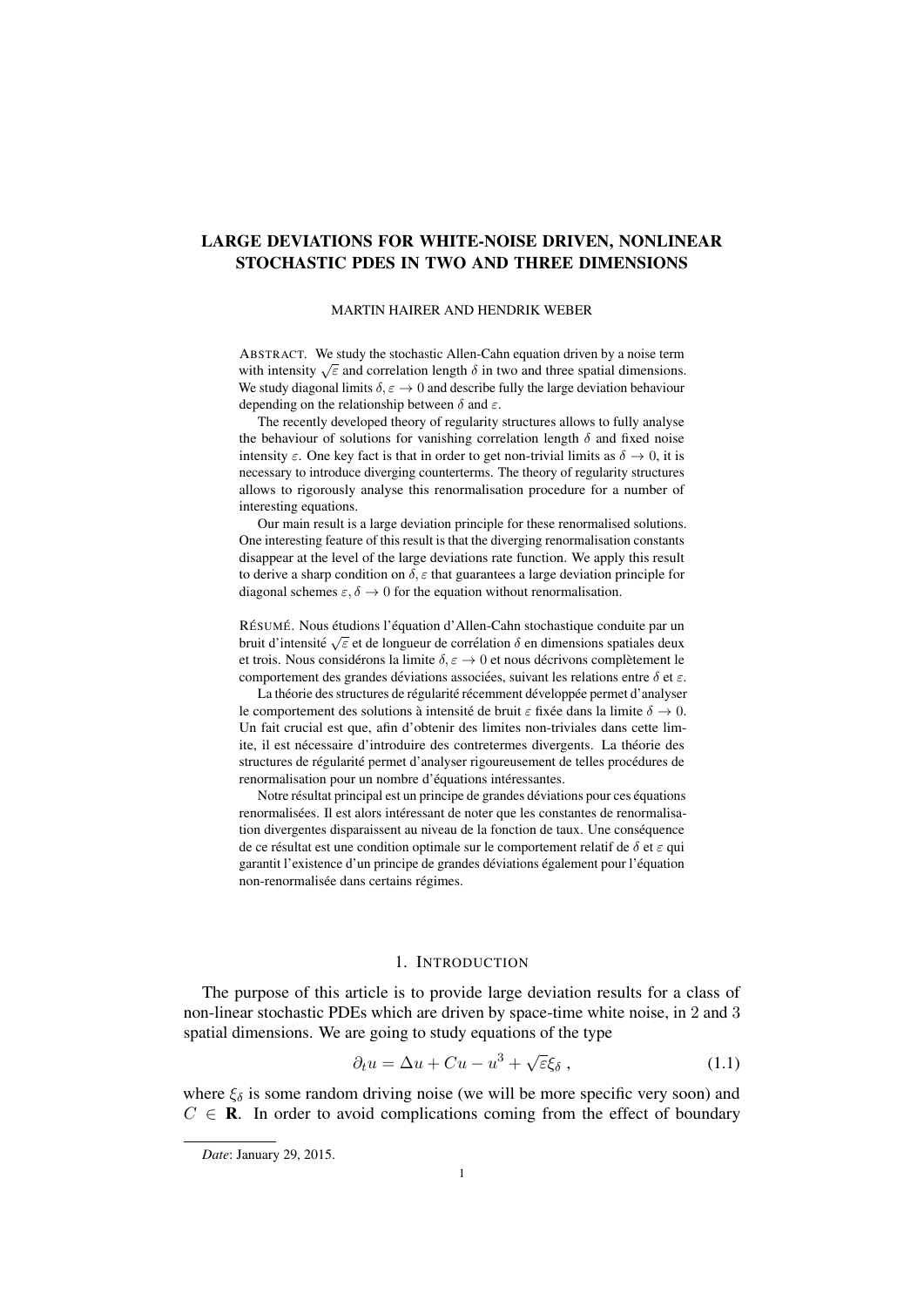conditions, we will always assume that the spatial variable takes values in the d-dimensional torus  $\mathbf{T}^d$  and that the initial datum  $u_0$  is fixed.

Equations of this type are popular as phenomenological descriptions in various situations, e.g. for phase separation (see e.g. [\[HH77\]](#page-28-0)). From a physical point of view, the interesting regime is that where the noise is weak (i.e. the typical strength between the interesting regime is that where the noise is weak (i.e. the typical strength of the noise, say when tested against smooth test functions, is of order  $\sqrt{\epsilon} \ll 1$ ) and almost white (i.e. correlations of  $\xi$  decay on a lengthscale  $\delta \ll 1$ ). In this case, and annost white (i.e. correlation<br>we denote the noise by  $\sqrt{\varepsilon} \xi_{\delta}$ .

In one spatial dimension the solution theory for equation  $(1.1)$  is well-understood, even in the case of vanishing correlation length  $\delta = 0$ , i.e. in the case where the noise term  $\xi$  is a space-time white noise. In this situation the limit of vanishing noise strength was described in detail by [\[FJL82\]](#page-28-1) on the level of large deviation estimates.

Recently, there have been several works dedicated to studying [\(1.1\)](#page-0-0) driven by Recently, there have been several works dedicated to studying (1.1) driven by  $\sqrt{\varepsilon}\xi_\delta$  for  $\varepsilon \ll \delta \ll 1$  in arbitrary spatial dimension. For fixed  $\delta > 0$ , the law of [\(1.1\)](#page-0-0) satisfies a large deviation principle as  $\varepsilon \to 0$  with rate  $\varepsilon$  and some rate function  $\mathscr{I}_{\delta}$ . Formally, as  $\delta \to 0$ , the sequence of rate functions  $\mathscr{I}_{\delta}$  converges to a limiting "rate function"  $\mathscr I$  given by

$$
\mathscr{I}(u) = \frac{1}{2} \int_0^T \int_{\mathbf{T}^d} \left( \partial_t u - \Delta u - Cu + u^3 \right)^2 dx dt.
$$

(With the understanding that  $\mathscr{I}(u)$  is infinite if the distribution  $\partial_t u - \Delta u - Cu + u^3$ is not represented by a square integrable function or if  $u$  does not satisfy the initial condition.) Minimisers of the rate function  $\mathscr I$  subject to certain initial and terminal conditions were investigated in [\[ERVE04,](#page-28-2) [KORVE07\]](#page-28-3). In [\[CF11\]](#page-27-0) Cerrai and Freidlin showed that the convergence  $\mathscr{I}_{\delta} \to \mathscr{I}$  holds in the sense of Γ-convergence (with respect to a suitable topology) for arbitrary dimension d. They used this result to conclude Γ-convergence of the associated *quasi potentials*.

These results naturally suggest that  $\mathcal I$  should be the rate function for a problem which does not involve  $\delta$  anymore. It would be very natural to interpret  $\mathscr I$  as the rate which does not involve  $\theta$  anymore. It would be very haddled to interpret  $\mathscr F$  as the rate function for the solutions to [\(1.1\)](#page-0-0) with noise  $\sqrt{\varepsilon}\xi$  where  $\xi$  denotes space-time white noise. (In one spatial dimensions  $d = 1$  it is shown in [\[FJL82\]](#page-28-1) that this is indeed true). The problem that immediately presents itself is that while the result of [\[CF11\]](#page-27-0) holds in any dimension, the equation  $(1.1)$  (with fixed C) driven by space-time white noise is ill-posed in any dimension  $d \geq 2$ . As a matter of fact, if we denote by  $u_{\delta}^{(\varepsilon)}$  $\begin{pmatrix} \epsilon \\ \delta \end{pmatrix}$  the solution to [\(1.1\)](#page-0-0) driven by  $\sqrt{\epsilon} \xi_{\delta}$  and by  $u_{\text{det}}$  the deterministic solution to the equation with  $\xi = 0$ , then one has

<span id="page-1-0"></span>
$$
\lim_{\delta \to 0} \lim_{\varepsilon \to 0} u_{\delta}^{(\varepsilon)} = u_{\text{det}}.
$$

On the other hand, it was shown in [\[HRW12\]](#page-28-4) that, already in dimension 2, one has  $\lim_{\delta \to 0} u_{\delta}^{(\varepsilon)} = 0$  in a space of distributions for any fixed value of  $\varepsilon!$ 

There is, however, a way to obtain a non-trivial stochastic limit in a scheme with  $\delta \to 0$ , but the equation [\(1.1\)](#page-0-0) has to be modified: Consider the solution  $\hat{u}_{\delta}^{(\varepsilon)}$  $\delta^{(ε)}$  to

$$
\partial_t u = \Delta u + \left( C + 3\varepsilon C_\delta^{(1)} - 9\varepsilon^2 C_\delta^{(2)} \right) u - u^3 + \sqrt{\varepsilon} \xi_\delta ,\qquad (1.2)
$$

where the spatial variable takes values in the d-dimensional torus with  $d \in \{2, 3\}$ . In two spatial dimensions it was shown in [\[DPD03\]](#page-28-5) that for every fixed  $\varepsilon$  the solutions to [\(1.2\)](#page-1-0) have a non-trivial limit as  $\delta \to 0$ , provided that the  $\delta$ -dependent constants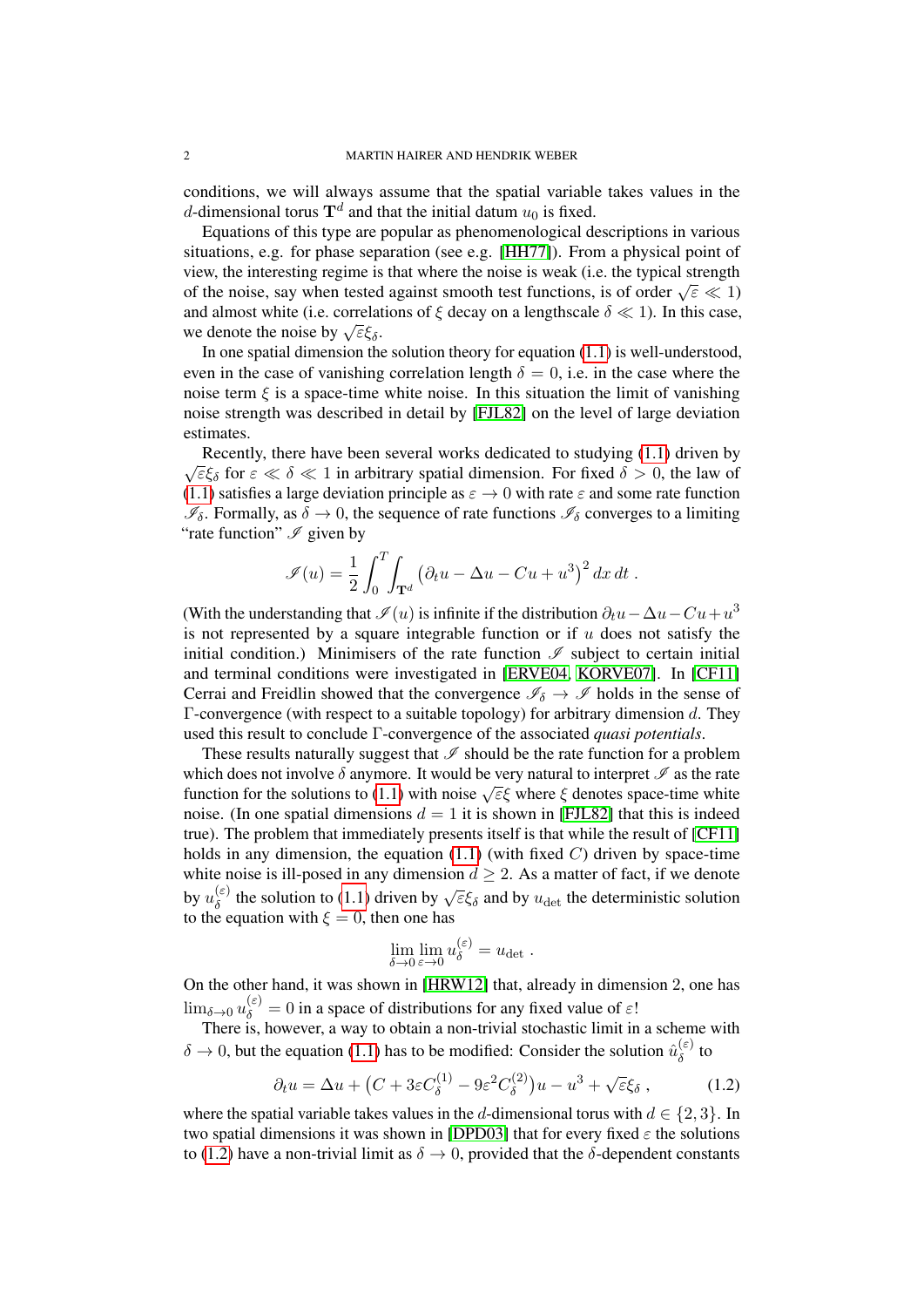are suitably chosen. Recently, in [\[Hai14c\]](#page-28-6), the first named author developed a theory of regularity structures allowing to construct a non-trivial limit also in three spatial dimensions. We denote these limits by  $\hat{u}^{(\varepsilon)}$ .

*Remark* 1.1. In dimension  $d = 2$ , one can actually take  $C_{\delta}^{(2)} = 0$  and  $C_{\delta}^{(1)} =$ 1  $\frac{1}{4\pi} |\log \delta|$ . In dimension  $d = 3$  on the other hand, one has  $C_{\delta}^{(1)} \propto \delta^{-1}$  with a proportionality constant depending on the details of the regularisation of  $\xi_{\delta}$ , see [\(2.24\)](#page-13-0). Furthermore, it is  $C_{\delta}^{(2)}$  which should be taken proportional to  $|\log \delta|$  in this case.

The purpose of this article is to investigate the large deviations of the solutions obtained from the scheme [\(1.2\)](#page-1-0) as  $\varepsilon \to 0$ . Our main result, Theorem [4.4,](#page-25-0) states that for every  $T > 0$  and every function  $\varepsilon \mapsto \delta(\varepsilon) \ge 0$  with  $\lim_{\varepsilon \to 0} \delta(\varepsilon) = 0$ , the laws of the sequence  $\hat{u}_{s(e)}^{(\varepsilon)}$  $\delta(\varepsilon)$  satisfy a large deviation principle in the space  $\mathcal{C}([0,T], \mathcal{C}^{1-d/2-\kappa})$  (for arbitrarily small  $\kappa > 0$ ) with rate  $\varepsilon$  and rate function  $\mathcal{I}$ (see below in Section [2](#page-3-0) for a discussion of spaces with negative regularity). This result includes the case  $\delta = 0$ : The processes  $\hat{u}^{(\varepsilon)}$  do not depend on a correlation length  $\delta$  and satisfy a large deviation principle with rate function  $\mathscr{I}$ . A remarkable feature of this result is that the *diverging renormalisation constants*  $C_{\delta}^{(1)}$  $C_{\delta}^{(1)}$  and  $C_{\delta}^{(2)}$  $\delta^{(2)}$ present in [\(1.2\)](#page-1-0), disappear on the level of the large deviations, independently of the relationship between  $\delta$  and  $\varepsilon$ .

As an immediate consequence of our method, in Theorem [4.7,](#page-26-0) we make more precise the condition on  $\delta$  and  $\varepsilon$  under which the solutions  $u_{\delta}^{(\varepsilon)}$  $\delta^{\text{(c)}}$  of the equation [\(1.1\)](#page-0-0) without renormalisation constants satisfy a large deviation principle. Assume that the function  $\delta(\varepsilon)$  satisfies

$$
\lim_{\varepsilon \to 0} \varepsilon \delta(\varepsilon)^{-1} = \lambda^2 \in [0, \infty],
$$

for  $d = 3$ , or  $\lim_{\varepsilon \to 0} \varepsilon \log (\delta(\varepsilon)^{-1}) = \lambda^2$  for  $d = 2$ . If  $\lambda = 0$  the solutions  $u_{\delta}^{(\varepsilon)}$ δ also satisfy a large deviation principle with rate function  $\mathscr{I}$ . If  $\lambda \in (0, \infty)$ , we still obtain a large deviation principle, but this time with a *modified* rate function that depends on  $\lambda$ . (And on the regularisation of  $\xi_{\delta}$  in dimension 3.)

The threshold  $\varepsilon \ll (\log(\delta^{-1}))^{-1}$  for  $d = 2$  and  $\varepsilon \ll \delta$  for  $d = 3$  is not surprising. Indeed, it is quite straightforward to check without reference to the theory of regularity structures that if this condition is satisfied, then as  $\varepsilon \to 0$ the solutions  $u_{\delta(\varepsilon)}^{(\varepsilon)}$  $\delta(\varepsilon)$  converge in probability to  $u_{\text{det}}$ , with respect to the topology of uniform convergence (see [\[HRW12,](#page-28-4) Section 4] for the argument if  $d = 2$ ). Indeed, the same statement holds for arbitrary spatial dimension  $d > 4$  provided  $\varepsilon \ll \delta^{d-2}$ . It is however important to note that our method to prove the large deviation principle relies strongly on the understanding of the renormalised equation *even for the schemes without renormalisation*. In particular, it is not clear whether a large deviations principle holds in higher dimensions, even in the regime  $\varepsilon \ll \delta^{d-2}$ .

We would also like to emphasise that the methods developed in this article are not restricted to the specific equation [\(1.1\)](#page-0-0). The same arguments would yield similar results for all equations that can be treated with the methods developed in [\[Hai14c\]](#page-28-6). In particular, in  $d = 2$  the nonlinear term  $u^3$  in [\(1.1\)](#page-0-0) could be replaced by an arbitrary polynomial of odd degree with negative leading-order coefficient, and one has a large deviations principle for the KPZ equation driven by small noise. In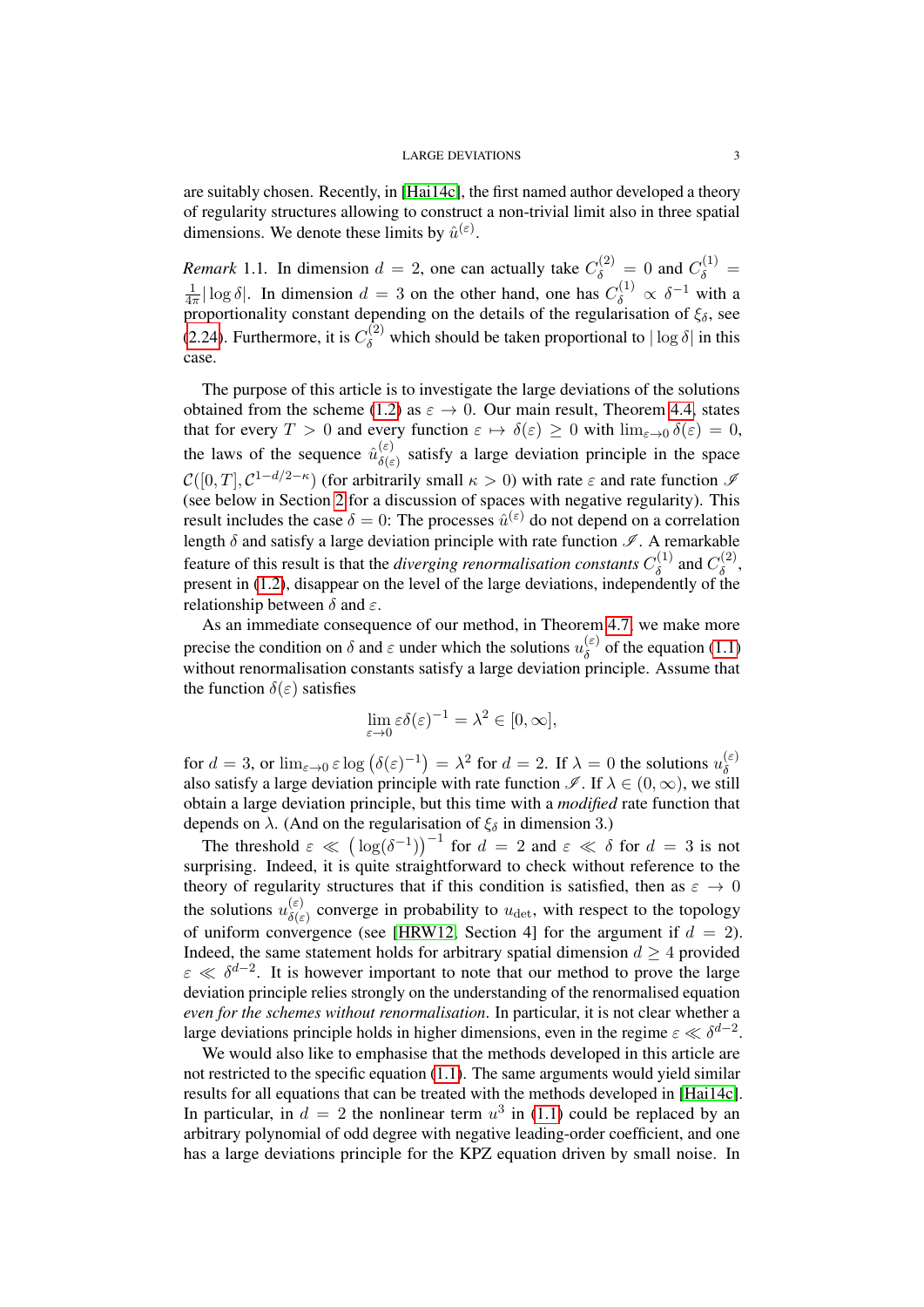the same way we could obtain a large deviation principle for the two dimensional Navier-Stokes equations driven by space-time white noise (see [\[DPD02\]](#page-27-1) for the solution theory at  $\varepsilon > 0$  fixed, see [\[BLZ14\]](#page-27-2) for an analysis of the corresponding rate function).

Finally, we point out that partial results in two spatial dimension were already obtained by Jona-Lasinio and Mitter in [\[JLM90\]](#page-28-7). In [\[Aid12,](#page-27-3) [Aid09\]](#page-27-4) Aida studied a related model in one spatial dimension, but with scaling properties akin to the twodimensional case. We also want to mention that the theory of regularity structures grew out of an attempt to generalise the theory of *rough paths* to higher dimensions. Large derivation results for rough paths were obtained by [\[LQZ02,](#page-28-8) [MSS06,](#page-28-9) [FV07\]](#page-28-10).

1.1. Structure of the article. In Section [2](#page-3-0) we present a very short summary of some notions of the theory of regularity structures. In Section [3](#page-13-1) we discuss random variables in a fixed Wiener chaos taking values in a separable Banach space and their large deviations. Section [4](#page-20-0) contains the statements and proofs of our main results.

Acknowledgements. We are grateful to the anonymous referee for carefully reading the original manuscript and making various suggestions that improved the exposition. MH was supported by the Leverhulme trust through a leadership award and the Royal Society through a Wolfson research award. MH would also like to thank the Institute for Advanced Study for its warm hospitality and the 'The Fund for Math' for funding his stay there, over the course of which this work was completed. HW was supported by an EPSRC First Grant.

## 2. REGULARITY STRUCTURES

<span id="page-3-0"></span>In order to prove the type of convergence result mentioned in the introduction, we make use of the theory of regularity structures developed in [\[Hai14c\]](#page-28-6). A complete self-contained exposition of the theory is of course beyond the scope of this article, so we will content ourselves with a short summary of the theory's main concepts and results, when specialised to the specific example of the stochastic Allen-Cahn equation [\(1.1\)](#page-0-0). For a concise exposition of the general theory, see also the lecture notes [\[Hai14a\]](#page-28-11).

The main ingredient of the theory is that of a *regularity structure*. In our case, this consists of a graded vector space  $\mathcal{T} = \bigoplus_{\alpha \in A} \mathcal{T}_\alpha$  where A denotes a set of realvalued indices (called homogeneities) that is locally finite and bounded from below. Each of the spaces  $\mathcal{T}_{\alpha}$  will be finite-dimensional and come with a distinguished canonical basis. The space  $\mathcal T$  also comes endowed with a group  $\mathcal G$  of continuous linear transformations of T with the property that, for every  $\Gamma \in \mathcal{G}$ , every  $\alpha \in A$ , and every  $\tau \in \mathcal{T}_{\alpha}$  one has

<span id="page-3-1"></span>
$$
\Gamma \tau - \tau \in \mathcal{T}_{<\alpha} \stackrel{\text{def}}{=} \bigoplus_{\beta < \alpha} \mathcal{T}_{\beta} . \tag{2.1}
$$

The canonical example to keep in mind is the space  $\bar{\mathcal{T}} = \bigoplus_{n \in \mathbb{N}} \bar{\mathcal{T}}_n$  of abstract polynomials in finitely many indeterminates, with  $\overline{A} = \mathbf{N}$  and  $\overline{\mathcal{T}}_n$  denoting the space of monomials that are homogeneous of degree  $n$ . In this case, a natural group of transformations G acting on  $\overline{T}$  is given by the group of translations, which does indeed satisfy [\(2.1\)](#page-3-1).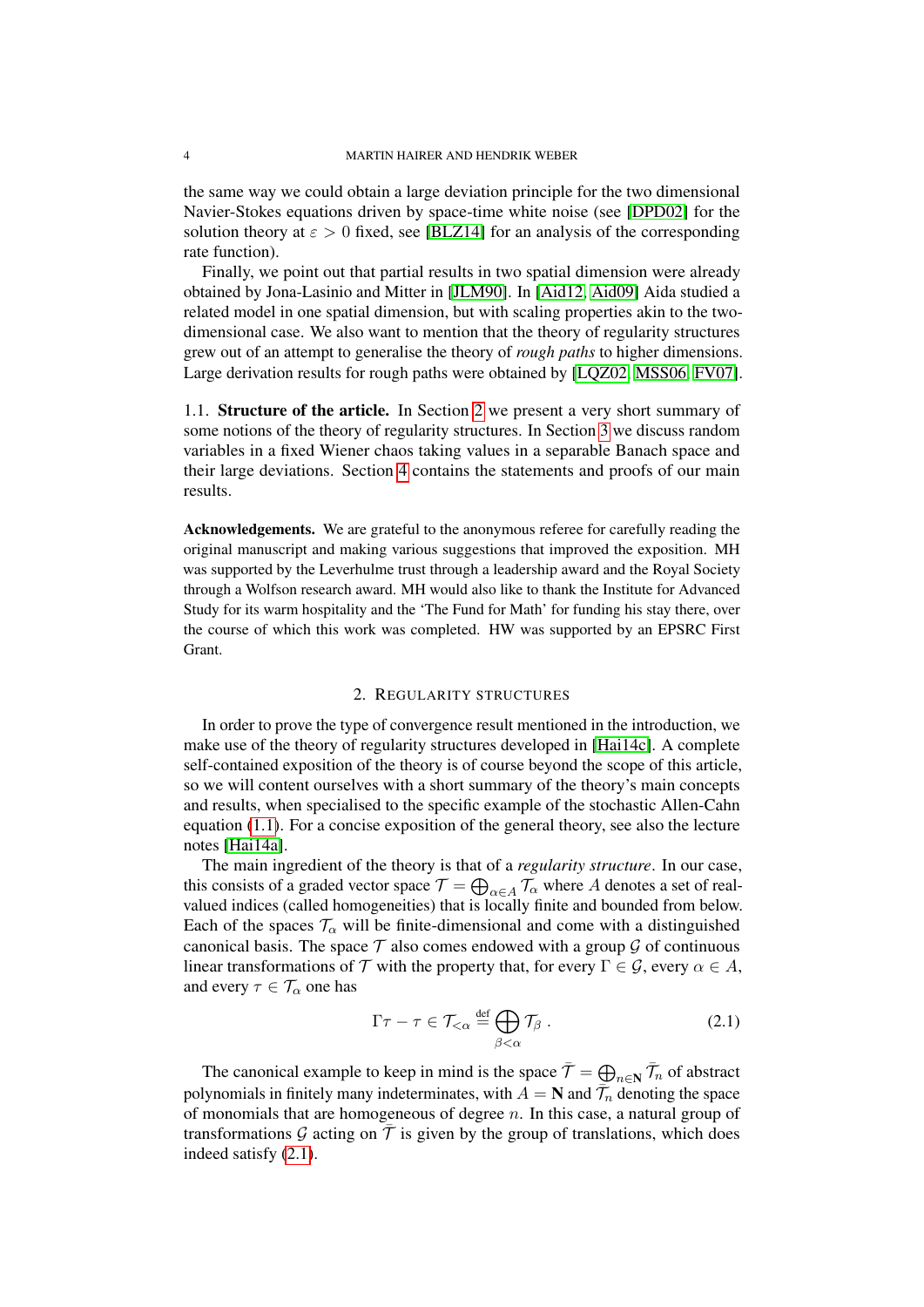2.1. Specific regularity structure. The regularity structure that is relevant for the analysis of [\(1.1\)](#page-0-0) is built in the following way. First, we start with the regularity structure  $\overline{T}$  given by all polynomials in  $d + 1$  indeterminates, let us call them  $X_0, \ldots, X_d$ , which denote the time and space directions respectively. We do however endow these with the parabolic space-time scaling instead of the more usual Euclidean scaling so that each factor of the "time" variable  $X_0$  increases the homogeneity by 2. More precisely, one has  $1 \in \bar{\mathcal{T}}_0$ ,  $X_0 \in \bar{\mathcal{T}}_2$ ,  $X_i \in \bar{\mathcal{T}}_1$  for  $i \in \{1, ..., d\}$ , etc.

We then introduce two additional symbols,  $\Xi$  and  $\mathcal{I}$ , which will be interpreted as an abstract representation of the driving noise  $\xi$  and of the operation of convolution with the heat kernel respectively. Fixing some (sufficiently small in the sequel) exponent  $\kappa > 0$ , we then *postulate* that  $\Xi$  has homogeneity  $|\Xi| = -\frac{d+2}{2} - \kappa$  and, if  $\tau$  is some formal expression with homogeneity  $|\tau| = \alpha$ , then  $\mathcal{I}(\tau)$  is a new formal expression with homogeneity  $|\mathcal{I}(\tau)| = \alpha + 2$ . We also *postulate* that  $\mathcal{I}(X^k) = 0$ for every multi-index  $k$ , which will make sense in view of  $(2.6)$  below. (Here, for  $k = (k_0, \ldots, k_d)$ , we have used the shorthand  $X^k = X_0^{k_0} \cdots X_d^{k_d}$ .) Furthermore, if  $\tau$ ,  $\bar{\tau}$  are formal expressions with respective homogeneities  $\alpha$ ,  $\bar{\alpha}$ , then  $\tau \bar{\tau} = \bar{\tau} \tau$  is postulated to be a new formal expression with homogeneity  $\alpha + \bar{\alpha}$ .

A few examples of formal expression with their respective homogeneities that can in principle be built in this way are given by

$$
|\mathcal{I}(\Xi)^{2}| = 2 - d - 2\kappa , \quad |\mathcal{I}(\mathcal{I}(\Xi)^{3})| = 5 - \frac{3d}{2} - 3\kappa , \quad |\Xi\mathcal{I}(\Xi)| = -d - 2\kappa . \tag{2.2}
$$

In order to define our regularity structure  $\mathcal{T}$ , we do not keep all of these formal expressions, but only those that are actually useful for the abstract reformulation of [\(1.1\)](#page-0-0). More precisely, we consider a collection  $U$  of formal expressions which is the smallest collection containing 1, X, and  $\mathcal{I}(\Xi)$ , and such that

<span id="page-4-0"></span>
$$
\tau_1, \tau_2, \tau_3 \in \mathcal{U} \quad \Rightarrow \quad \mathcal{I}(\tau_1 \tau_2 \tau_3) \in \mathcal{U} \ .
$$

Here and below we use X to denote the collection of all  $X_i$  for  $i \in \{0, 1, \ldots, d\}$ . We then set

$$
\mathcal{W} = \{\Xi\} \cup \{\tau_1 \tau_2 \tau_3 \,:\, \tau_i \in \mathcal{U}\},
$$

and we define  $\mathcal T$  as the set of all linear combinations of elements in  $\mathcal W$ . (Note that since  $1 \in \mathcal{U}$ , one does in particular have  $\mathcal{U} \subset \mathcal{W}$ .) Naturally,  $\mathcal{T}_{\alpha}$  consists of those linear combinations that only involve elements in W that are of homogeneity  $\alpha$ . Furthermore,  $W$  is the previously announced set of canonical basis elements of  $T$ . In particular,  $\mathcal T$  contains the first two formal expressions of [\(2.2\)](#page-4-0), but not the last one. It follows furthermore from [\[Hai14c,](#page-28-6) Lem. 8.10] that, for every  $\alpha \in \mathbf{R}$ , W contains only finitely many elements of homogeneity less than  $\alpha$ , so that each  $\mathcal{T}_{\alpha}$  is finite-dimensional.

In order to simplify expressions later, we will use the following shorthand graphical notation for elements of W. For  $\Xi$ , we simply draw a dot. The integration map is then represented by a downfacing line and the multiplication of symbols is obtained by joining them at the root. For example, we have

<span id="page-4-1"></span>
$$
\mathcal{I}(\Xi) = \mathbf{1}, \quad \mathcal{I}(\Xi)^3 = \mathbf{\hat{v}}, \quad \mathcal{I}(\Xi)\mathcal{I}(\mathcal{I}(\Xi)^3) = \mathbf{\hat{V}}.
$$
 (2.3)

Symbols containing factors of X have no particular graphical representation.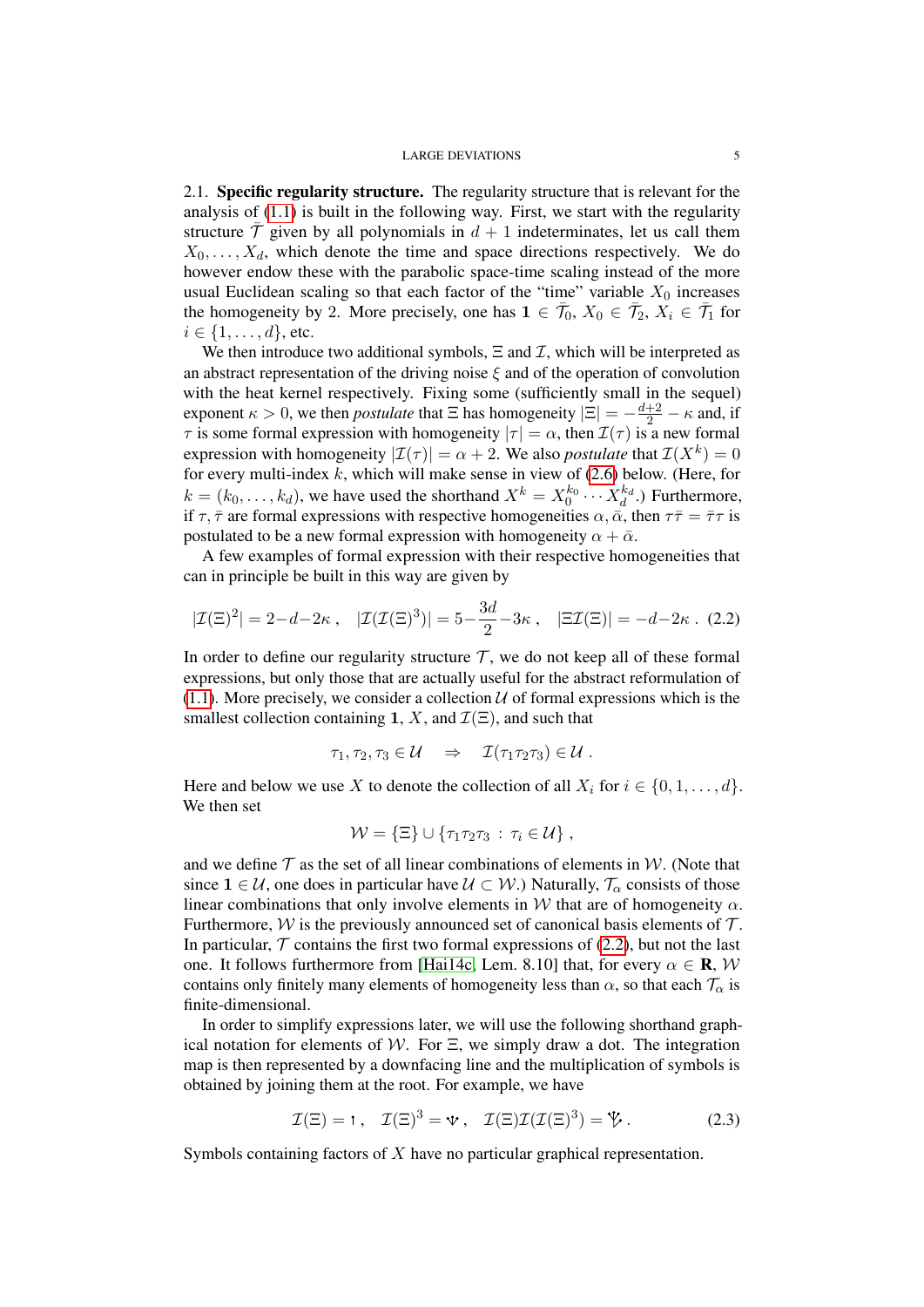2.2. Structure group. Let us now describe the structure group  $\mathcal G$  associated to the space T. For this, we first introduce additional symbols  $\mathcal{J}_k(\tau)$  and denote by  $\mathcal{T}_+,$ the free commutative algebra generated by

$$
\mathcal{W}_{+} \stackrel{\text{def}}{=} \left\{ X \right\} \cup \left\{ \mathcal{J}_{k}(\tau) : \tau \in \mathcal{W}, |\tau| + 2 > |k| \right\},\tag{2.4}
$$

where k is an arbitrary  $(d+1)$ -dimensional multi-index and |k| denotes its "parabolic length", i.e.

$$
|k|=2k_0+k_1+\ldots+k_d.
$$

In other words,  $\mathcal{T}_+$  consists of all linear combinations of products of formal expressions in  $W_+$ . We will view  $\mathcal{J}_k$  as a map from  $\mathcal T$  into  $\mathcal T_+$  by postulating that it acts linearly on T and that  $\mathcal{J}_k(\tau) = 0$  for those formal expressions  $\tau$  for which  $|\tau| + 2 \leq |k|.$ 

With this definition at hand, we construct a linear map  $\Delta: \mathcal{T} \to \mathcal{T} \otimes \mathcal{T}^+$  in a recursive way. In order to streamline notations, we shall write  $\tau^{(1)} \otimes \tau^{(2)}$  as a shorthand for  $\Delta \tau$ . (This is an abuse of notation, following Sweedler, since in general  $\Delta \tau$  is a linear combination of such terms.) We then define  $\Delta$  via the identities

$$
\Delta \mathbf{1} = \mathbf{1} \otimes \mathbf{1} , \qquad \Delta \Xi = \Xi \otimes \mathbf{1} , \qquad \Delta X_i = X_i \otimes \mathbf{1} + \mathbf{1} \otimes X_i ,
$$

and then recursively by the following relations:

$$
\Delta \tau \overline{\tau} = \tau^{(1)} \overline{\tau}^{(1)} \otimes \tau^{(2)} \overline{\tau}^{(2)},
$$
  

$$
\Delta \mathcal{I}(\tau) = \mathcal{I}(\tau^{(1)}) \otimes \tau^{(2)} + \sum_{\ell,m} \frac{X^{\ell}}{\ell!} \otimes \frac{X^m}{m!} \mathcal{J}_{\ell+m}(\tau).
$$

For any linear functional  $f: \mathcal{T}_+ \to \mathbf{R}$ , we can now define in a natural way a map  $\Gamma_f \colon \mathcal{T} \to \mathcal{T}$  by

<span id="page-5-1"></span>
$$
\Gamma_f \tau = (I \otimes f) \Delta \tau , \qquad (2.5)
$$

where I denotes the identity map. Let now  $G_+$  denote the set of all such linear functionals which are multiplicative in the sense that  $f(\tau \bar{\tau}) = f(\tau) f(\bar{\tau})$  for any two elements  $\tau, \bar{\tau} \in \mathcal{T}_+$ . With this definition at hand, we set

$$
\mathcal{G} = \{ \Gamma_f : f \in \mathcal{G}_+ \} .
$$

It is not difficult to see that these operators satisfy the property  $(2.1)$ , but it is a non-trivial fact that the set  $\mathcal G$  of these linear operators does indeed form a group under composition, see [\[Hai14c,](#page-28-6) Sec. 8.1].

<span id="page-5-0"></span>*Remark* 2.1. As a matter of fact, we will never need to consider the full space  $\mathcal T$ as defined above, but it will be sufficient to consider the subspace generated by all elements of homogeneity less than some large enough number  $\zeta$ . In practice, it actually turns out to be sufficient to choose  $\zeta = 2$ .

*Remark* 2.2. The construction we just explained depends on the dimension d, so we should really use the notations  $\mathcal{T}^{(d)}$ ,  $\mathcal{T}^{(d)}_+$ , etc. In order to keep the notations simple, we refrain from doing so. Our statements will always either hold for both  $d = 2, 3$ , or if they do not, then the value of  $d$  for which they hold will be made clear.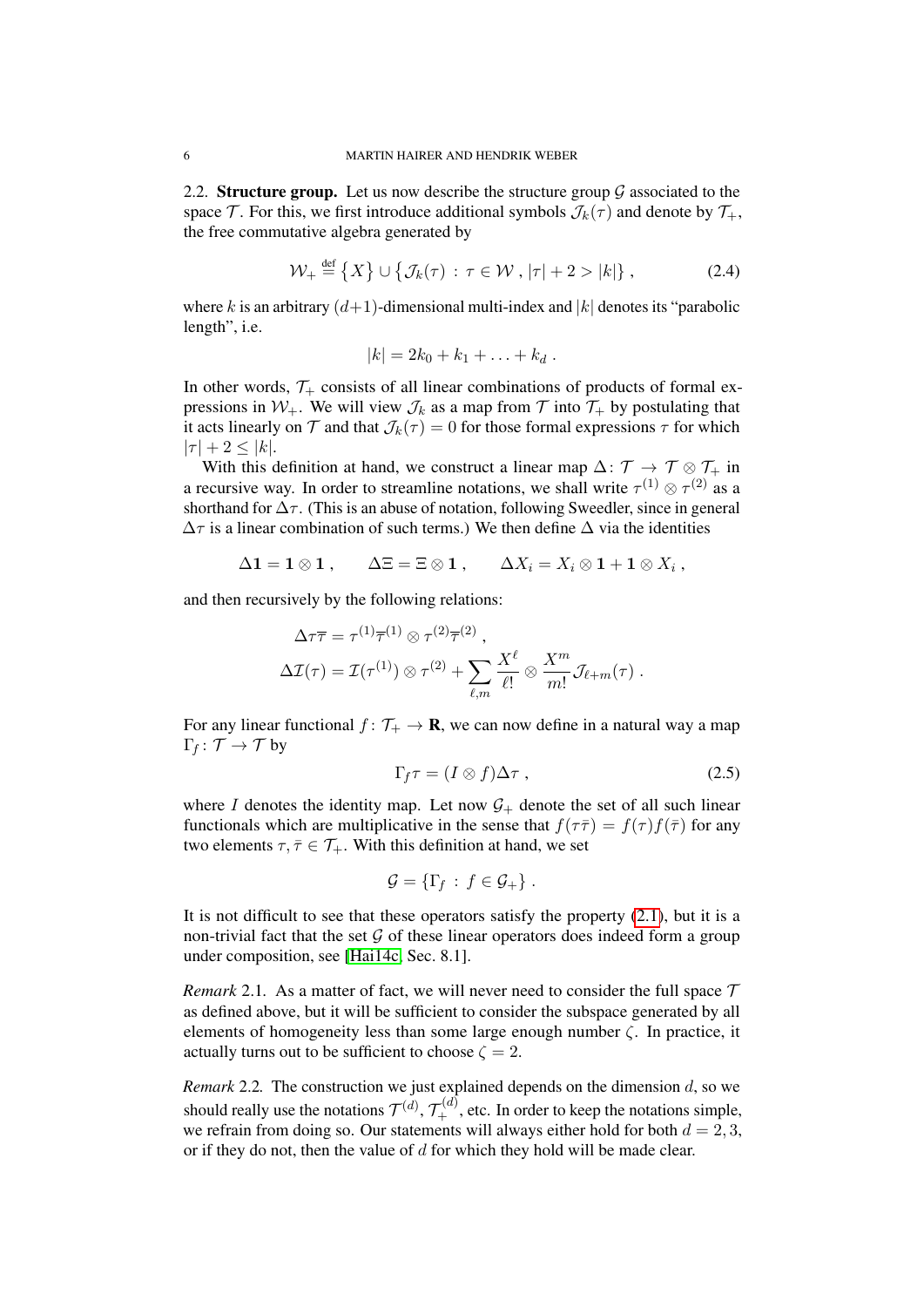<span id="page-6-3"></span>2.3. Models. Now that we have fixed our algebraic regularity structure  $(\mathcal{T}, \mathcal{G})$ , we introduce a family of analytical objects associated to it that will play the role of Taylor polynomials in our theory in order to allow us to describe solutions to [\(1.1\)](#page-0-0) locally, up to arbitrarily high order, despite the fact that they are not smooth in the conventional sense.

From now on, we also fix a value  $\zeta \geq 2$  as in Remark [2.1](#page-5-0) and we set  $\mathcal{T} = \mathcal{T}_{\leq \zeta}$ . This has the advantage that  $T$  is finite-dimensional so we do not need to worry about topologies. We first fix a kernel  $K: \mathbf{R}^{d+1} \to \mathbf{R}$  with the following properties:

- (1) The kernel K is compactly supported in  $\{|x|^2 + |t| \le 1\}$ .
- (2) One has  $K(t, x) = 0$  for  $t < 0$  and  $K(t, -x) = K(t, x)$ .
- (3) For  $(t, x)$  with  $|x|^2 + t < 1/2$  and  $t > 0$ , one has

$$
K(t,x) = \frac{1}{|4\pi t|^{d/2}} e^{-\frac{|x|^2}{4t}} ,
$$

and *K* is smooth on  $\{|x|^2 + |t| \ge 1/4\}$ .

(4) For every polynomial  $P: \mathbf{R}^{d+1} \to \mathbf{R}$  of parabolic degree less than  $\zeta$ , one has

<span id="page-6-0"></span>
$$
\int_{\mathbf{R}^{d+1}} K(t, x) P(t, x) dx dt = 0 ; \qquad (2.6)
$$

in other words,  $K$  has essentially all the properties of the heat kernel, except that it is furthermore compactly supported and satisfies  $(2.6)$ . The constants  $1/2$  and  $1/4$ appearing in the third point are of course completely arbitrary as long as they are strictly between  $0$  and  $1$ . The existence of a kernel  $K$  satisfying these properties is very easy to show.

We now denote by S' the space of distributions on  $\mathbf{R}^{d+1}$  and by  $\mathcal{L}(\mathcal{T}, \mathcal{S}')$  the space of (necessarily continuous) linear maps from  $\mathcal T$  to  $\mathcal S'$ . Furthermore, given a continuous test function  $\varphi \colon \mathbf{R}^{d+1} \to \mathbf{R}$  and a point  $z = (t, x) \in \mathbf{R}^{d+1}$ , we set

<span id="page-6-2"></span>
$$
\varphi_z^{\lambda}(\bar{z}) = \lambda^{-(d+2)} \varphi\big(\lambda^{-2}(\bar{t}-t), \lambda^{-1}(\bar{x}-x)\big) , \qquad (2.7)
$$

where we also used the shorthand  $\bar{z} = (\bar{t}, \bar{x})$ . Finally, we write B for the set of functions  $\varphi: \mathbf{R}^{d+1} \to \mathbf{R}$  that are smooth, compactly supported in the ball of radius one, and with their values and derivatives up to order 3 bounded by 1.

Given a kernel K as above, we then introduce a set M of *admissible models* which will play the role of Taylor polynomials for our solution theory. An admissible model consists of a pair  $(\Pi, F)$  of functions

$$
\Pi: \mathbf{R}^{d+1} \to \mathcal{L}(\mathcal{T}, \mathcal{S}') \qquad F: \mathbf{R}^{d+1} \to \mathcal{G}
$$

$$
z \mapsto \Pi_z \qquad \qquad z \mapsto F_z
$$

with the following properties. First, writing  $\gamma_{z\bar{z}} \in \mathcal{G}_+$  for the element such that  $F_z^{-1} \circ F_{\bar{z}} = \Gamma_{\gamma_{z\bar{z}}}$ , they satisfy the analytical bounds

$$
\left| \left( \Pi_z \tau \right) (\varphi_z^{\lambda}) \right| \lesssim \lambda^{|\tau|} \,, \qquad \left| \gamma_{z\bar{z}} (\bar{\tau}) \right| \lesssim |z - \bar{z}|^{|\bar{\tau}|} \,, \tag{2.8}
$$

uniformly over  $\varphi \in \mathcal{B}, \lambda \in (0,1], \tau \in \mathcal{W},$  and  $\bar{\tau} \in \mathcal{W}_+$ . Here, with the same shorthand as before, we set

<span id="page-6-1"></span>
$$
|z-\overline{z}| = |x-\overline{x}| + \sqrt{|t-\overline{t}|}.
$$

The proportionality constants implicit in the notation  $\lesssim$  of [\(2.8\)](#page-6-1) are assumed to be bounded uniformly for z and  $\bar{z}$  taking values in any compact set. We also assume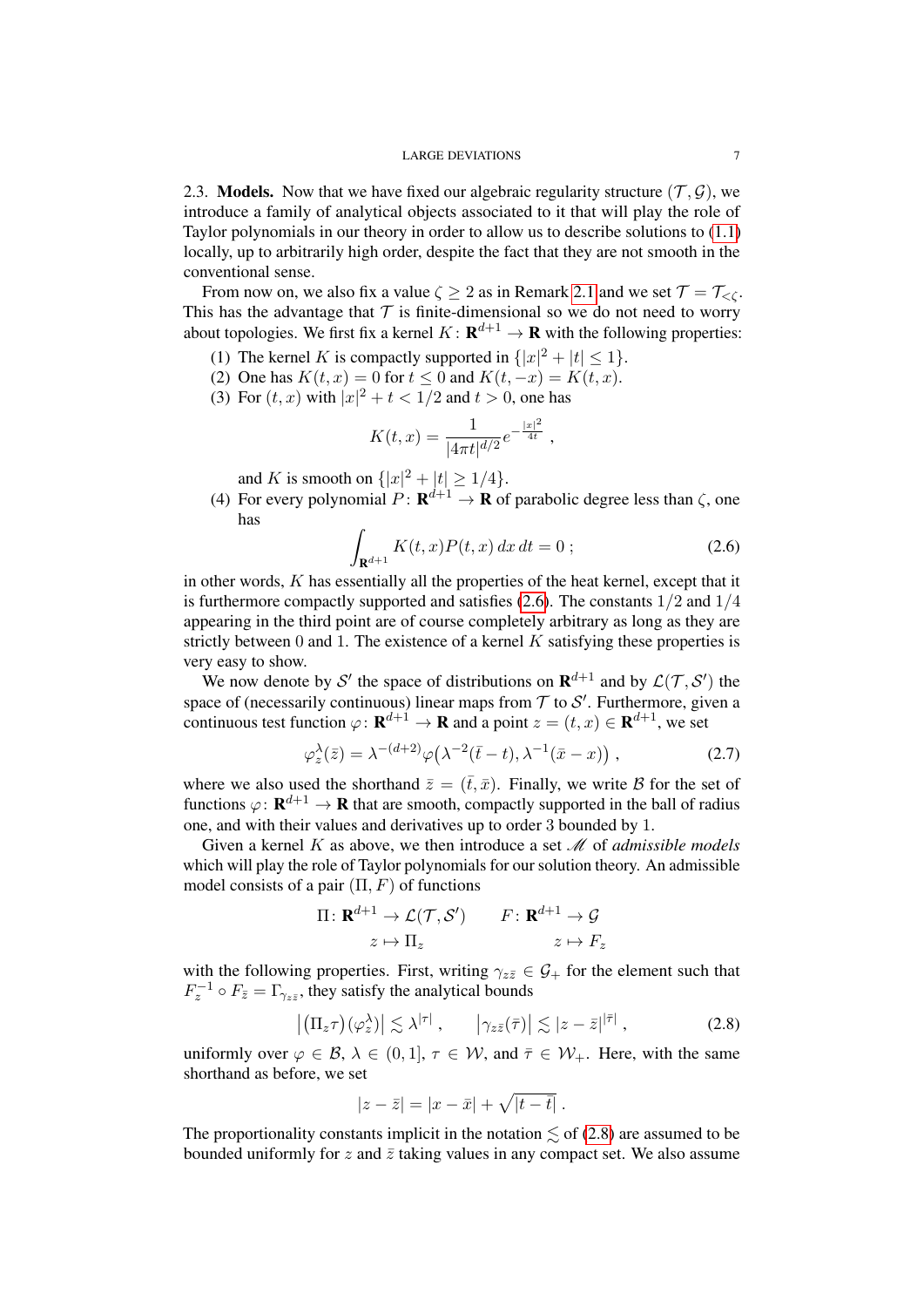that one has the algebraic identity

<span id="page-7-2"></span>
$$
\Pi_z F_z^{-1} = \Pi_{\bar{z}} F_{\bar{z}}^{-1} , \qquad (2.9)
$$

valid for every  $z, \bar{z}$  in  $\mathbf{R}^{d+1}$ . Finally, and this is why our models are called *admissible*, we assume that  $(\Pi_z \mathbf{1})(\bar{z}) = 1$ , that for every multi-index k and every  $\tau \in \mathcal{W}$ with  $X^k \tau \in \mathcal{T}$ ,

<span id="page-7-0"></span>
$$
\left(\Pi_z X^k \tau\right)(\cdot) = (\cdot - z)^k \Pi_z \tau \,, \qquad f_z(X^k) = (-z)^k \,, \tag{2.10a}
$$

and that, for every  $\tau \in \mathcal{W}$  with  $\mathcal{I}\tau \in \mathcal{T}$  (recall that we did truncate  $\mathcal{T}$  so this is not true for  $all \tau$ ), one has the identities

$$
f_z(\mathcal{J}_k \tau) = -\int_{\mathbf{R}^{d+1}} D^k K(\bar{z} - z) \big( \Pi_z \tau \big) (d\bar{z}) \,, \qquad |k| < |\tau| + 2 \,, \tag{2.10b}
$$

$$
\left(\Pi_z \mathcal{I}\tau\right)(\bar{z}) = \int_{\mathbf{R}^{d+1}} K(\bar{z} - \bar{\bar{z}}) \left(\Pi_z \tau\right) (d\bar{\bar{z}}) + \sum_k \frac{(\bar{z} - z)^k}{k!} f_z(\mathcal{J}_k \tau) \ . \tag{2.10c}
$$

Here, we wrote similarly to above  $f_z \in \mathcal{G}_+$  for the element such that  $F_z = \Gamma_{f_z}$ . Recall that we have set  $\mathcal{J}_k \tau = 0$  if  $|k| \ge |\tau| + 2$ , so that the sum appearing on the second line is automatically always finite. It is not clear in principle that these integrals converge, but it turns out that the analytic conditions [\(2.8\)](#page-6-1) guarantee that this is always the case, see [\[Hai14c,](#page-28-6) Sec. 5].

<span id="page-7-1"></span>*Remark* 2.3. Since  $f_z \in \mathcal{G}_+$ , so that it is multiplicative, [\(2.10a\)](#page-7-0) and [\(2.10b\)](#page-7-0) do specify  $f_z$  (and therefore  $F_z$  via [\(2.5\)](#page-5-1)) completely, once we know  $\Pi_z$ . There is therefore quite a lot of rigidity in these definitions, which makes the mere existence of admissible models a highly non-trivial fact.

<span id="page-7-5"></span>*Remark* 2.4*.* Building further on Remark [2.3,](#page-7-1) it actually turns out that if the map  $\Pi\colon \mathbf{R}^{d+1}\to \mathcal{L}(\mathcal{T},\mathcal{S}')$  satisfies the *first* analytical bound in [\(2.8\)](#page-6-1) and is such that, for F defined from  $\Pi$  via [\(2.10\)](#page-7-0), one has the identities (2.10) and [\(2.9\)](#page-7-2), then the second analytical bound in [\(2.8\)](#page-6-1) is *automatically* satisfied. This is a consequence of [\[Hai14c,](#page-28-6) Thm. 5.14].

Since we will only ever consider [\(1.1\)](#page-0-0) with periodic boundary conditions, we will always assume that the model  $(\Pi, F)$  is periodic in the following sense. We are given d vectors  $e_1, \ldots, e_d \in \mathbf{R}^d$  and we denote by  $T_i: \mathbf{R}^{d+1} \to \mathbf{R}^{d+1}$  the translation maps

<span id="page-7-4"></span><span id="page-7-3"></span>
$$
T_i\colon (t,x)\mapsto (t,x+e_i)\ .
$$

We also define the natural action of  $T_i$  on test functions by  $(T_i\varphi)(z) = \varphi(T_i^{-1}z)$ . We then say that the model  $(\Pi, F)$  is periodic if

$$
\left(\Pi_{T_iz}\tau\right)(T_i\varphi) = \left(\Pi_z\tau\right)(\varphi) , \qquad F_{T_iz} = F_z , \qquad (2.11)
$$

for every  $z \in \mathbf{R}^{d+1}$ , every smooth test function  $\varphi$ , every  $\tau$ , and every i. This definition is consistent in the sense that if  $\Pi$  satisfies the first identity in [\(2.11\)](#page-7-3) and  $F$  is given by [\(2.10b\)](#page-7-0), then  $F$  automatically satisfies the second identity.

Given two admissible models  $(\Pi, F)$  and  $(\bar{\Pi}, \bar{F})$ , the bounds [\(2.8\)](#page-6-1) yield a natural notion of a semi-distance between them by considering, for any given compact domain  $D \subset \mathbf{R}^{d+1}$ , the quantity

$$
\|\Pi - \bar{\Pi}\| = \sup_{z \in D} \sup_{\substack{\varphi \in \mathcal{B} \\ \lambda \in (0,1]}} \sup_{\tau \in \mathcal{W}} \lambda^{-|\tau|} \left| \left( \Pi_z \tau - \bar{\Pi}_z \tau \right) (\varphi_z^{\lambda}) \right| \,. \tag{2.12}
$$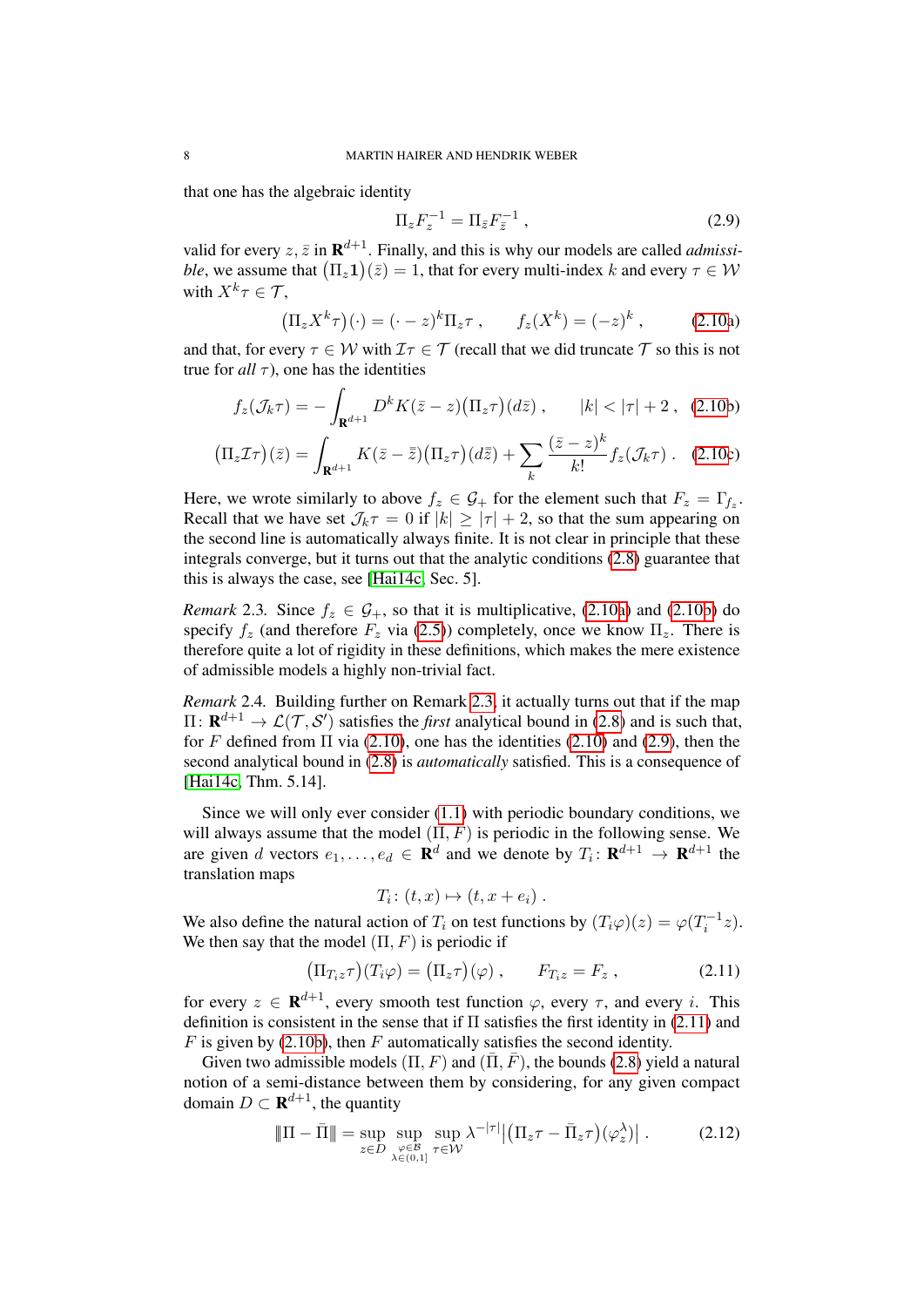While this seminorm does of course depend on the domain  $D$ , we will always take  $D = I \times \mathbf{R}^d$  for some large enough interval *I*. The precise length of *I* does not really matter as long as it contains  $[-2, T + 2]$ , where T is the final time for which we wish to obtain our large deviations principle. We will use the following definition.

**Definition 2.5.** The space  $\mathscr{M}^{(d)}$  consists of all periodic admissible models for the *regularity structure*  $(\mathcal{T}^{(d)}, \mathcal{G})$  *built above in dimension*  $d \in \{2, 3\}$ *. It is endowed* with the metric [\(2.12\)](#page-7-4) for the domain  $D = I \times \mathbf{R}^d$  with a sufficiently large interval I*.*

*Remark* 2.6. As defined here, the space  $\mathcal{M}^{(d)}$  is not separable which might lead to technical difficulties. In practice, these can easily be resolved by defining  $\mathscr{M}^{(d)}$  as the closure of the set of *smooth* admissible models, i.e. the set of models for which  $\Pi\colon \mathbf{R}^{d+1}\to \mathcal{L}(\mathcal{T}_{-}^{(d)},\mathcal{C}^{\infty}(\mathbf{R}^{d+1}))$  is a smooth function, under the distance [\(2.12\)](#page-7-4), which is a separable space.

It is extremely important at this stage to note that  $\mathscr{M}^{(d)}$  is in general *much* smaller than the space of all (periodic in the sense of [\(2.11\)](#page-7-3)) functions  $\Pi\colon \mathbf{R}^{d+1}\to \mathcal{L}(\mathcal{T},\mathcal{S}')$ such that [\(2.12\)](#page-7-4) is finite. This is because we still have the requirement that the identities [\(2.9\)](#page-7-2) and [\(2.10\)](#page-7-0) hold. It may also appear that the "norm" [\(2.12\)](#page-7-4) neglects to control the second bound in [\(2.8\)](#page-6-1) but, by Remark [2.4,](#page-7-5) this bound actually holds automatically on  $D' = I' \times \mathbf{R}^d$  if we know that  $\|\Pi\|$  is finite on  $D = I \times \mathbf{R}^d$  for I containing a large enough neighbourhood of  $I'$ . (Essentially  $D'$  needs to be large enough to contain the support of  $K(-z)$  for every  $z \in D$  so that one can apply [\(2.10b\)](#page-7-0).)

Given any smooth space-time function  $\xi_{\delta}$  which is periodic in the sense that  $T_i \xi_{\delta} = \xi_{\delta}$ , there is a canonical way of lifting it to an admissible periodic model  $\Psi(\xi_\delta) = (\Pi^\delta, F^\delta)$  as follows. First, we set  $\Pi_z^\delta \Xi = \xi_\delta$ , independently of z, and we define it on  $X^k$  as in [\(2.10a\)](#page-7-0). Then, we define  $\Pi_z^{\delta}$  recursively by [\(2.10c\)](#page-7-0), as well as the additional identity

<span id="page-8-1"></span><span id="page-8-0"></span>
$$
\left(\Pi_z^{\delta}\tau\bar{\tau}\right)(\bar{z}) = \left(\Pi_z^{\delta}\tau\right)(\bar{z})\left(\Pi_z^{\delta}\bar{\tau}\right)(\bar{z})\,. \tag{2.13}
$$

Note that this is guaranteed to make sense if  $\xi_{\delta}$  is a function but not for more general distributions! It was shown in [\[Hai14c,](#page-28-6) Prop. 8.27] that if we furthermore define  $F^{\delta}$ via [\(2.10b\)](#page-7-0), then this does indeed define an admissible model for every continuous function  $\xi_{\delta}$ . It is however very important to keep in mind that not every admissible model is obtained in this way, or even as a limit of such models. We will use this fact in Section [2.6](#page-12-0) below.

Since an admissible model  $(\Pi, F)$  is interpreted as an extension of the usual Taylor polynomials, it is quite natural to define spaces  $\mathcal{D}^{\gamma,\eta}$  which mimic a weighted version of the Hölder spaces  $C^{\gamma}$  in the following way.

**Definition 2.7.** A function  $U \colon \mathbf{R}^{d+1} \to \mathcal{T}_{\leq \gamma}$  belongs to  $\mathcal{D}^{\gamma,\eta}$  if, for every compact *domain* D*, one has*

$$
||U||_{\gamma,\eta} \stackrel{\text{def}}{=} \sup_{z \in D} \sup_{\alpha < \gamma} \frac{||U(z)||_{\alpha}}{|t|^{(\eta-\alpha)\wedge 0}} + \sup_{\substack{z \neq \bar{z} \in D \\ |z-\bar{z}|\leq 1}} \sup_{\alpha < \gamma} \frac{||U(z) - \Gamma_{z\bar{z}} U(\bar{z})||_{\alpha}}{\left(|t| \wedge |\bar{t}|\right)^{\eta-\gamma} |z-\bar{z}|^{\gamma-\alpha}} < \infty. \tag{2.14}
$$

*Here, we wrote*  $\|\tau\|_{\alpha}$  *for the norm of the component of*  $\tau$  *in*  $\mathcal{T}_{\alpha}$  *and we used as* before the notation  $\Gamma_{z\bar{z}} = F_z^{-1}F_{\bar{z}}$ . We also used t and  $\bar{t}$  as shorthands for the time *components of the space-time points*  $z$  *and*  $\overline{z}$ *.*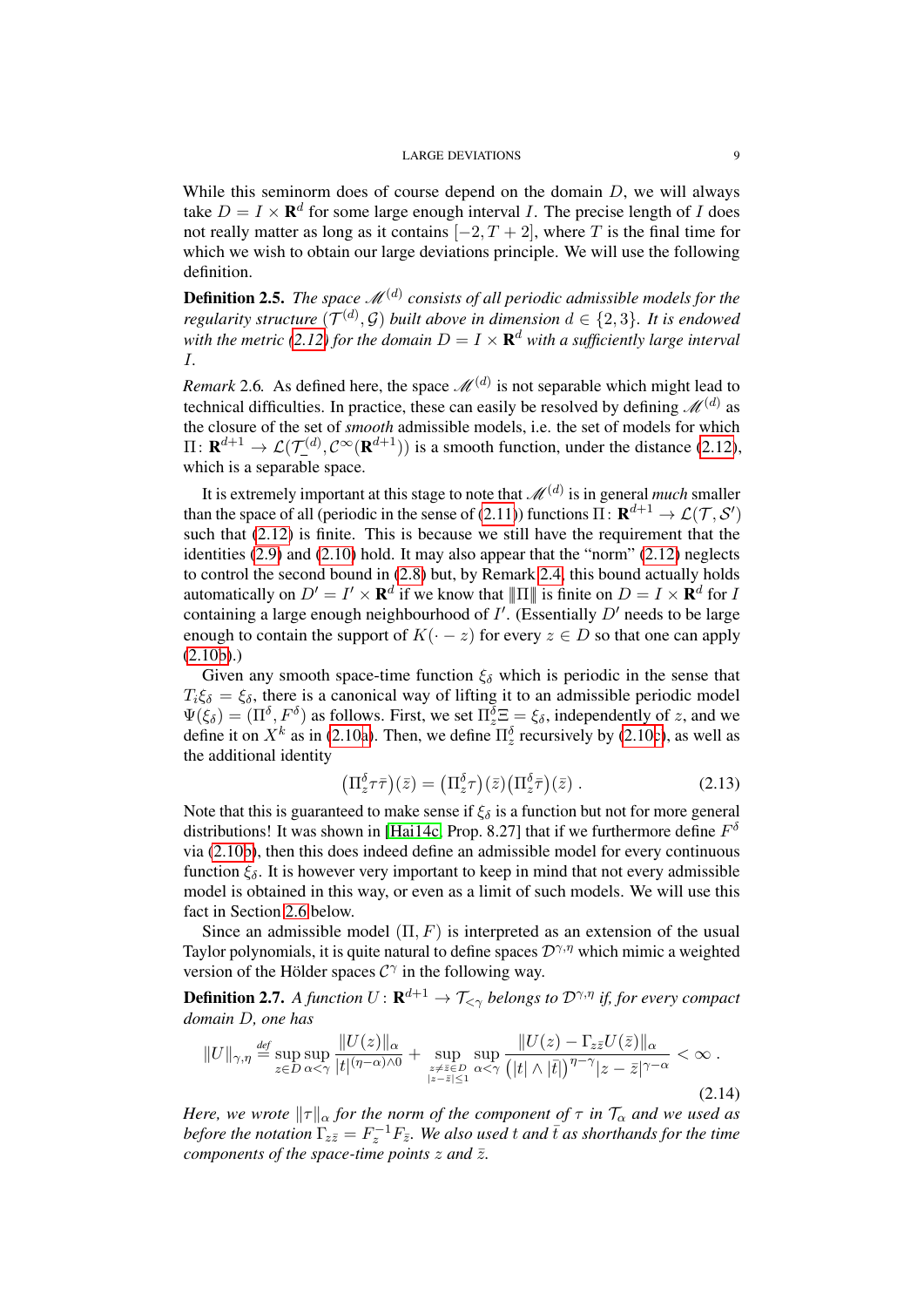*Remark* 2.8. The powers of t appearing in this definition allow elements of  $\mathcal{D}^{\gamma,\eta}$ to exhibit a singularity on the line  $\{(t, x) : t = 0\}$ . This is essential in order to be able to deal with solutions to [\(1.1\)](#page-0-0) with distributional initial conditions.

*Remark* 2.9*.* In order to streamline notations, we suppressed the dependence on the domain  $D$  in this norm. This is because, similarly to our definition of admissible models, we will only ever use this on some fixed space-time domain.

The space  $\mathcal{D}^{\gamma,\eta}$  depends in a crucial way on the underlying model (Π, F). Therefore, it is not obvious *a priori* how to compare elements belonging to  $\mathcal{D}^{\gamma,\eta}$ , but based on two different models. This is however crucial when investigating the continuity of solutions to [\(1.1\)](#page-0-0) as a function of the underlying model. A natural distance between elements  $U \in \mathcal{D}^{\gamma,\eta}$  and  $\overline{U} \in \overline{\mathcal{D}}^{\gamma,\eta}$  (denoting by  $\overline{\mathcal{D}}^{\gamma,\eta}$  the space built over the model ( $(\bar{\Pi}, \bar{F})$ ), is given by [\(2.14\)](#page-8-0), with  $U(z)$  replaced by  $U(z) - \bar{U}(z)$ in the first term and  $U(z) - \Gamma_{z\bar{z}}U(\bar{z})$  replaced by

$$
U(z)-\bar{U}(z)-\Gamma_{z\bar{z}}U(\bar{z})+\bar{\Gamma}_{z\bar{z}}\bar{U}(\bar{z})
$$

in the second term. Note that this distance is *not* a function of  $U - \overline{U}$ !

The idea now is to reformulate [\(1.1\)](#page-0-0) as a fixed point problem in  $\mathcal{D}^{\gamma,\eta}$  (based on the canonical model  $\Psi(\xi_{\delta})$  built above) for suitable values of the exponents  $\gamma$  and  $\eta$ . As a matter of fact, we will view it as a fixed point problem in the subspace  $\mathcal{D}_{\mathcal{U}}^{\gamma,\eta} \subset \mathcal{D}^{\gamma,\eta}$  consisting of those functions taking values in the linear span of U. If we consider an admissible model consisting of smooth functions, then one can define an operator R acting on  $\mathcal{D}^{\gamma,\eta}$  and taking values in the space of continuous functions by

$$
(\mathcal{R}U)(z) = (\Pi_z U(z))(z) . \tag{2.15}
$$

A remarkable fact, and this is the content of [\[Hai14c,](#page-28-6) Thm 3.10], is that as soon as  $\gamma > 0$  the map

<span id="page-9-1"></span><span id="page-9-0"></span>
$$
(\Pi, U) \mapsto \mathcal{R}U \in \mathcal{S}' \tag{2.16}
$$

given by [\(2.15\)](#page-9-0) is jointly (locally) Lipschitz continuous with respect to the metric defined in [\(2.14\)](#page-8-0) and [\(2.12\)](#page-7-4), so that it makes sense even in situations where the definition [\(2.15\)](#page-9-0) is nonsensical! This of course relies very heavily on the fact that we *only* consider admissible models in [\(2.16\)](#page-9-1) and not arbitrary functions  $\Pi: \mathbf{R}^{d+1} \to \mathcal{L}(\mathcal{T}, \mathcal{S}')$ . The map R is called the *reconstruction operator* since it reconstructs the (global) distribution  $\mathcal{R}U$  from the (local) data U and  $\Pi$ .

<span id="page-9-2"></span>2.4. Continuity properties. As we will see below, it turns out that the solution to [\(1.1\)](#page-0-0) can be obtained, via a suitable fixed point argument, as a *jointly continuous* map of the initial condition and a suitable random model  $(\Pi, F)$  built from the underlying space-time white noise. As a consequence of the contraction principle, it will therefore be sufficient to obtain a suitable large deviations principle for the random model. For this, we want to reduce ourselves to the "minimal" amount of information necessary to reconstruct the whole model. Denote by  $W_{-}^{(d)} \subset W$  the list of symbols of negative order in dimension d, which do not contain any factor  $X_i$ . In dimension  $d = 2$  these are given by

$$
\mathcal{W}_{-}^{(2)}=\left\{ \Xi, \mathsf{1}, \mathsf{v}\,, \mathsf{\Psi} \right\},
$$

while in dimension  $d = 3$ , one has

$$
\mathcal{W}^{(3)}_{-} = \{\Xi, \mathbf{1}, \mathbf{V}, \Psi, \mathbf{\ddot{V}}, \mathbf{\ddot{V}}, \mathbf{\ddot{V}}\}.
$$
 (2.17)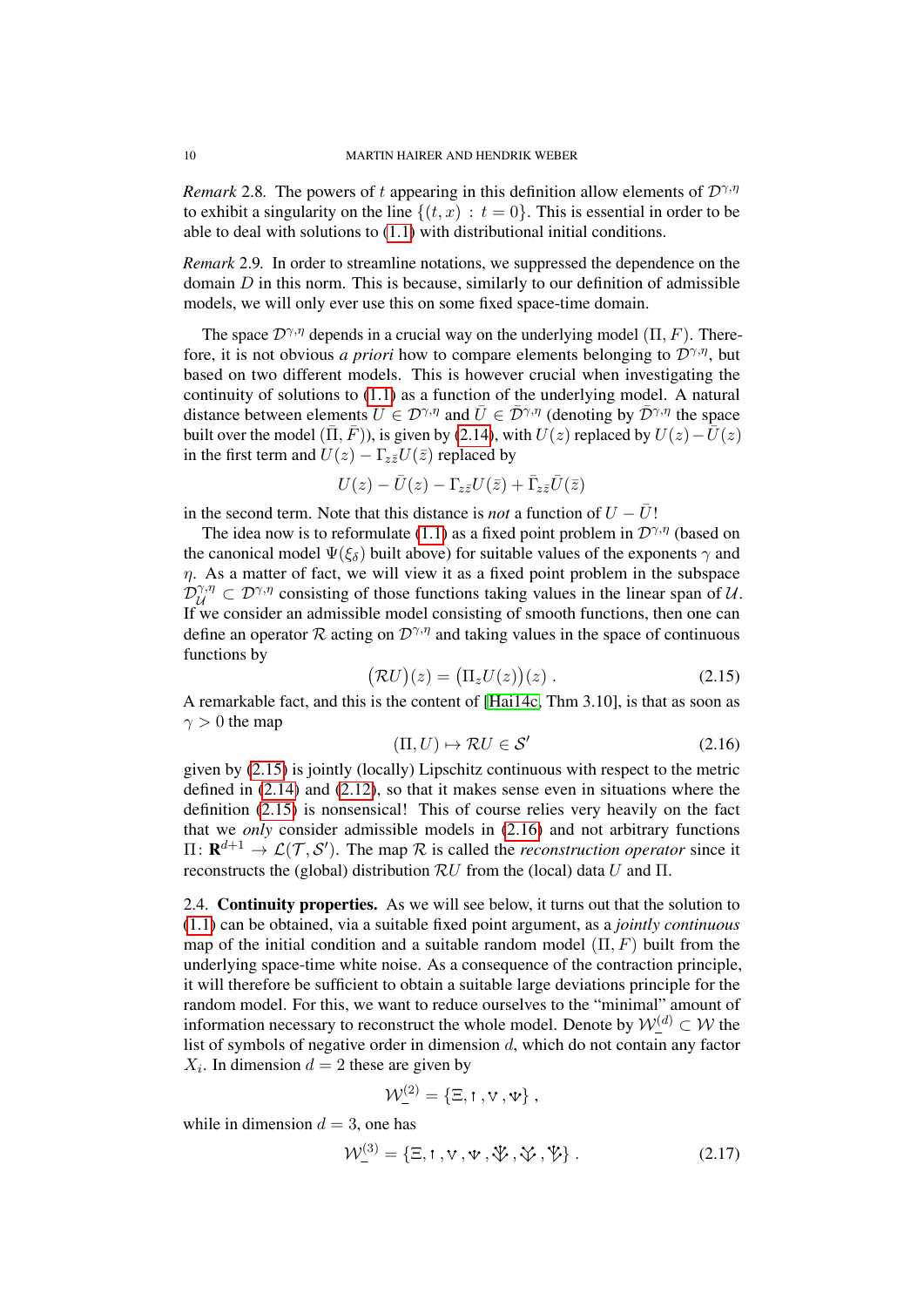(Here and in the sequel, we assume that  $\kappa$  is small enough. Otherwise, these lists could expand.) We also denote by  $\mathcal{T}^{(d)} \subset \mathcal{T}$  the linear span of  $\mathcal{W}^{(d)}_{-}$ . We now define the space  $\mathcal{M}_{-}^{(d)}$  (with  $d = 2, 3$ ) of "minimal admissible models" in the following way.

It is natural to take for  $\mathscr{M}^{(d)}_-$  the closure of the set of smooth maps  $\Pi\colon \mathbf{R}^{d+1}\to$  $\mathcal{L}(\mathcal{T}^{(d)}_-, \mathcal{C}^\infty(\mathbf{R}^{d+1}))$  that are periodic in the sense given previously, under the norm given by [\(2.18\)](#page-10-0) below. We furthermore impose that the constraint [\(2.9\)](#page-7-2) holds with  $F<sub>z</sub>$  given by [\(2.10b\)](#page-7-0). Besides providing a bound of the type [\(2.8\)](#page-6-1), we also want to ensure that  $\Pi_z$  is not just a space-time distribution of order  $|t|$ , but actually a continuous function of time with values in a space of distributions of order  $|t|$ . In order to formulate this, we denote by  $\mathcal{B}_0$  a set of test functions just like  $\mathcal{B}$ , but depending only on the spatial variable. Their translated and rescaled versions  $\varphi_x^{\lambda}$ are defined analogously to [\(2.7\)](#page-6-2). We then assume that  $\Pi$  is such that

<span id="page-10-0"></span>
$$
\sup_{\lambda \in (0,1]} \sup_{\varphi \in \mathcal{B}} \sup_{\tau \in \mathcal{W}_{-}^{(d)}} \sup_{z \in D} \lambda^{-|\tau|} |\langle \Pi_z \tau, \varphi_z^{\lambda} \rangle| < \infty ,
$$
  
\n
$$
\sup_{\lambda \in (0,1]} \sup_{\varphi \in \mathcal{B}} \sup_{s \in \mathbf{R}} \sup_{z \in D} \lambda^{-|\Xi|} |\langle \mathbf{1}_{t \ge s} \Pi_z \Xi, \varphi_z^{\lambda} \rangle| < \infty ,
$$
  
\n
$$
\sup_{\lambda \in (0,1]} \sup_{\varphi \in \mathcal{B}_0} \sup_{z \in D} \lambda^{-|\tau|} |\langle (\Pi_z \tau)(t,\cdot), \varphi_x^{\lambda} \rangle| < \infty ,
$$
  
\n(2.18)

where  $\langle \cdot, \cdot \rangle$  denotes the usual  $L^2$  inner product and  $D = I \times \mathbf{T}^2$  for some fixed but large enough interval I. Furthermore, we impose that the identities [\(2.9\)](#page-7-2) and [\(2.10\)](#page-7-0) hold. In order for this definition to make sense, we need to make sure that we have enough data to define the linear maps  $F_z$  on  $\mathcal{T}_{-}^{(d)}$ . In dimension  $d=2$ , it is straightforward to verify that  $\Delta \tau = \tau \otimes \mathbf{1}$  for every  $\tau \in \mathcal{W}^{(2)}$ , so that the action of G on  $\mathcal{T}^{(2)}$  is trivial. The condition [\(2.9\)](#page-7-2) then reduces to stating that  $\Pi_z$  does actually not depend on z at all. In particular, the space  $\mathcal{M}^{(2)}$  is a separable Banach space.

In dimension  $d = 3$  and for  $\kappa$  sufficiently small, we note that one has the identities

$$
\Delta \mathfrak{V} = \mathfrak{V} \otimes 1 + \mathfrak{V} \otimes \mathcal{J}(\mathfrak{V}), \quad \Delta \mathfrak{V} = \mathfrak{V} \otimes 1 + \mathfrak{t} \otimes \mathcal{J}(\mathfrak{V}), \Delta \mathfrak{V} = \mathfrak{V} \otimes 1 + \mathfrak{V} \otimes \mathcal{J}(\mathfrak{V}),
$$

so that the action of  $F_z$  on  $\mathcal{T}^{(3)}$  only requires [\(2.10b\)](#page-7-0) with  $\tau \in \{\vee, \vee\}$ . This data is available from  $\Pi_z$  and  $\Pi_z$  (which actually do not depend on z), so that the first condition in [\(2.18\)](#page-10-0) is indeed meaningful. Note that, unlike  $\mathcal{M}_{\_}^{(2)}$ ,  $\mathcal{M}_{\_}^{(3)}$  is *not* a linear space. It is however a separable metric space and can be viewed as a closed subset of the separable Banach space obtained by relaxing [\(2.9\)](#page-7-2) to the requirement that  $\Pi_z \tau = \Pi_{\bar{z}} \tau$  for  $\tau \in \mathcal{W}^{(2)}_-$ .

The reason why the spaces  $\mathcal{M}_{-}^{(d)}$  are important is the following result.

<span id="page-10-1"></span>**Theorem 2.10.** For every  $\Pi \in \mathcal{M}_{-}^{(d)}$  there exists a unique admissible model  $(H, F) \in \mathcal{M}^{(d)}$  such that  $\Pi_z \tau = \Pi_z \tau$  for all  $\tau \in \mathcal{W}^{(d)}_-$  and  $z \in \mathbf{R}^{d+1}$ . Further*more, the map*  $\Pi \mapsto (\Pi, F)$  *is locally Lipschitz continuous.* 

*Proof.* This is an immediate consequence of Proposition 3.31 and Theorem 5.14 of [\[Hai14c\]](#page-28-6).  $\Box$ 

2.5. Abstract fixed point problem. We now reformulate  $(1.1)$  as a fixed point problem in  $\mathcal{D}_{\mathcal{U}}^{\gamma,\eta}$  $\mathcal{U}^{\gamma,\eta}_{\mathcal{U}}$  for suitable values of  $\gamma$  and  $\eta$ . Note first that by Duhamel's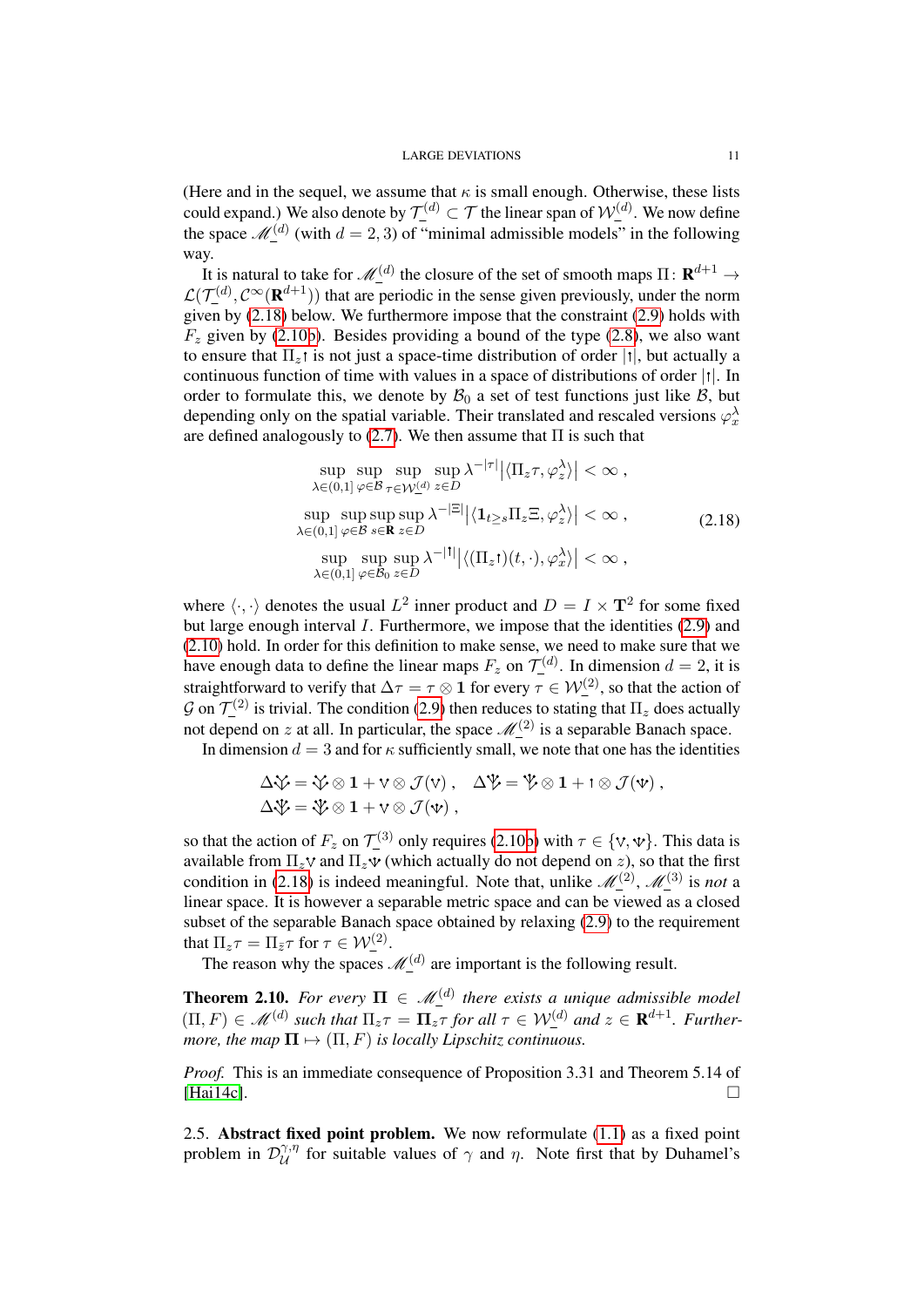formula, [\(1.1\)](#page-0-0) is equivalent for smooth  $\xi$  to the integral equation

<span id="page-11-0"></span>
$$
u = P \star ((\xi + Cu - u^3) \mathbf{1}_{t>0}) + Pu_0.
$$
 (2.19)

Here, P denotes the heat kernel,  $\star$  denotes space-time convolution, and  $Pu_0$  denotes the solution to the heat equation with initial condition  $u_0$ . A local solution is a pair  $(u, \tau)$  with  $\tau > 0$  and such that [\(2.19\)](#page-11-0) holds on  $[0, \tau] \times \mathbb{R}^d$ . In order to interpret this equation as an identity in  $\mathcal{D}^{\gamma,\eta}$ , we need to find an analogue for the operation of convolution against P.

It turns out that, provided that  $\gamma < \bar{\gamma} + 2$ , that  $\eta < |t| = 1 - \frac{d}{2} - \kappa$  and that  $\bar{\eta} > -2$ , it is possible to construct a linear operator  $\mathcal{P} : \mathcal{D}^{\bar{\gamma}, \bar{\eta}} \to \mathcal{D}^{\gamma, \eta}_{\mathcal{U}}$  with the following properties:

- (1) One has the identity  $RPU = P \star RU$ .
- (2) One has  $PU = TU + \tilde{P}U$ , where  $\tilde{P}U$  only takes values in  $\bar{T}$ , the linear span of  $\{X^k\}.$
- (3) There exists  $\theta > 0$  such that

$$
\|\mathcal{P} \mathbf{1}_{t>0}U\|_{\gamma,\eta} \leq T^{\theta} \|U\|_{\bar{\gamma},\bar{\eta}} ,
$$

where the norms are taken over the domain  $[0, T] \times \mathbf{R}$ .

Furthermore, even though  $1_{t>0}\Xi \notin \mathcal{D}^{\bar{\gamma},\bar{\eta}}$  with  $\bar{\gamma}$  and  $\bar{\eta}$  as above, it turns out that if the second bound in [\(2.18\)](#page-10-0) is satisfied (in particular if the model comes from an element of  $\mathcal{M}_{-}^{(d)}$  as in Theorem [2.10\)](#page-10-1), then there exists an element  $\mathcal{P}1_{t>0}\Xi \in \mathcal{D}_{\mathcal{U}}^{\gamma,\eta}$  satisfying all of the properties (1)–(3). For the precise construction of  $\mathcal P$  and a proof of these properties, see Section 5, Proposition 6.16, and Theorem 7.1 in [\[Hai14c\]](#page-28-6).

Finally, given a function u of (parabolic) class  $\mathcal{C}^{\gamma}$ , we write  $\mathcal{I}_{\gamma}u$  for its Taylor expansion of (parabolic) order  $\gamma$ , namely

$$
(\mathscr{T}_{\gamma}u)(z) = \sum_{|k| \leq \gamma} \frac{X^k}{k!} (D^k u)(z) \in \overline{\mathcal{T}} \subset \mathcal{T}.
$$

It was then shown in [\[Hai14c,](#page-28-6) Lemma 7.5] that one has  $\mathscr{T}_{\gamma}Pu_0 \in \mathcal{D}_{\mathcal{U}}^{\gamma,\eta}$ , provided that  $u_0 \in C^{\alpha}(\mathbf{T}^d)$  for some  $\alpha > \eta$ . Note that this is true for arbitrary  $\eta \in \mathbf{R}$ , in particular one can have  $n < 0$ .

With all of these notations at hand, we can lift [\(2.19\)](#page-11-0) in a very natural way to a fixed point problem in  $\mathcal{D}_{\mathcal{U}}^{\gamma,\eta}$  $\mathcal{U}^{\gamma,\eta}$ , by looking for solutions U to

<span id="page-11-1"></span>
$$
U = \mathcal{P}1_{t>0}(\Xi + CU - U^3) + \mathcal{I}_\gamma P u_0.
$$
 (2.20)

According to [\[Hai14c,](#page-28-6) Prop. 6.12] for  $U \in \mathcal{D}_{\mathcal{U}}^{\gamma,\eta}$  we can actually define  $U^3$  as a modelled distribution. Similarly to [\(2.19\)](#page-11-0), we call a pair  $(U, \tau)$  with  $\tau > 0$  a local solution if the identity [\(2.20\)](#page-11-1) holds on  $[0, \tau) \times \mathbb{R}^d$ .

*Remark* 2.11*.* For [\(2.20\)](#page-11-1) to make sense, we need a suitable definition for the element  $\mathcal{P}1_{t>0}E$ . As already mentioned, this is the case if the underlying model comes from an element of  $\mathscr{M}^{(d)}_-$ .

We will say that local solutions are unique if, whenever  $(U, \tau)$  and  $(\bar{U}, \bar{\tau})$  are local solutions, one has  $U(t, x) = \overline{U}(t, x)$  for  $t \in (0, \tau \wedge \overline{\tau}]$ . Note also that if  $U \in \mathcal{D}_{\mathcal{U}}^{\gamma,\eta}$  with  $\gamma > 0$  and the underlying model comes from an element of  $\mathcal{M}_{-}^{(d)}$ , then  $\mathcal{R}U$  is a continuous function of time with values in the space  $\mathcal{C}^{\beta} = \mathcal{C}^{\beta}(\mathbf{T}^{d})$  of periodic distributions in space of regularity  $\beta = |t| = 1 - \frac{d}{2} - \kappa$  (see for example [\[Hai14c,](#page-28-6) Def. 3.7] for a definition of  $C^{\beta}$  for  $\beta < 0$ . On a bounded domain, it agrees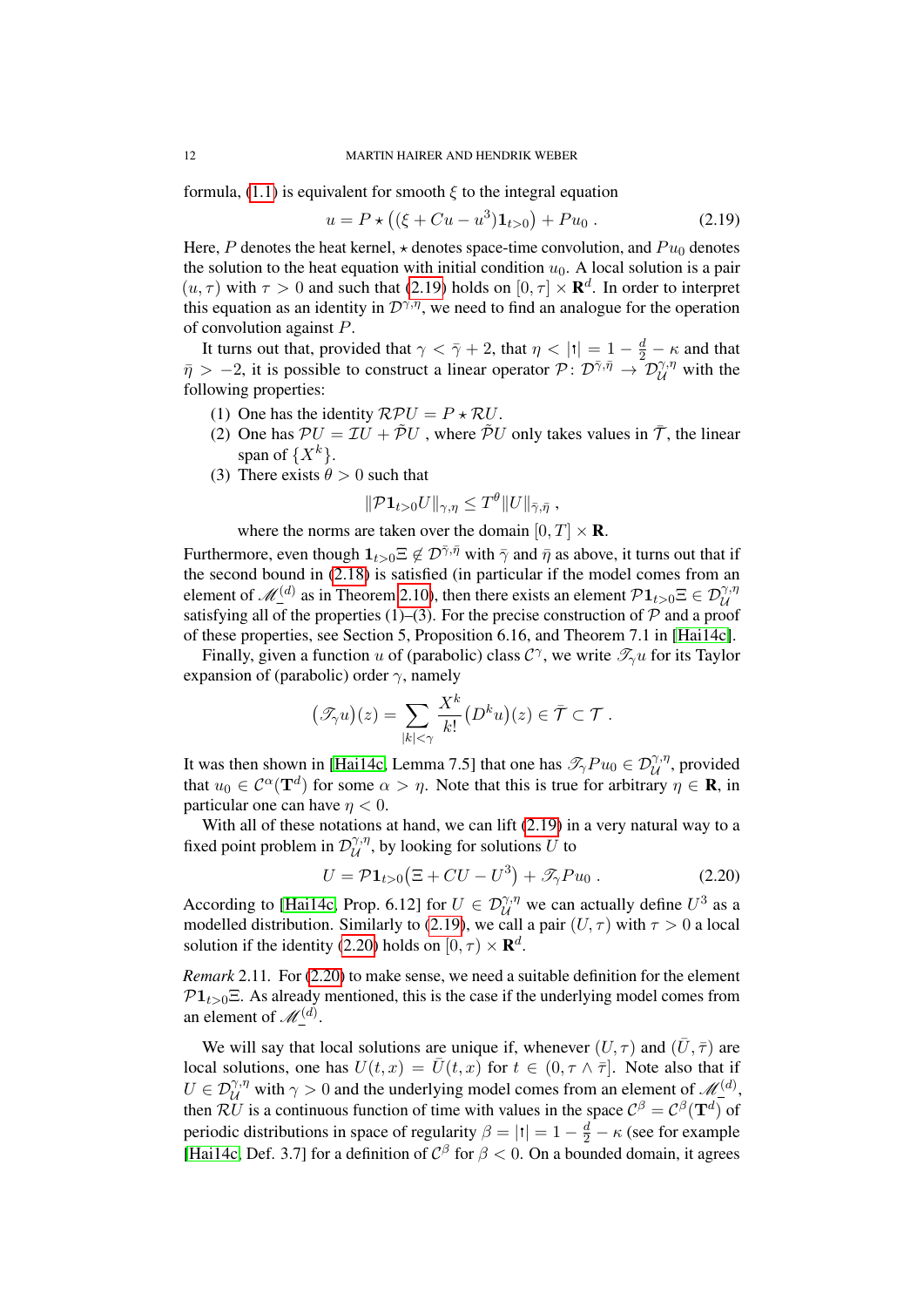with the Besov space  $\mathcal{B}_{\infty,\infty}^{\beta}$ ). Given a final time  $T > 0$ , we say that a local solution  $(U, \tau)$  to [\(2.20\)](#page-11-1) is *maximal* if either  $\tau = T$  or  $\lim_{t \to \tau} ||(\mathcal{R}U)(t, \cdot)||_{\beta} = \infty$ . Given a final time  $T$ , it will be convenient to view solutions as elements of the space  $\mathcal{X} = \mathcal{C}([0,T], \mathcal{C}^{\eta}) \cup \{\infty\}$  for some  $\eta < \beta$ , which is a metric space by postulating that the "cemetery state"  $\infty$  is at distance 1 of all other elements.

One then has the following result, where we implicitly assume that  $\kappa$  is sufficiently small ( $\kappa < 1/10$  is sufficient for example).

<span id="page-12-2"></span>**Theorem 2.12.** *Let*  $\gamma \in (1 + 4\kappa, \zeta)$ *, and let*  $\eta \in (-\frac{2}{3})$  $(\frac{2}{3}, 1 - \frac{d}{2} - \kappa)$ . Then, for every *admissible model* (Π, F) *arising from an element of* M(d) *, [\(2.20\)](#page-11-1) admits a unique maximal solution in*  $\mathcal{D}^{\gamma,\eta}_{\mathcal{U}}$ U *.*

*Furthermore, if there exists a smooth function*  $\xi_{\delta}$  *such that*  $(\Pi, F) = \Psi(\xi_{\delta})$ *, then this solution is global and the function*  $u = RU$  *solves* [\(2.19\)](#page-11-0)*. Finally, define the solution map*  $S_A: \mathbf{R} \times C^{\eta} \times M_{\mathbf{A}}^{(d)} \to \mathcal{X}$  *which maps*  $(C, u_0, \Pi)$  *onto*  $\mathcal{R}U$  *if the maximal solution* U *to* [\(2.20\)](#page-11-1) *satisfies*  $\tau > T$  *and to*  $\infty$  *otherwise. Then, for every*  $Z = (C, u_0, \Pi)$  *such that*  $S_A(Z) \neq \infty$ *, there exists a neighbourhood* O *of* Z *such that*  $S_A$  *is Lipschitz continuous from*  $O$  *to*  $X$ *.* 

*Proof.* This is a synthesis of the results of [\[Hai14c,](#page-28-6) Sec. 7] and [Hai14c, Sec. 9], see also [\[Hai14b\]](#page-28-12) for an informal overview of the proof. The continuous dependence on C is not stated explicitly there, but is implicit in the proofs.

The only fact which remains to be shown is that the map  $(\Pi, F) \mapsto \mathcal{R}U$  is (locally) continuous with values in  $X$ . Indeed, the reconstruction operator  $R$  only maps the space  $\mathcal{D}_{\mathcal{U}}^{\gamma,\eta}$  $\mathcal{C}^{\eta}([0,T] \times \mathbf{T}^d)$  in general [\[Hai14c,](#page-28-6) Prop. 6.9], which is strictly larger than  $\mathcal X$ . However, one does get continuity of  $\mathcal S_A$  into  $\mathcal X$ . The reason why this is true is that by  $(2.19)$  the solution  $RU$  is of the form

$$
\mathcal{R}U = P \star (\xi + C\mathcal{R}U - \mathcal{R}(U^3))\mathbf{1}_{t>0}) + Pu_0,
$$

with R the reconstruction operator. Since U takes values in  $\mathcal{D}_{\mathcal{U}}^{\gamma,\eta}$  $\mathcal{U}^{\gamma,\eta}$ , it follows from [\[Hai14c,](#page-28-6) Prop. 6.12] that  $U^3$  takes values in  $\mathcal{D}^{\gamma',3\eta}$  for some  $\gamma' > 0$ . By [Hai14c, Prop. 6.9], one therefore obtains that  $\mathcal{R}(U^3) \in C^{3(1-\frac{d}{2}-\kappa)}([0,T] \times \mathbf{T}^d)$ , which in particular shows by usual (parabolic) Schauder estimates that  $P \star \mathcal{R}(U^3)$  takes values in  $\mathcal{C}([0,T] \times \mathbf{T}^d) \subset \mathcal{X}$ . Combining this with the fact that both  $Pu_0$  and  $P \star \xi$  belong to X (the latter as a consequence of the second and third bound in [\(2.18\)](#page-10-0)) concludes the proof.

<span id="page-12-0"></span>2.6. **Renormalised model.** It turns out that, if we take for  $\xi_{\delta}$  some mollification of space-time white noise then the sequence  $\Psi(\xi_{\delta})$ , with the canonical lift  $\Psi$  defined via [\(2.13\)](#page-8-1), does *not* converge in  $\mathcal{M}^{(d)}$  (and a fortiori not in  $\mathcal{M}^{(d)}_-$ ). Instead, we fix two renormalisation constants  $C_\delta^{(1)}$  $C_{\delta}^{(1)}$  and  $C_{\delta}^{(2)}$  $\delta^{(2)}$  and we define a "renormalised lift"  $\hat{\Psi}_{\delta}$  in the following way. Regarding  $\hat{\Pi}_{z}^{\delta}$  (which actually doesn't depend on z), we define it from  $\hat{\Pi}_{z}^{\delta} \Xi = \xi_{\delta}$  via [\(2.10c\)](#page-7-0).

In dimension  $d = 2$ , we then replace [\(2.13\)](#page-8-1) by the identities

<span id="page-12-1"></span>
$$
\hat{\Pi}_{z}^{\delta} \mathbf{v} = \left(\hat{\Pi}_{z}^{\delta} \mathbf{t}\right)^{2} - C_{\delta}^{(1)}, \quad \hat{\Pi}_{z}^{\delta} \mathbf{v} = \left(\hat{\Pi}_{z}^{\delta} \mathbf{t}\right)^{3} - 3C_{\delta}^{(1)} \hat{\Pi}_{z}^{\delta} \mathbf{t}.
$$
 (2.21)

We then use Theorem [2.10](#page-10-1) to extend this to all of  $\mathcal{T}^{(2)}$ .

In dimension  $d = 3$ , we also define  $\Pi_z^{\delta}$  on  $\vee$  and  $\vee$  as in [\(2.21\)](#page-12-1), but we furthermore set

$$
\hat{\Pi}_{z}^{\delta}\mathbf{\hat{V}} = (\hat{\Pi}_{z}^{\delta}\mathbf{\hat{V}})(\hat{\Pi}_{z}^{\delta}\mathbf{V}) - C_{\delta}^{(2)}, \quad \hat{\Pi}_{z}^{\delta}\mathbf{\hat{V}} = (\hat{\Pi}_{z}^{\delta}\mathbf{\hat{V}})(\hat{\Pi}_{z}^{\delta}\mathbf{V}) - 3C_{\delta}^{(2)}\hat{\Pi}_{z}^{\delta}\mathbf{1},
$$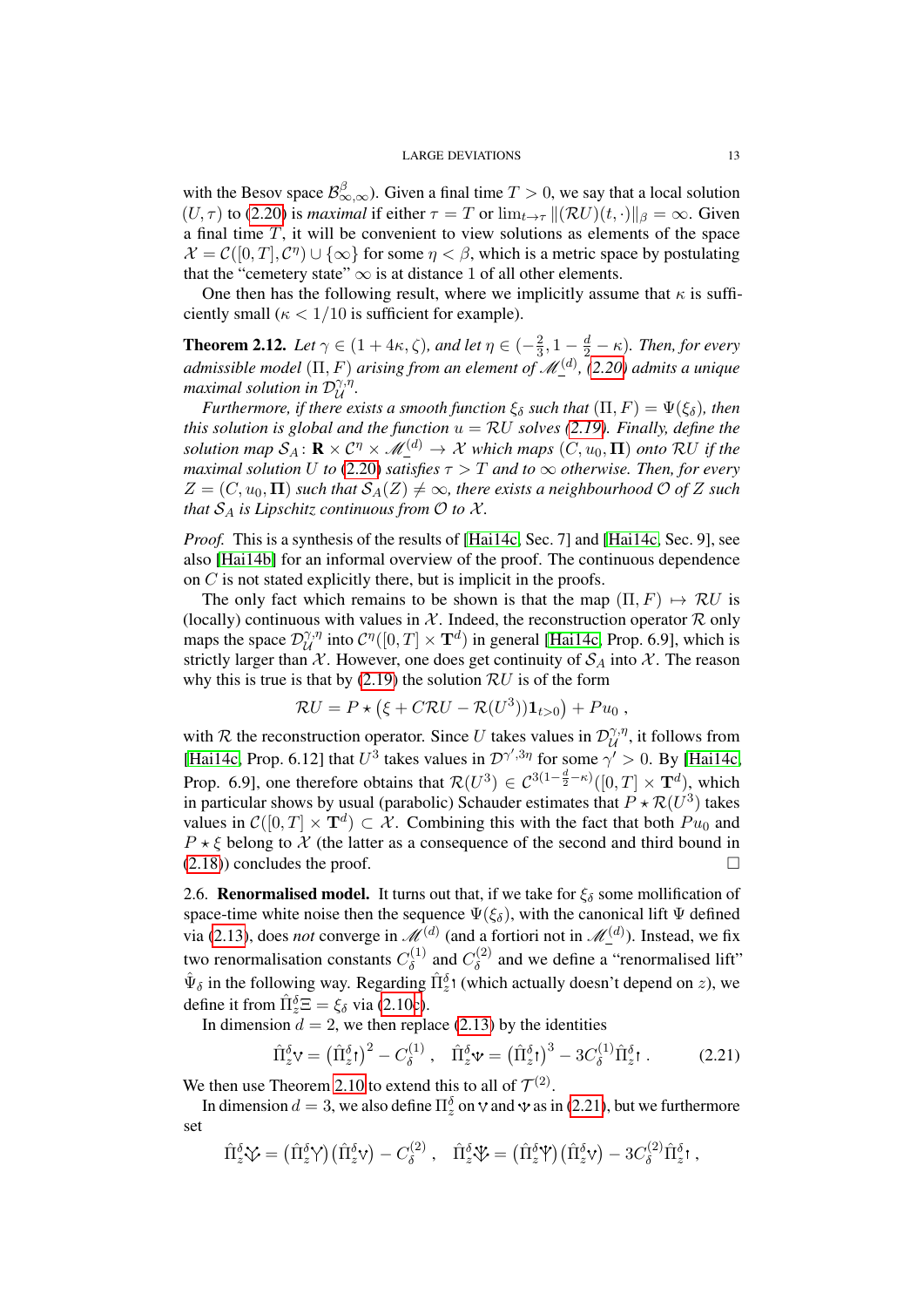14 MARTIN HAIRER AND HENDRIK WEBER

$$
\hat{\Pi}_{z}^{\delta}\mathcal{V} = (\hat{\Pi}_{z}^{\delta}\mathcal{V})(\hat{\Pi}_{z}^{\delta}) , \qquad (2.22)
$$

where  $\hat{\Pi}_{z}^{\delta}$  and  $\hat{\Pi}_{z}^{\delta}$  are defined from  $\hat{\Pi}_{z}^{\delta}$  and  $\hat{\Pi}_{z}^{\delta}$  w through [\(2.10c\)](#page-7-0). Again, we then use Theorem [2.10](#page-10-1) to extend this to all of  $\mathcal{T}^{(3)}$ . Here, the non-trivial fact that  $\hat{\Pi}^{\delta}$  defined in this way indeed belongs to  $\mathcal{M}^{(3)}$  was shown in Theorem 8.44 and Section 9.2 of [\[Hai14c\]](#page-28-6).

As usual, we define  $\hat{F}_{z}^{\delta}$  through [\(2.10b\)](#page-7-0) and we write  $(\hat{\Pi}^{\delta}, \hat{F}^{\delta}) = \hat{\Psi}_{\delta}(\xi_{\delta})$ . With these definitions, the following theorem is the main result of [\[Hai14c,](#page-28-6) Sec. 10].

<span id="page-13-3"></span>**Theorem 2.13.** Let  $\varrho: \mathbf{R}^{d+1} \to \mathbf{R}$  be a compactly supported smooth function with  $\int \varrho = 1$  and set

<span id="page-13-2"></span>
$$
\varrho_{\delta}(t,x) = \delta^{-d-2} \varrho(\delta^{-2}t, \delta^{-1}x) , \qquad \xi_{\delta} = \varrho_{\delta} \star \xi ,
$$

*where* ξ *is periodic space-time white noise.*

*There exist choices of constants*  $C_8^{(1)}$  $\delta^{(1)}$  and  $C^{(2)}_{\delta}$  $\delta^{(2)}$  such that the sequence  $\hat{\Psi}_{\delta}(\xi_{\delta})$ converges in probability in  $M_{-}^{(d)}$  to a limiting model  $\hat{\Pi}$ *. Furthermore, the function*  $u = \mathcal{R}U$ , where U is the (local) solution to [\(2.20\)](#page-11-1) with model  $\hat{\Pi}^{\delta}$  is the classical *solution to*

$$
\partial_t u = \Delta u + (3C_{\delta}^{(1)} - 9C_{\delta}^{(2)})u - u^3 + \xi_{\delta}.
$$

<span id="page-13-5"></span>*Remark* 2.14. In dimension 2, we do not need  $C_{\delta}^{(2)}$  $\delta^{(2)}$  (i.e. we set it equal to 0), and  $C_\delta^{(1)}$  $\delta^{(1)}$  can be chosen as

<span id="page-13-6"></span>
$$
C_{\delta}^{(1)} = \frac{1}{4\pi} \log \delta^{-1} + c_{\varrho} \,, \tag{2.23}
$$

for some constant  $c_{\varrho}$  of order 1 which depends on the mollifier  $\varrho$ . The precise expression for  $c_{\rho}$  does not matter at this stage.

In dimension 3 on the other hand, one should take

$$
C_{\delta}^{(1)} = \delta^{-1} \int_{\mathbf{R}^4} (P \star \varrho)(t, x)^2 dt dx , \qquad (2.24)
$$

where  $\star$  denotes space-time convolution as before and  $P$  denotes the heat kernel (without any truncation). This time, it is the constant  $C_{\delta}^{(2)}$  $\delta^{(2)}$  that has to be chosen to diverge logarithmically:

<span id="page-13-4"></span><span id="page-13-0"></span>
$$
C_{\delta}^{(2)} = c \log \delta^{-1} + \bar{c}_{\varrho} \,, \tag{2.25}
$$

with c a universal constant independent of  $\varrho$  and  $\bar{c}_\varrho$  some constant that depends on the mollifier. The precise values for c and  $\bar{c}_\varrho$  are irrelevant for our current purpose.

## 3. LARGE DEVIATIONS FOR WIENER CHAOS

<span id="page-13-1"></span>In this section we state and prove a large deviation statement for random variables taking values in a fixed inhomogeneous Wiener chaos over an arbitrary Gaussian probability space. These results are then applied in Section [4](#page-20-0) to obtain a large deviation result for the renormalised models constructed from a white noise with small amplitude.

Large deviation results for random variables in a fixed Wiener chaos have been studied by several authors, see e.g. [\[Bor78,](#page-27-5) [Bor84b,](#page-27-6) [Led90,](#page-28-13) [MWNPA92\]](#page-28-14). For the reader's convenience, we give a complete exposition in our context. The core of our argument is a *generalised contraction principle* in the spirit of [\[DS89,](#page-28-15) Lemma 2.1.4]. We start by recalling the following definition from [\[DS89\]](#page-28-15).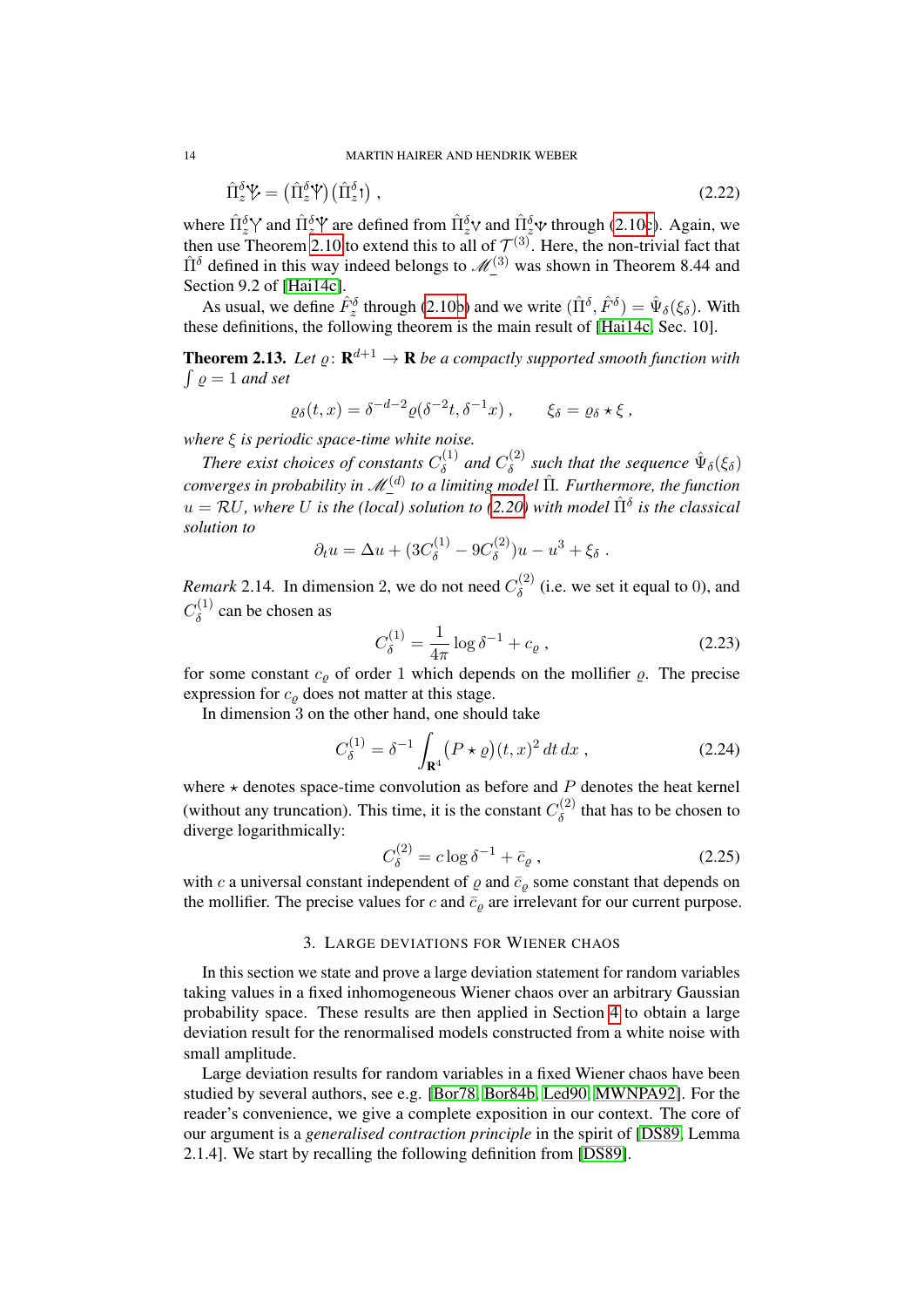<span id="page-14-0"></span>Definition 3.1. *Let* (S, d) *be a separable metric space. We say that a family* {µε, ε > 0} *of probability measures on* S *satisfies a large deviation principle with rate*  $\varepsilon$  *and rate* function  $\mathcal{I}$  *if* 

- (1)  $\mathcal{I}: S \to [0, +\infty]$  *is lower semicontinuous, has compact sublevel sets and is not identical to*  $+\infty$ *.*
- (2) *For every closed set*  $C \subseteq S$  *we have*

<span id="page-14-2"></span>
$$
\limsup_{\varepsilon \to 0} \varepsilon \log \mu_{\varepsilon}(\mathcal{C}) \leq - \inf_{s \in \mathcal{C}} \mathcal{I}(s) . \tag{3.1}
$$

(3) *For every open subset*  $\mathcal{O} \subseteq S$  *we have* 

<span id="page-14-3"></span>
$$
\liminf_{\varepsilon \to 0} \varepsilon \log \mu_{\varepsilon}(\mathcal{O}) \geq - \inf_{s \in \mathcal{O}} \mathcal{I}(s) . \tag{3.2}
$$

*We say that a family of* S*-valued random variables satisfies a large deviation principle if their distributions do.*

*Remark* 3.2. All of the large deviation principles in this paper have rate  $\varepsilon$  and we will not repeat the rate every time.

We also recall the following version of the contraction principle:

<span id="page-14-1"></span>**Lemma 3.3.** *Let*  $\{\mu_{\varepsilon}, \varepsilon > 0\}$  *be a family of probability measures on a separable metric space*  $(S, d)$  *and let*  $\mathscr{I}: S \to [0, \infty]$  *satisfy the first condition of Definition* [3.1](#page-14-0) . Let  $(S', d')$  *be another separable metric space, and let*  $\{\Psi_{\varepsilon}, \varepsilon \geq 0\}$  *be a family of mappings from* S *to* S <sup>0</sup> *which are continuous on a neighbourhood of*  ${s \in S : \mathscr{I}(s) < \infty}$ *. We assume that* 

- (1) *The probability measures*  $\{\mu_{\varepsilon}, \varepsilon > 0\}$  *satisfy a large deviation principle on* S with rate function  $\mathcal{I}$ .
- (2) *For every*  $c \in \mathbf{R}$ *, there exists a neighbourhood*  $\mathcal{O}_c$  *of*  $\{s \in S : \mathcal{I}(s) \leq c\}$ *such that the mappings*  $\Psi_{\varepsilon}$  *converge uniformly on*  $\mathcal{O}_c$  *to*  $\Psi_0$ *.*

Then the image measures  $\mu_{\varepsilon}^{-1} \circ \Psi_{\varepsilon}^{-1}$  satisfy a large deviation principle on S' with *rate function*

$$
\mathscr{I}'(s') = \inf \{ \mathscr{I}(s): s \in S, \ \Psi_0(s) = s' \},
$$

*with the convention that the* inf *equals*  $+\infty$  *if the set is empty.* 

*Proof.* This is a direct consequence of [\[DS89,](#page-28-15) Exercise 2.1.20 (ii)] (see also [DS89, Lemma 2.1.4]). Indeed, in this exercise it is shown that the conclusion of the theorem holds if the  $\Psi_{\varepsilon}$  are continuous on all of S and if for all  $\alpha > 0$  we have

$$
\limsup_{\varepsilon \to 0} \varepsilon \log \mu_{\varepsilon} \Big( \xi \colon d' \big( \Psi_{\varepsilon}(\xi), \Psi_0(\xi) \big) > \alpha \Big) = -\infty.
$$

Furthermore, given any  $c \in \mathbf{R}$ , the uniform convergence of  $\Psi_{\varepsilon}$  on  $\mathcal{O}_{c}$  implies that for every  $\alpha > 0$  one can find  $\varepsilon_0$  such that for  $\varepsilon < \varepsilon_0$  the condition  $d'(\Psi_{\varepsilon}(s), \Psi_0(s)) > \alpha$  implies  $s \notin \mathcal{O}_c$ . The LDP for  $\mu_{\varepsilon}$  then implies that  $\limsup_{\varepsilon\to 0} \varepsilon \log \mu_\varepsilon(\{s\,:\,d'(\Psi_\varepsilon(s),\Psi_0(s))>\alpha\})\leq -c$  for arbitrary  $c,$  so that this limit has to be  $-\infty$ .

Furthermore, the condition that the  $\Psi_{\varepsilon}$  should be continuous everywhere can be replaced by continuity in an open neighbourhood of  $\{s \in S : \mathcal{I}(s) < \infty\}$ indeed, just apply the above reasoning to the measures  $\mu_{\varepsilon}$  conditioned on this open neighbourhood of  $\{s \in S: \mathcal{I}(s) < \infty\}$  on which the functions  $\Psi_{\varepsilon}$  are continuous. These conditioned measures have the same large deviation behaviour as the original measures.  $\Box$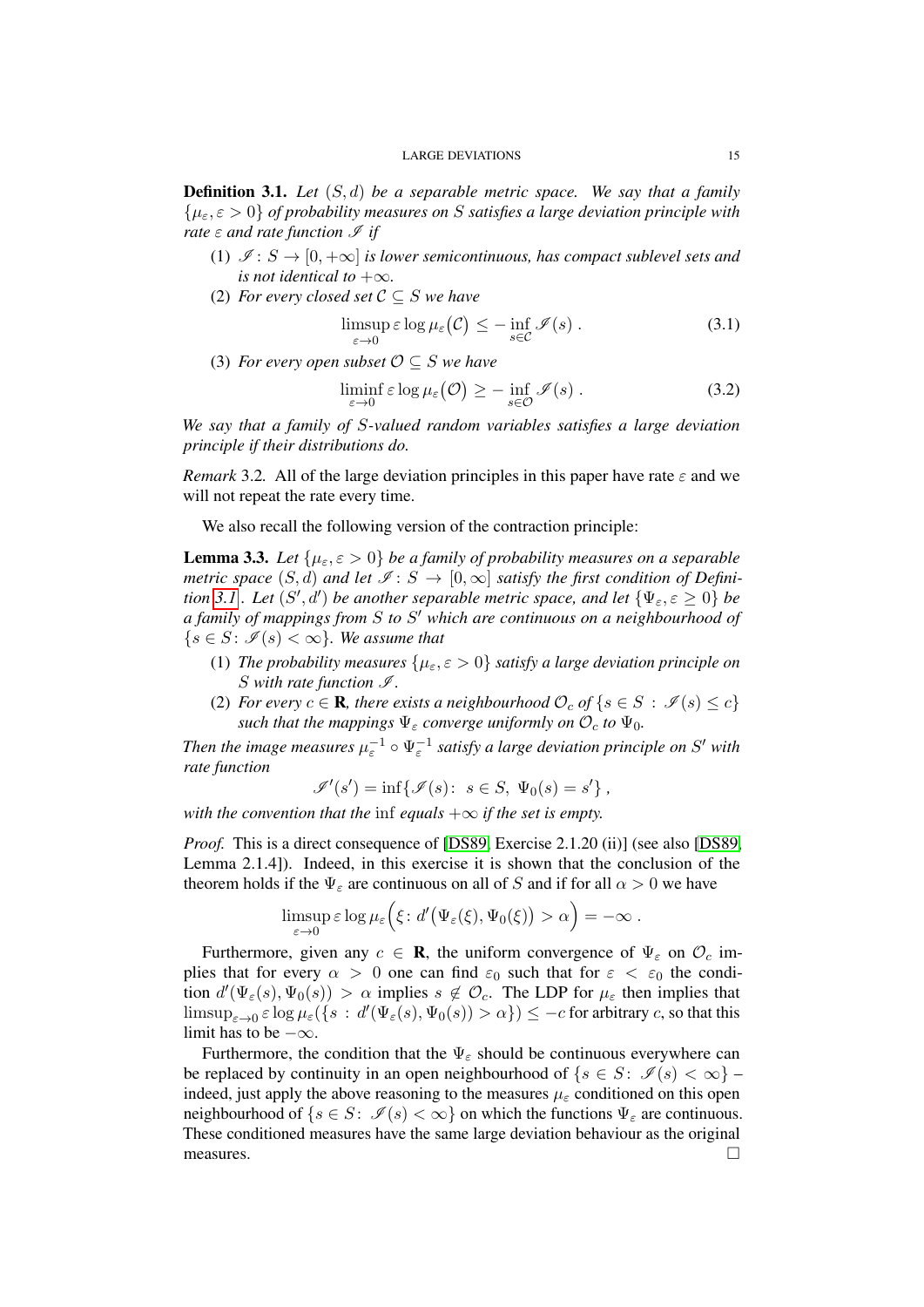Now we proceed to the discussion of large deviations for Banach-valued Wiener chaos. Let  $(B, \mathcal{H}, \mu)$  be an abstract Wiener space, i.e.  $\mu$  is a centred Gaussian measure on a separable Banach space B with Cameron-Martin space  $\mathcal{H} \subset B$ . Let  $(e_i)_{i=1}^{\infty}$  be an orthonormal basis of H consisting of elements of the dual space  $B^*$ , where  $B^* \subset \mathcal{H}$  is defined by dualising the inclusion  $\mathcal{H} \subset B$  and identifying  $\mathcal{H}^*$ with H. (Such a basis can always be found.) Then for every  $e_i$  the linear mapping  $\xi \mapsto \langle \xi, e_i \rangle$  is continuous on B and defines a centred Gaussian random variable with  $\int \langle \xi, e_i \rangle \langle \xi, e_j \rangle \mu(d\xi) = \delta_{ij}$ .

Recall that for  $\xi \in \mathbf{R}$  the Hermite polynomials  $H_k(\xi)$  are defined by

$$
\exp\left(\lambda\xi - \frac{1}{2}\lambda^2\right) = \sum_{k=0}^{\infty} \frac{\lambda^k}{\sqrt{k!}} H_k(\xi),
$$
  
i.e.  $H_0(\xi) = 1$ ,  $H_1(\xi) = \xi$ ,  $H_2(\xi) = \frac{1}{\sqrt{2}}(\xi^2 - 1)$ ,  $H_3(\xi) = \frac{1}{\sqrt{6}}(\xi^3 - 3\xi)$  etc.

*Remark* 3.4. The convention used here is that if  $\xi$  is a centred normal random variable with variance 1, then the random variables  $H_k(\xi)$  are orthonormal in  $L^2(\Omega)$ .

We call multi-index any sequence  $\alpha = (\alpha_1, \alpha_2, ...) \in \mathbb{N}_0^N$  with only finitely many non-zero entries. We use the convention  $\alpha! = \prod_{i=1}^{\infty} (\alpha_i!)$  and  $|\alpha| =$  $\sum_{i=1}^{\infty} \alpha_i$ .

Then for any multi-index  $\alpha$  we define the **R**-valued function

$$
H_{\alpha}(\xi) = \prod_{i=1}^{\infty} H_{\alpha_i}(\langle \xi, e_i \rangle) \quad \text{for } \xi \in B.
$$

For  $k \in \mathbb{N}$  the k-th homogeneous **R**-valued Wiener chaos  $\mathcal{H}^{(k)}(\mu) = \mathcal{H}^{(k)}(\mu, \mathbf{R})$ is defined as the closure in  $L^2(\mu, \mathbf{R})$  of the linear space generated by the functions  $H_{\alpha}(\xi)$  with  $|\alpha|=k$ .

Let E be a real separable Banach space and denote by  $L^p(\mu, E)$   $(p \in [1, \infty))$  the space of all E-valued measurable functions  $\Psi$  on  $(B, \mu)$  with  $\int \|\Psi(\xi)\|_H^{\rho}$  $_{E}^{p}\mu(d\xi) <$  $\infty$ . For any  $k \in \mathbb{N}$  the k-th E-valued Wiener chaos  $\mathcal{H}^{(k)}(\mu, E)$  is defined as the closure in  $L^2(\mu, E)$  of the linear space generated by random variables of the form  $H_{\alpha}(\xi)$  y with  $|\alpha| = k$  and  $y \in E$ . Equivalently, one can set

$$
\mathcal{H}^{(k)}(\mu, E) \stackrel{\text{def}}{=} \left\{ \Psi \in L^2(\mu, E) : \int \Psi(\xi) \, H_\alpha(\xi) \, \mu(d\xi) = 0 \text{ for all } |\alpha| \neq k \right\}. \tag{3.3}
$$

Indeed, it is obvious that each random variable  $\Psi(\xi) = \sum_{|\alpha|=k} y_{\alpha} H_{\alpha}(\xi)$  with only finitely many summands satisfies the condition specified in  $(3.3)$  and that this condition is stable under convergence in  $L^2(\mu, E)$ . On the other hand, if  $\Psi \in L^2(\mu, E)$  satisfies the condition of [\(3.3\)](#page-15-0), then the conditional expectation of  $\Psi$ with respect to the  $\sigma$ -algebra  $\mathcal{F}_N \stackrel{\text{def}}{=} \sigma(\langle \xi, e_1 \rangle, \dots, \langle \xi, e_N \rangle)$  is given by

<span id="page-15-0"></span>
$$
\Psi_N(\xi) \stackrel{\text{def}}{=} \sum_{\substack{|\alpha|=k\\ \alpha_i=0, i>N}} \left( \int \Psi(\xi') \, H_\alpha(\xi') \mu(d\xi') \right) H_\alpha(\xi) \,, \tag{3.4}
$$

and the convergence theorem for Banach-valued martingales [\[Nev75,](#page-28-16) Prop. V.2.6] shows that this series converges to  $\Psi$  in  $L^2(\mu, E)$  as N goes to infinity. Actually, the strong integrability properties of random variables in a fixed Wiener chaos (see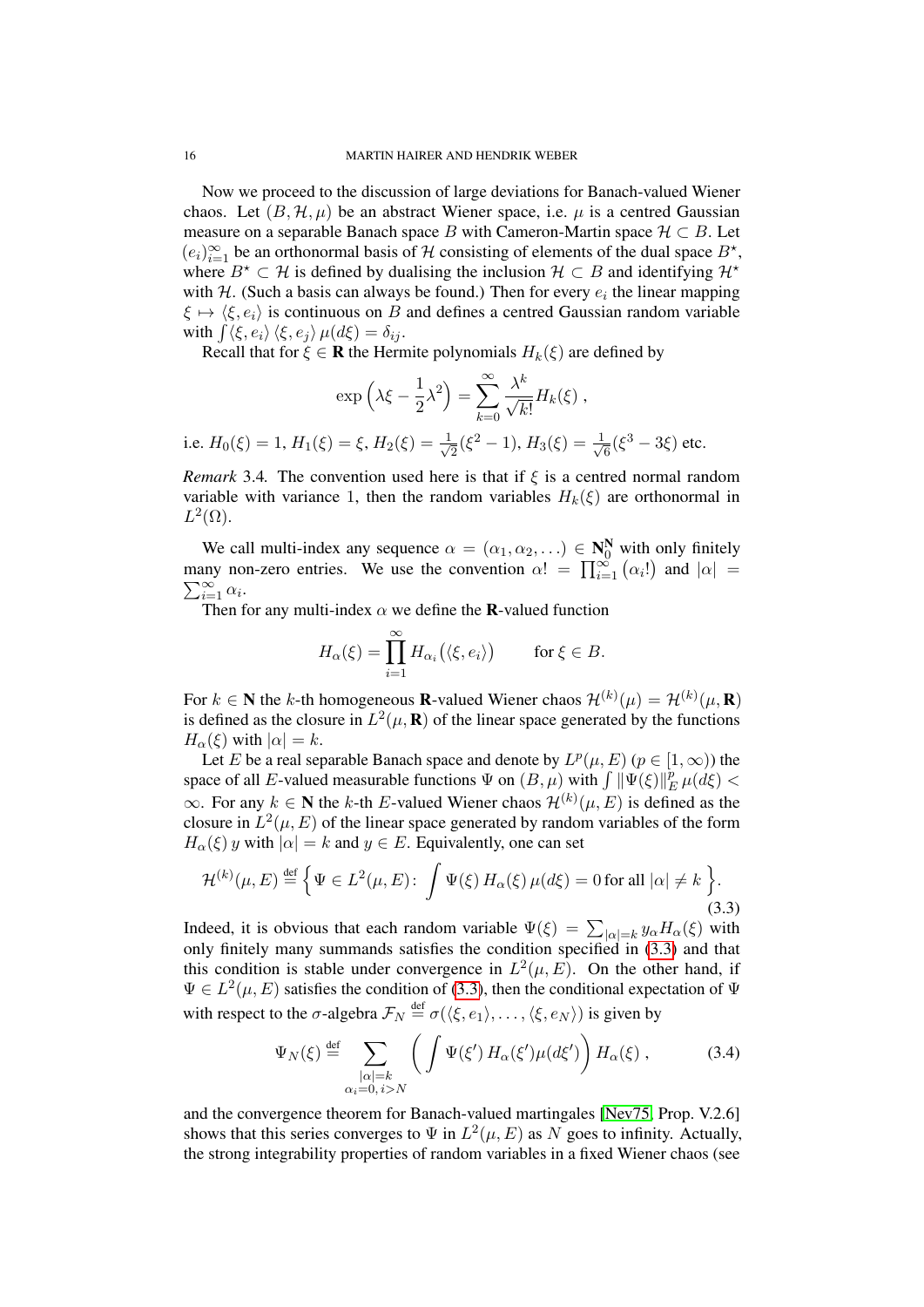e.g. [\[Bor84a,](#page-27-7) Thm. 4.1]) imply the much stronger statement that there exists a constant C and a sequence  $\beta_N$  with  $\lim \beta_N \to \infty$  such that

$$
\int \exp\left(\beta_N \|\Psi(\xi) - \Psi_N(\xi)\|_E^{\frac{2}{k}}\right) \mu(d\xi) \le C \,. \tag{3.5}
$$

It is important to note here that even though we are using what looks like an  $L^2$ theory, E is *not* assumed to be a Hilbert space. As a matter of fact, this point is absolutely crucial to our argument.

Fix now a

<span id="page-16-0"></span>
$$
\Psi(\xi) = \sum_{|\alpha|=k} y_{\alpha} H_{\alpha}(\xi)
$$
\n(3.6)

in  $\mathcal{H}^{(k)}(\mu, E)$ . Denote by  $\Psi_N$  the same sum restricted to those indices  $\alpha$  with  $\alpha_i = 0$  for  $i > N$ . For any  $h \in \mathcal{H}$  we can define the *homogeneous part* of  $\Psi$  by

$$
\Psi_{\text{hom}}(h) = \int \Psi(\xi + h) \,\mu(d\xi) \,. \tag{3.7}
$$

The Cameron-Martin theorem implies that for every  $h \in \mathcal{H}$  the random variable  $\Psi(\xi + h)$  is well defined  $\mu$ -almost surely and that the expectation in [\(3.7\)](#page-16-0) converges. For the truncated sum  $\Psi_N$  it is easy to check that

$$
(\Psi_N)_{\text{hom}}(h) \stackrel{\text{def}}{=} \int \Psi_N(\xi + h) \,\mu(d\xi) = \sum_{\substack{|\alpha|=k\\ \alpha_i = 0, i > N}} y_\alpha h^\alpha,
$$

where  $h^{\alpha} \stackrel{\text{def}}{=} \prod_{i=1}^{\infty} \langle h, e_i \rangle^{\alpha_i}$ . On the other hand we have by the Cameron-Martin theorem and Cauchy-Schwarz inequality

$$
\begin{split} \left\| \left( \Psi_N \right)_{\text{hom}}(h) - \Psi_{\text{hom}}(h) \right\|_E \\ &= \left\| \int \left( \Psi_N(\xi + h) - \Psi(\xi + h) \right) \mu(d\xi) \right\|_E \\ &= \left\| \int \exp \left( \langle h, \xi \rangle - \frac{1}{2} |h|_{\mathcal{H}}^2 \right) \left( \Psi_N(\xi) - \Psi(\xi) \right) \mu(d\xi) \right\|_E \\ &\leq \exp \left( \frac{1}{2} |h|_{\mathcal{H}}^2 \right) \left\| \Psi_N(\xi) - \Psi(\xi) \right\|_{L^2(\mu, E)}, \end{split} \tag{3.8}
$$

which implies uniform convergence of the sum

<span id="page-16-1"></span>
$$
\Psi_{\text{hom}}(h) = \sum_{|\alpha|=k} y_{\alpha} h^{\alpha}
$$

on bounded subsets of H.

From now on, we will consider random variables  $\Psi = \bigoplus_{\tau \in \mathcal{W}} \Psi_\tau$ , where  $\mathcal W$  is some finite index set and each component  $\Psi_{\tau}$  lies in an  $E_{\tau}$ -valued inhomogeneous Wiener chaos of order  $K_{\tau}$ . This means that for each  $\tau$  we can write

$$
\Psi_{\tau} = \sum_{k=0}^{K_{\tau}} \Psi_{\tau,k} ,
$$

where  $\Psi_{\tau,k} \in \mathcal{H}^{(k)}(\mu, E_\tau)$  and  $E_\tau$  is some separable Banach space. Let  $(\Psi_\delta, \delta \in$  $(0, 1)$ ) be a family of such random variables. We are going to say that  $\Psi_{\delta}$  converges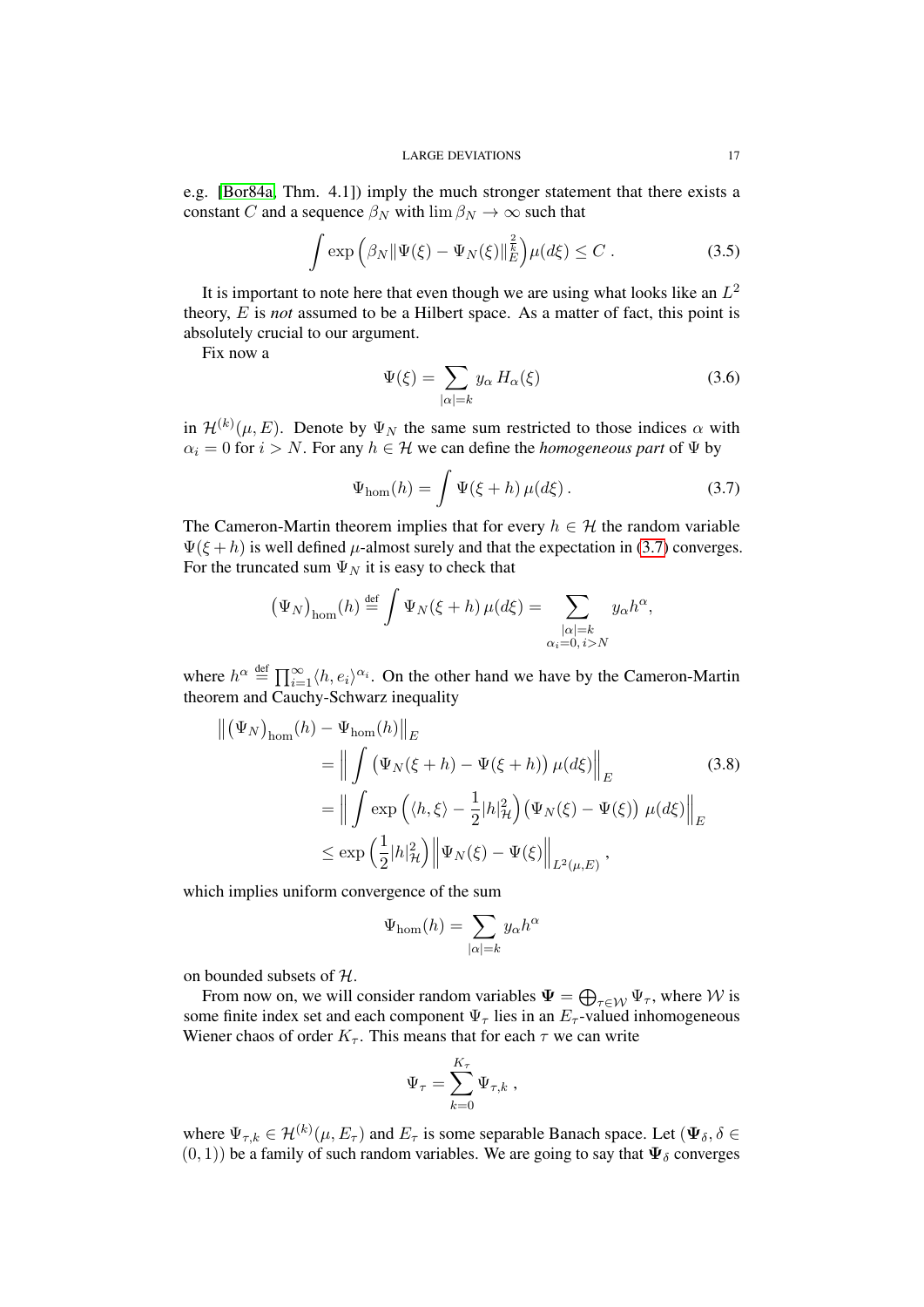to  $\Psi$  if for each  $\tau \in \mathcal{W}$  and  $k \leq K_{\tau}$ 

$$
\lim_{\delta \to 0} \int \left\| \Psi_{\delta;\tau,k}(\xi) - \Psi_{\tau,k}(\xi) \right\|_{E_{\tau}}^2 \mu(d\xi) = 0.
$$
 (3.9)

We also define the homogenous part of  $\Psi$  as  $\Psi_{\text{hom}} = \bigoplus_{\tau \in \mathcal{W}} (\Psi_{\tau,K_{\tau}})_{\text{hom}}$ . Note that in this definition there is no contribution corresponding to the  $\Psi_{\tau,k}$  for  $k < K_{\tau}$ to  $\Psi_{\text{hom}}$ . The reason for this is that this respects the scaling used in [\(3.10\)](#page-17-0).

The main result of this section is a large deviation statement for the random variables Ψ when changing the *noise intensity*. The natural rescaling of the different coordinates in our context is given by

<span id="page-17-2"></span><span id="page-17-1"></span><span id="page-17-0"></span>
$$
\Psi^{(\varepsilon)}(\xi) \stackrel{\text{def}}{=} \bigoplus_{\tau \in \mathcal{W}} \varepsilon^{\frac{K_{\tau}}{2}} \Psi_{\tau}(\xi) . \tag{3.10}
$$

The main result of this section states that under the measure  $\mu$ , the random variables  $\Psi^{(\varepsilon)}$  satisfy a large deviation principle that is stable under convergence to  $\Psi$ . For any  $\mathbf{s} = \bigoplus_{\tau \in \mathcal{W}} s_{\tau} \in \mathbf{E} \stackrel{\text{def}}{=} \bigoplus_{\tau \in \mathcal{W}} E_{\tau}$ , the rate function is given by

$$
\mathcal{I}(\mathbf{s}) = \inf \left\{ \frac{1}{2} |h|_{\mathcal{H}}^2 \colon h \in \mathcal{H} \text{ with } \Psi_{\text{hom}}(h) = \mathbf{s} \right\},\tag{3.11}
$$

where the infimum is interpreted as  $+\infty$  if the set is empty.

<span id="page-17-6"></span>**Theorem 3.5** (Large deviations in Wiener chaos). Assume that  $\Psi_{\delta}$  converges to  $\Psi$ *as*  $\delta$  *tends to* 0 *in the sense of* [\(3.9\)](#page-17-1)*. Choose*  $\delta = \delta(\varepsilon) \geq 0$  *such that*  $\lim_{\varepsilon \downarrow 0} \delta(\varepsilon) = 0$ *. Then the random variables*  $\Psi_{\delta(s)}^{(\varepsilon)}$  $\delta(\varepsilon)$  *satisfy a large deviation principle on* **E** *with rate*  $\varepsilon$  *and rate* function  $\mathcal{I}$  *given by* [\(3.11\)](#page-17-2)*.* 

*Remark* 3.6. The reason that the lower order contributions  $\Psi_{\tau,k}$  for  $k < K_{\tau}$  vanish on the level of the large deviation principle is the scaling [\(3.10\)](#page-17-0). In order to have a contribution from  $\Psi_{\tau,k}$  one would have to consider  $\varepsilon^{\frac{k}{2}}\Psi_{\tau,k}$  instead of  $\varepsilon^{\frac{K_{\tau}}{2}}\Psi_{\tau,k}$ .

As stated above, our argument follows roughly the strategy employed in [\[DS89\]](#page-28-15) to prove the classical Freidlin-Wentzell estimates (see [\[DS89,](#page-28-15) Sec. 1.4 and Lemma 2.1.4]).

Suppose that for every  $\delta \geq 0$ , and every  $\tau \in \mathcal{W}$  and  $k \leq K_{\tau}$  we have

<span id="page-17-4"></span><span id="page-17-3"></span>
$$
\Psi_{\delta;\tau,k}(\xi) = \sum_{|\alpha|=k} y_{\alpha;\delta;\tau,k} H_{\alpha}(\xi) . \tag{3.12}
$$

Denote as before by  $\Psi_{N;\delta}(\xi)$  the conditional expectation of  $\Psi_{\delta}(\xi)$  with respect to  $\mathcal{F}_N$ , i.e. the series expansion [\(3.12\)](#page-17-3) of each  $\Psi_{\delta:\tau,k}(\xi)$  is restricted to indices  $\alpha$  with  $\alpha_i = 0$  for  $i > N$ .

<span id="page-17-5"></span>**Lemma 3.7.** *For any fixed*  $N \in \mathbb{N}$  *the random variables*  $\Psi_N^{(\varepsilon)}$  $\sum_{N,\delta(\varepsilon)}^{(\varepsilon)}(\xi)$  *satisfy a large deviation principle with rate function*

$$
\mathscr{I}_N(\mathbf{s}) = \inf \left\{ \frac{1}{2} |h|_{\mathcal{H}}^2 \colon h \in \mathcal{H} \text{ with } (\mathbf{\Psi}_N)_{\text{hom}}(h) = \mathbf{s} \right\}.
$$
 (3.13)

*Proof.* As stated above, the random functions  $\Psi_{N;\delta;\tau,k}$  are continuous functions  $B \to E_\tau$  for every fixed N.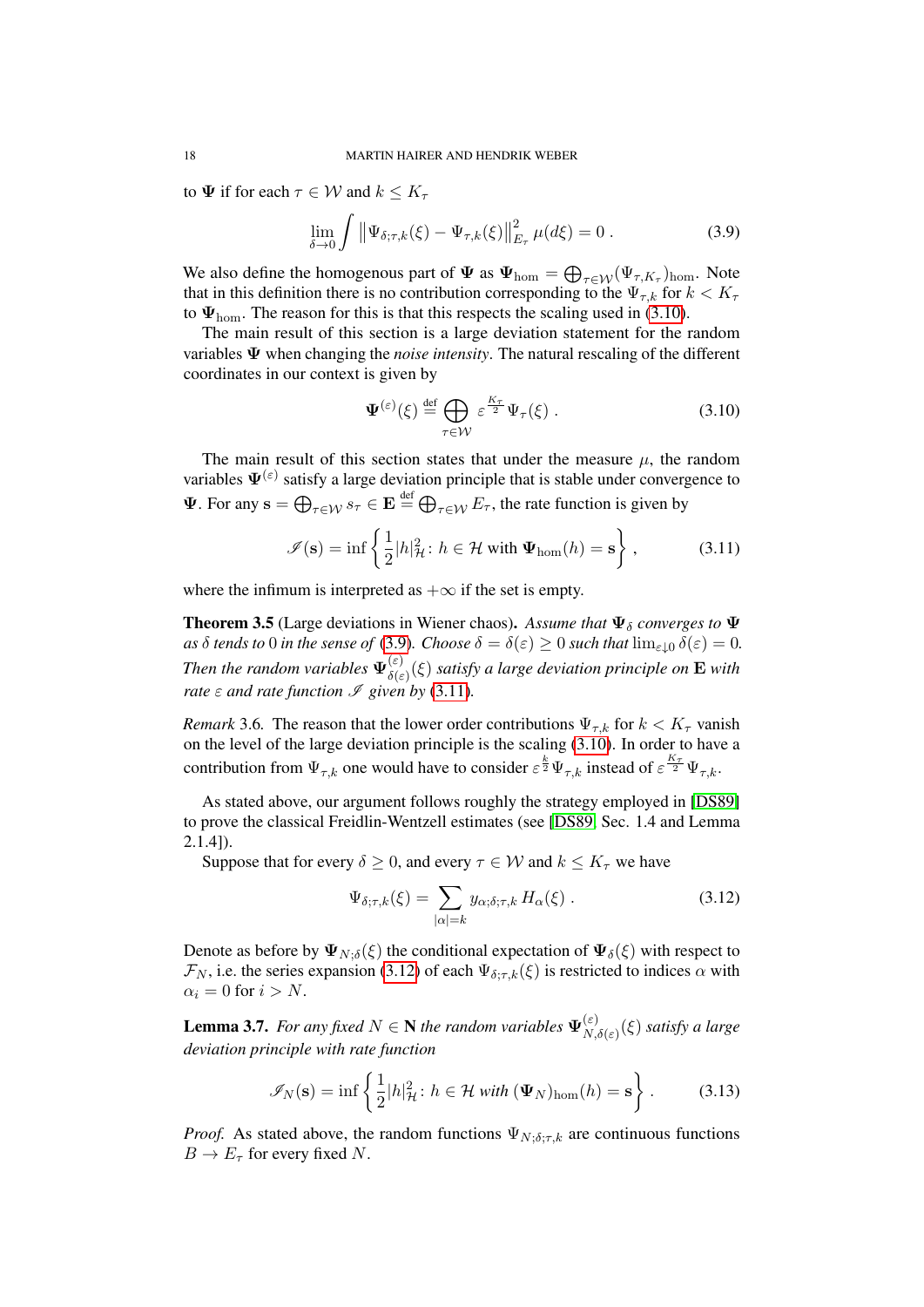Note that for every  $\tau \in W$  and  $k \leq K_{\tau}$  and for every multi-index  $\alpha$  with  $|\alpha| = k$ we have by Cauchy-Schwarz inequality

$$
\|y_{\alpha;\delta;\tau,k} - y_{\alpha;\tau,k}\|_{E_{\tau}}^2 = \left\| \int \left( \Psi_{\delta;\tau,k}(\xi) - \Psi_{\tau,k}(\xi) \right) H_{\alpha}(\xi) \,\mu(d\xi) \right\|_{E_{\tau}}^2
$$
  
 
$$
\leq \int \left\| \Psi_{\delta;\tau,k}(\xi) - \Psi_{\tau,k}(\xi) \right\|_{E_{\tau}}^2 \mu(d\xi) . \tag{3.14}
$$

This converges to zero as  $\delta \to 0$  by assumption.

In order to apply the contraction principle, Lemma [3.3,](#page-14-1) it is useful to rewrite the rescaled random variables as

<span id="page-18-0"></span>
$$
\varepsilon^{\frac{K_{\tau}}{2}} \Psi_{N;\delta(\varepsilon); \tau, k}(\xi) = \Phi_{N;\tau,k}^{(\varepsilon)}(\varepsilon^{\frac{1}{2}} \xi) ,
$$

where

$$
\Phi_{N;\tau,k}^{(\varepsilon)}(\xi) \stackrel{\text{def}}{=} \varepsilon^{\frac{K\tau - k}{2}} \sum_{\substack{|\alpha|=k\\ \alpha_i=0, i>N}} y_{\alpha;\delta(\varepsilon);\tau,k} \Phi_{\alpha}^{(\varepsilon)}(\xi) ,
$$

and

$$
\Phi_{\alpha}^{(\varepsilon)}(\xi) = \prod_{i=1}^{\infty} \varepsilon^{\frac{\alpha_i}{2}} H_{\alpha_i}(\varepsilon^{-\frac{1}{2}} \langle \xi, e_i \rangle) .
$$

Now it is easy to check, using [\(3.14\)](#page-18-0) that for  $k < K_{\tau}$  the functions  $\Phi_{N;\tau,k}^{(\varepsilon)}$  converge to 0 and the functions  $\Phi_N^{(\varepsilon)}$  $N;\tau,K_{\tau}$  converge to  $(\Psi_{N;\tau,K_{\tau}})_{\text{hom}}$ , in both cases uniformly on bounded subsets of  $B$ . This implies in particular that the slightly weaker condition (2) in Lemma [3.3](#page-14-1) holds.

Furthermore, it is well known (see e.g. [\[Led96,](#page-28-17) Chapter 4]) that under  $\mu$ , the Furtual process  $\sqrt{\epsilon}$ ξ satisfy a large deviation principle on B with rate ε and rate random vectors  $\sqrt{\epsilon}$ ξ satisfy a large deviation principle on B with rate ε and rate function

$$
\mathscr{I}_{\xi}(h) = \begin{cases} \frac{1}{2}|h|_{\mathcal{H}}^2 & \text{for } h \in \mathcal{H}, \\ +\infty & \text{else.} \end{cases}
$$

Hence, the Lemma follows from the contraction principle, Lemma [3.3.](#page-14-1)  $\Box$ 

<span id="page-18-1"></span>**Lemma 3.8.** Let  $\mathcal{I}$  be given by [\(3.11\)](#page-17-2) and let  $\mathcal{I}_N$  be given by [\(3.13\)](#page-17-4). Then  $\mathscr{I}: \mathbf{E} \to [0,\infty]$  *is lower semicontinuous with compact sublevel sets. Furthermore for any closed set*  $C \subseteq E$  *we have* 

<span id="page-18-2"></span>
$$
\lim_{\lambda \to 0} \liminf_{N \to \infty} \inf_{\mathbf{s} \in \mathcal{C}_{\lambda}} \mathcal{I}_N(\mathbf{s}) = \inf_{\mathbf{s} \in \mathcal{C}} \mathcal{I}(\mathbf{s}) .
$$
\n(3.15)

 $Here \mathcal{C}_{\lambda} \stackrel{\text{def}}{=} \{ \mathbf{s} \in \mathbf{E} \colon \operatorname{dist}_{\mathbf{E}}(\mathbf{s}, \mathcal{C}) \leq \lambda \}.$ 

*Proof of Lemma [3.8.](#page-18-1)* As a consequence of [\(3.8\)](#page-16-1), the assumptions of [\[DS89,](#page-28-15) Lemma 2.1.4] are satisfied, from which the first statement immediately follows. The estimate  $(3.15)$  then follows from the first part of the proof of [\[DS89,](#page-28-15) Lemma 2.1.4].  $\Box$ 

<span id="page-18-3"></span>**Lemma 3.9** (Exponential equivalence). We have for every  $\lambda > 0$ 

$$
\limsup_{N\to\infty}\limsup_{\varepsilon\to 0}\varepsilon\log\mu\big(\xi\colon \|\Psi_{\delta(\varepsilon)}^{(\varepsilon)}(\xi)-\Psi_{N;\delta(\varepsilon)}^{(\varepsilon)}(\xi)\|_{\mathbf{E}}\geq \lambda\big)=-\infty.
$$

*Proof.* We write

$$
\int \|\Psi_{\delta(\varepsilon);\tau}(\xi)-\Psi_{N;\delta(\varepsilon);\tau}(\xi)\|_{E_{\tau}}^2\mu(d\xi)\leq 3\int \|\Psi_{\delta(\varepsilon);\tau}(\xi)-\Psi_{\tau}(\xi)\|_{E_{\tau}}^2\mu(d\xi)
$$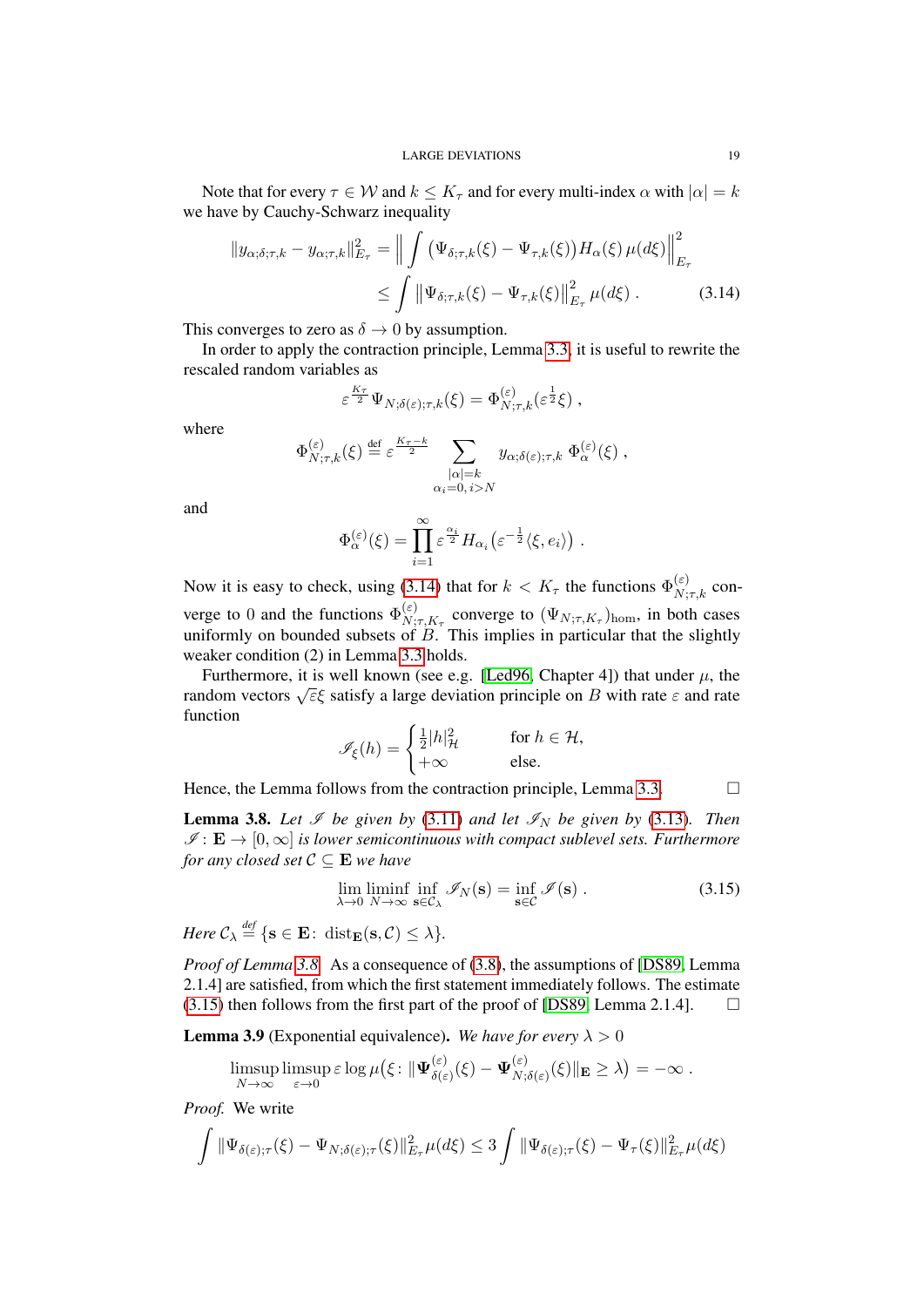+3
$$
\int \|\Psi_{\tau}(\xi)-\Psi_{N;\tau}(\xi)\|_{E_{\tau}}^2\mu(d\xi)
$$
  
+3
$$
\int \|\Psi_{N;\tau}(\xi)-\Psi_{N;\delta(\varepsilon),\tau}(\xi)\|_{E_{\tau}}^2\mu(d\xi).
$$

The assumption [\(3.9\)](#page-17-1) on convergence of the  $\Psi_{\delta}$  to  $\Psi$  implies that the first term on the right hand side goes to zero as  $\varepsilon \to 0$ . The conditional expectation is a contraction on  $L^2(\mu,E_\tau),$  and hence the third term goes to zero as well. In particular, for fixed N we can find an  $\varepsilon_N$  such that for  $\varepsilon < \varepsilon_N$  the right hand side can be bounded by  $4 \int \|\Psi_\tau(\xi) - \Psi_{N;\tau}(\xi)\|_{E_\tau}^2 \mu(d\xi)$ . As a consequence of the integrability properties of random variables belonging to a fixed Wiener chaos [\[Bor84a,](#page-27-7) Theorem 4.1], we conclude from this that there exists a sequence  $\beta_N$  increasing to  $\infty$  as  $N \to \infty$  and a constant  $0 < C < \infty$  such that for every N and for every  $\varepsilon < \varepsilon_N$ we have

$$
\int \exp \left( \beta_N \|\Psi_{\delta(\varepsilon),\tau}(\xi)-\Psi_{N,\delta(\varepsilon);\tau}(\xi)\|_{E_\tau}^{\frac{2}{K_\tau}} \right) \mu(d\xi) \leq C.
$$

Using Chebyshev's inequality we get for every N and every  $0 < \varepsilon < \varepsilon_N$  that

$$
\mu\left(\xi \colon \varepsilon^{\frac{K\tau}{2}} \left\| \Psi_{\delta(\varepsilon),\tau}(\xi) - \Psi_{N;\delta(\varepsilon); \tau}(\xi) \right\|_{E_{\tau}} \geq \lambda\right)
$$
\n
$$
= \mu\left(\xi \colon \exp\left(\beta_N \left\| \Psi_{\delta(\varepsilon),\tau}(\xi) - \Psi_{N;\delta(\varepsilon); \tau}(\xi) \right\|_{E_{\tau}}^{\frac{2}{K_{\tau}}}\right) \geq \exp\left(\beta_N \lambda^{\frac{2}{K_{\tau}}} \varepsilon^{-1}\right)\right)
$$
\n
$$
\leq C \exp\left(-\beta_N \lambda^{\frac{2}{K_{\tau}}} \varepsilon^{-1}\right).
$$

So the result follows.

With Lemma [3.7,](#page-17-5) Lemma [3.8,](#page-18-1) and Lemma [3.9](#page-18-3) in hand Theorem [3.5](#page-17-6) follows easily.

*Proof of Theorem [3.5.](#page-17-6)* It was already shown in Lemma [3.8](#page-18-1) that the rate function  $\mathscr I$  satisfies the first condition in Definition [3.1,](#page-14-0) so it remains to establish the upper bound [\(3.1\)](#page-14-2) and the lower bound [\(3.2\)](#page-14-3).

Let  $C \subset E$  be closed. Then we have for every  $\lambda > 0$  and  $N \in N$  that

$$
\mu(\xi: \Psi_{\delta(\varepsilon)}^{(\varepsilon)}(\xi) \in \mathcal{C}) \leq \mu(\xi: \Psi_{N,\delta(\varepsilon)}^{(\varepsilon)}(\xi) \in \mathcal{C}_{\lambda}) \n+ \mu(\xi: \|\Psi_{\delta(\varepsilon)}^{(\varepsilon)}(\xi) - \Psi_{N,\delta(\varepsilon)}^{(\varepsilon)}(\xi)\|_{\mathbf{E}} \geq \lambda),
$$

where as above  $\mathcal{C}_\lambda \stackrel{\text{def}}{=} {\mathbf{x}}: \text{ dist}_{\mathbf{E}}({\mathbf{x}}, \mathcal{C}) \leq \lambda$ . According to Lemma [3.9](#page-18-3) for any fixed  $\lambda > 0$  we can choose N large enough (depending on C) to ensure

$$
\limsup_{\varepsilon\to 0} \varepsilon \log \mu\big(\xi\colon \Vert \mathbf \Psi_{\delta(\varepsilon)}^{(\varepsilon)}(\xi) - \mathbf \Psi_{N;\delta(\varepsilon)}^{(\varepsilon)}(\xi) \Vert_{\mathbf E} \geq \lambda \big) \leq - \inf_{\mathbf s\in\mathcal{C}} \mathscr I(\mathbf s) .
$$

On the other hand  $C_{\lambda}$  is closed, so that Lemma [3.7](#page-17-5) implies that for any fixed N

$$
\limsup_{\varepsilon\to 0} \varepsilon \log \mu\big(\xi\colon \Psi_{N;\delta(\varepsilon)}^{(\varepsilon)}(\xi) \in \mathcal{C}_{\lambda}\big) \leq -\inf_{\mathbf{s}\in\mathcal{C}_{\lambda}} \mathscr{I}_{N}(\mathbf{s})\;.
$$

Letting first N go to  $\infty$  and then  $\lambda$  to 0 and applying Lemma [3.8](#page-18-1) finishes the proof of the upper bound [\(3.1\)](#page-14-2).

In a similar way, let  $\mathcal{O} \subset \mathbf{E}$  be open and  $s \in \mathcal{O}$  and  $\lambda > 0$  be such that  $\{x \in E: ||x - s||_E \le 2\lambda\} \subseteq \mathcal{O}$ . Then we have

$$
\mu(\xi: \boldsymbol{\Psi}^{(\varepsilon)}_{\delta(\varepsilon)}(\xi) \in \mathcal{O}) \geq \mu(\xi: \|\boldsymbol{\Psi}^{(\varepsilon)}_{N; \delta(\varepsilon)}(\xi) - \mathbf{s}\|_{\mathbf{E}} < \lambda)
$$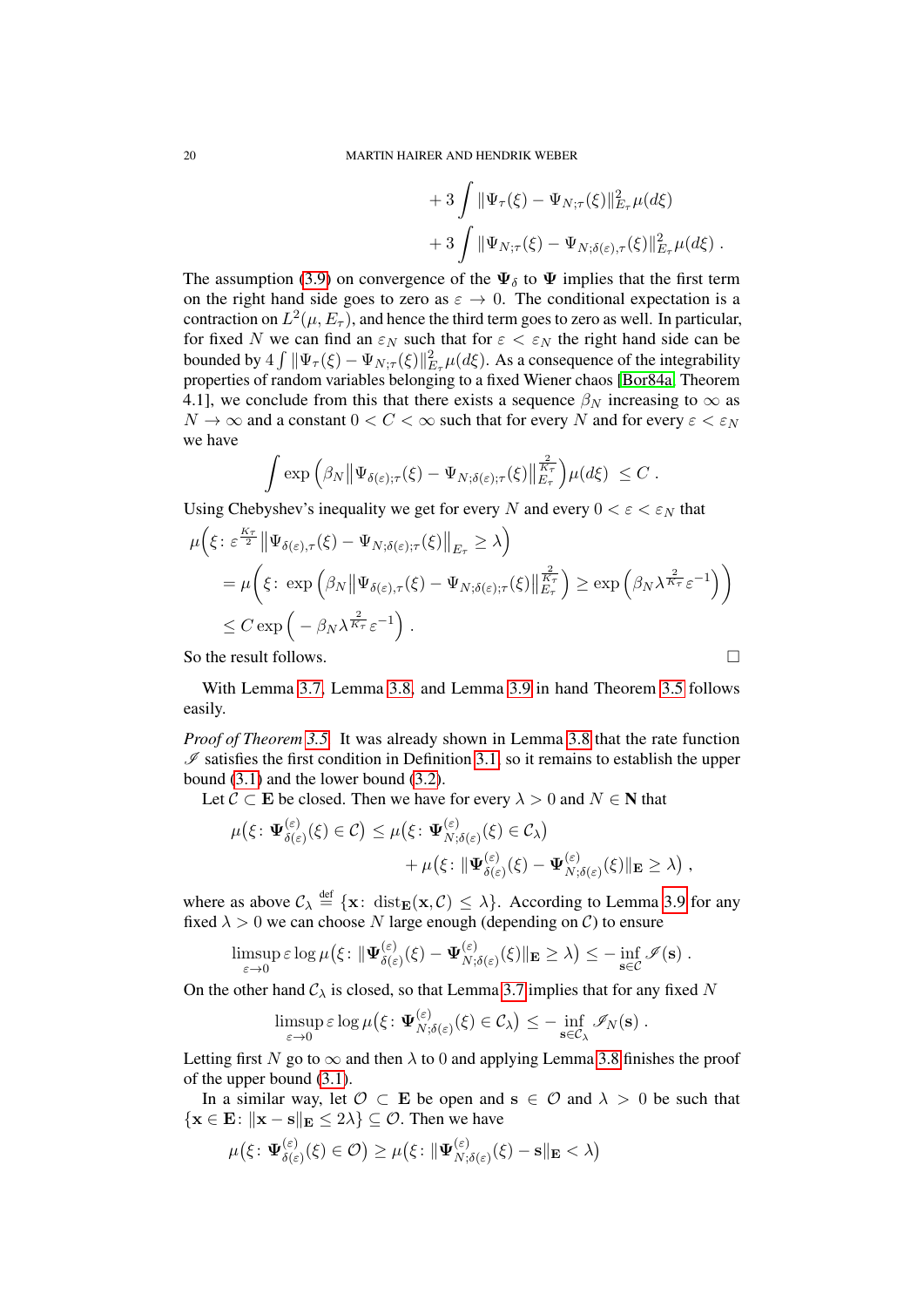$$
-\mu(\xi\colon \|\Psi_{\delta(\varepsilon)}^{(\varepsilon)}(\xi)-\Psi_{N;\delta(\varepsilon)}^{(\varepsilon)}(\xi)\|_{\mathbf{E}}\geq \lambda).
$$

As above, Lemma [3.9](#page-18-3) implies that for fixed  $\lambda > 0$  and N large enough (depending on s) we have

$$
\limsup_{\varepsilon \to 0} \varepsilon \log \mu(\xi: \|\Psi_{\delta(\varepsilon)}^{(\varepsilon)}(\xi) - \Psi_{N;\delta(\varepsilon)}^{(\varepsilon)}(\xi)\|_{\mathbf{E}} \geq \lambda) \leq -\mathscr{I}(\mathbf{s}) - 1,
$$

and we get from Lemma [3.7](#page-17-5) that for any N

$$
\liminf_{\varepsilon\to 0} \varepsilon \log \mu\big(\xi\colon \|\Psi_{N;\delta(\varepsilon)}^{(\varepsilon)}(\xi)-\mathbf{s}\|_{\mathbf{E}} <\lambda\big) \geq -\inf_{\{\|\mathbf{x}-\mathbf{s}\|\leq \frac{1}{2}\lambda\}} \mathscr{I}_N(\mathbf{x})\;.
$$

Letting again N go to  $\infty$  first and then  $\lambda$  to zero, we obtain the required lower bound from Lemma [3.8.](#page-18-1)

## 4. LARGE DEVIATIONS FOR STOCHASTIC PDES

<span id="page-20-0"></span>In this section we apply our abstract large deviation result, Theorem [3.5,](#page-17-6) to the specific setting of the models arising in the solution theory for the stochastic Allen-Cahn equation. We start by recalling that  $\mathcal{W}^{(3)}_-=\{\Xi, t, v, \Psi, \Psi, \Psi, \Psi\}$ . We set  $\mathbf{E} \stackrel{\text{def}}{=} \bigoplus_{\tau \in \mathcal{W}^{(3)}_-} E_{\tau}$ , where for  $\tau \in \mathcal{W}^{(3)}_- \setminus \{\Xi, \tau\}$  the spaces  $E_{\tau}$  are given by the closure of the set of smooth functions  $(z, \bar{z}) \mapsto (\Pi_z \tau)(\bar{z})$  in the topology given by the norms

$$
\|\Pi\tau\| = \sup_{\varphi,\lambda,z} \lambda^{-|\tau|} \big| \big( \Pi_z \tau \big) (\varphi_z^{\lambda}) \big| ,
$$

where the supremum runs over  $\lambda \in (0,1], z \in [-1, T+1] \times \mathbf{T}^d$ , and  $\varphi$  runs over a suitable set of test functions as in [\(2.12\)](#page-7-4). For  $\Xi$  and t the topology is given by the norms listed in [\(2.18\)](#page-10-0). Since these norms are weaker than the supremum norm over a compact set, it follows from the Stone-Weierstrass theorem that smooth functions can be approximated by polynomials with rational coefficients, so that the spaces  $E_{\tau}$  are separable.

Note that  $\mathcal{M}_{-}^{(d)}$  can be viewed as a (nonlinear and rather complicated) closed subset of E. In the case  $d = 2$  one can simplify the situation considerably by restricting oneself to  $\tau \in \{\Xi, t, v, \Psi\}$  and by dropping the z-dependence of the functions  $\Pi \tau$ . For the remainder of this section, we will only consider the case  $d = 3$ , the case  $d = 2$  follows *mutatis mutandis*.

Let H be  $L^2([-2,T+2] \times T^3)$ . The Gaussian measure  $\mu$  with Cameron-Martin space  $H$  can be realised on  $B$ , the closure of the space of smooth functions in the Besov space  $C^{-\frac{5}{2}-\kappa}$  for any  $\kappa > 0$ , and the triple  $(B, \mathcal{H}, \mu)$  is an abstract Wiener space. Let  $\varrho$  be a mollifying kernel, i.e.  $\varrho \colon \mathbf{R} \times \mathbf{R}^3 \to \mathbf{R}$  is a smooth function with  $\int \varrho(z) dz = 1$  and compact support contained in the unit ball of  $\mathbf{R} \times \mathbf{R}^3$ . Then for  $\xi \in B$  and for  $\delta \in (0,1)$  set

$$
\xi_{\delta}(z) = \langle \xi, \varrho_z^{\delta} \rangle \tag{4.1}
$$

where  $\rho_z^{\delta}$  is defined as above in [\(2.7\)](#page-6-2). Note that under  $\mu$  the random distribution  $\xi$  is a realisation of space-time white noise and  $\xi_{\delta}$  is a smooth approximation to  $\xi$ .

*Remark* 4.1*.* One could also have considered different approximations, like for example regularisations in space only or in time only. These could also be handled in the same way, but we restrict ourselves to space-time regularisations in order to be able to reuse the convergence results obtained in [\[Hai14c\]](#page-28-6).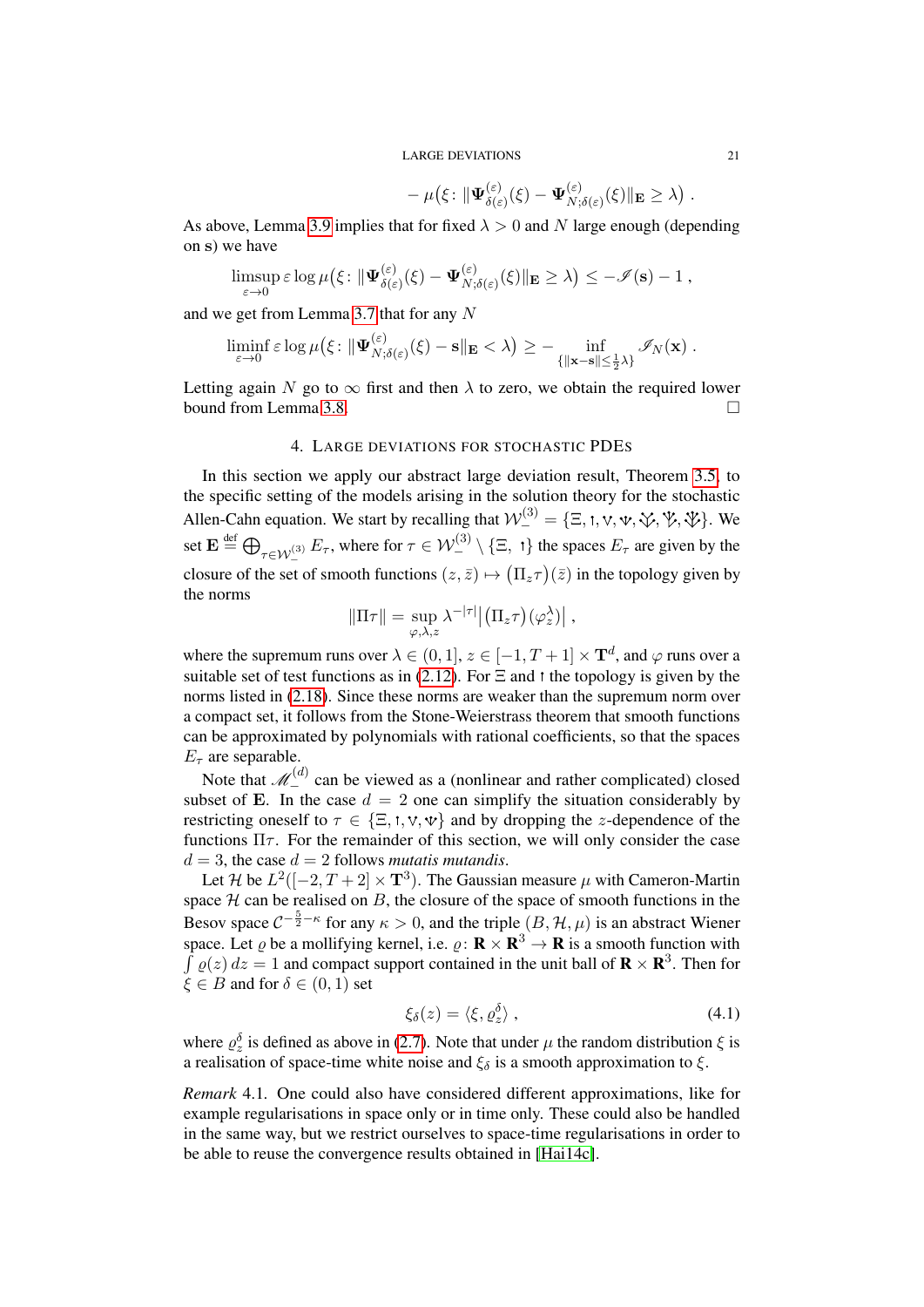Let  $\Psi(\xi_\delta) = (\Pi^{\xi_\delta}, F^{\xi_\delta})$  be the canonical model constructed from  $\Pi^{\xi_\delta}_y \Xi = \xi_\delta$  as described above in [\(2.10c\)](#page-7-0) and [\(2.13\)](#page-8-1) (we have added a superscript  $\xi_{\delta}$  to make more explicit the dependence on the specific realisation of the noise). As discussed in Section [2.3](#page-6-3) and Section [2.4](#page-9-2) ( $\Pi^{\xi_{\delta}}, F^{\xi_{\delta}}$ ) lives in  $\mathscr{M}^{(d)}$  and it is uniquely characterised by the *minimal model* i.e. the  $\Pi^{\xi_{\delta}} \tau$  for  $\tau \in \mathcal{W}_-^{(3)}$ .

We show now that the mapping  $\Psi_{\delta}$  that maps the white noise  $\xi$  to the minimal model fits exactly into the framework developed in Section [3.](#page-13-1) For any  $\delta > 0$  set  $\Psi_{\delta} = \bigoplus_{\tau \in \mathcal{W}_{-}^{(3)}} \Psi_{\delta; \tau}$  where  $\Psi_{\delta; \tau}(\xi) \stackrel{\text{def}}{=} \Pi^{\xi_{\delta}} \tau$  as above. By construction, for a fixed realisation of the noise  $\xi$ , the distributions  $\varphi \mapsto \Pi_z^{\xi_\delta} \tau(\varphi)$  can be identified with a smooth function in the two variables  $z$  and  $\bar{z}$ . In particular, it also takes values in  $E_{\tau}$ .

It follows from the analysis in [\[Hai14c,](#page-28-6) Sec. 10] that for each  $\tau \in \mathcal{W}_-^{(3)}$  and for  $\delta > 0$  the mapping  $\xi \mapsto \Psi_{\delta : \tau}(\xi)$  belongs to the  $E_{\tau}$ -valued inhomogenous Wiener chaos of order  $K_{\tau}$ , where  $K_{\tau}$  is the number of occurrences of the symbol  $\Xi$  in  $\tau$ . More precisely, we have

$$
K_{\Xi} = K_1 = 1
$$
,  $K_{\nu} = 2$ ,  $K_{\nu} = 3$ ,  $K_{\nu} = K_{\nu} = 4$ ,  $K_{\nu} = 5$ .

We briefly outline this analysis. Let  $\mathcal{H}^{\otimes_{s}k}$  denote the k-fold symmetric tensor power of  $H$ . We identify  $\mathcal{H}^{\check{\otimes}_s k}$  with the space of symmetric square integrable functions W in k arguments  $z_i \in [-2, T+2] \times \mathbf{T}^3$ . Then it is well known (see e.g. Functions *VV* in *k* arguments  $z_i \in [-2, 1 + 2] \times \mathbf{I}^+$ . Then it is well known (see [\[Nua06,](#page-28-18) Sec 1.1]) that for every  $k \ge 1$  there is an isometry (up to a factor  $\sqrt{k!}$ )

<span id="page-21-2"></span><span id="page-21-0"></span>
$$
I_k\colon \mathcal{H}^{\otimes_{\mathbf{s}} k} \to \mathcal{H}^{(k)}(\mu,\mathbf{R})
$$

given by iterated stochastic integrals: For all  $\xi$  in a set of  $\mu$  measure one we have

$$
I_k(\mathcal{W})(\xi) = \int \cdots \int \mathcal{W}(z_1,\ldots,z_k) \; \xi(dz_1) \ldots \xi(dz_k) \; .
$$

We can thus identify every random variable in  $\mathcal{H}^{(k)}(\mu,\mathbf{R})$  with a symmetric kernel in  $k$  arguments. We can also apply  $I_k$  to arbitrary kernels in  $L^2([-2,T+2] \times \mathbf{T}^3)^{\otimes k}$ by precomposing with the symmetrisation map

$$
\mathcal{W}^{(k)}(z_1, z_2, \dots, z_k) \mapsto \frac{1}{k!} \sum_{\sigma} \mathcal{W}^{(k)}(z_{\sigma(1)}, \dots, z_{\sigma(k)}) , \qquad (4.2)
$$

where the sum runs over all elements  $\sigma$  in the group of permutations of  $\{1, \ldots, k\}$ . The symmetrisation [\(4.2\)](#page-21-0) is a contraction on  $L^2([-2, T+2] \times \mathbf{T}^3)^{\otimes k}$ . So we obtain

$$
\int (I_k(\mathcal{W}^{(k)})(\xi))^2 \,\mu(d\xi) \leq k! \int \mathcal{W}^{(k)}(z_1, z_2, \dots, z_k)^2 \, dz_1 \dots \, dz_k \,. \tag{4.3}
$$

It is shown recursively in [\[Hai14c,](#page-28-6) Sec. 10], that for any  $\tau \in \mathcal{W}^{(3)}_{-}$  and for  $\delta > 0$ ,  $\Pi_y^{\xi_\delta}(\tau)$  can be characterised by kernels  $\mathcal{W}_{\delta;\tau,k}(\bar{y},y,\cdot) \in \mathcal{H}^{\otimes k}$  for  $k =$  $K_{\tau}$ ,  $K_{\tau}$  – 2,  $K_{\tau}$  – 4, ... The precise form of the kernels can be read off directly from the graphs  $\cdot$ ,  $\nu$ ,  $\nu$  etc. in [\(2.3\)](#page-4-1) above (in fact, this is the reason for this notation).

We illustrate this construction for  $\tau = \mathcal{V}$ , which is the most involved term. All other symbols can be dealt with in a very similar (but easier) way. The kernel  $W_{\delta, \mathcal{X}, 5}(\bar{y}, y, \cdot)$  for the contribution in the highest Wiener chaos  $K_{\mathcal{X}} = 5$  is given by

<span id="page-21-1"></span>
$$
\mathcal{W}_{\delta,\mathfrak{B},5}(\bar{y},y;z_1,\ldots,z_5) \stackrel{\text{def}}{=} \int dx K_{\delta}(z_1-x) K_{\delta}(z_2-x) K_{\delta}(z_3-x) \tag{4.4}
$$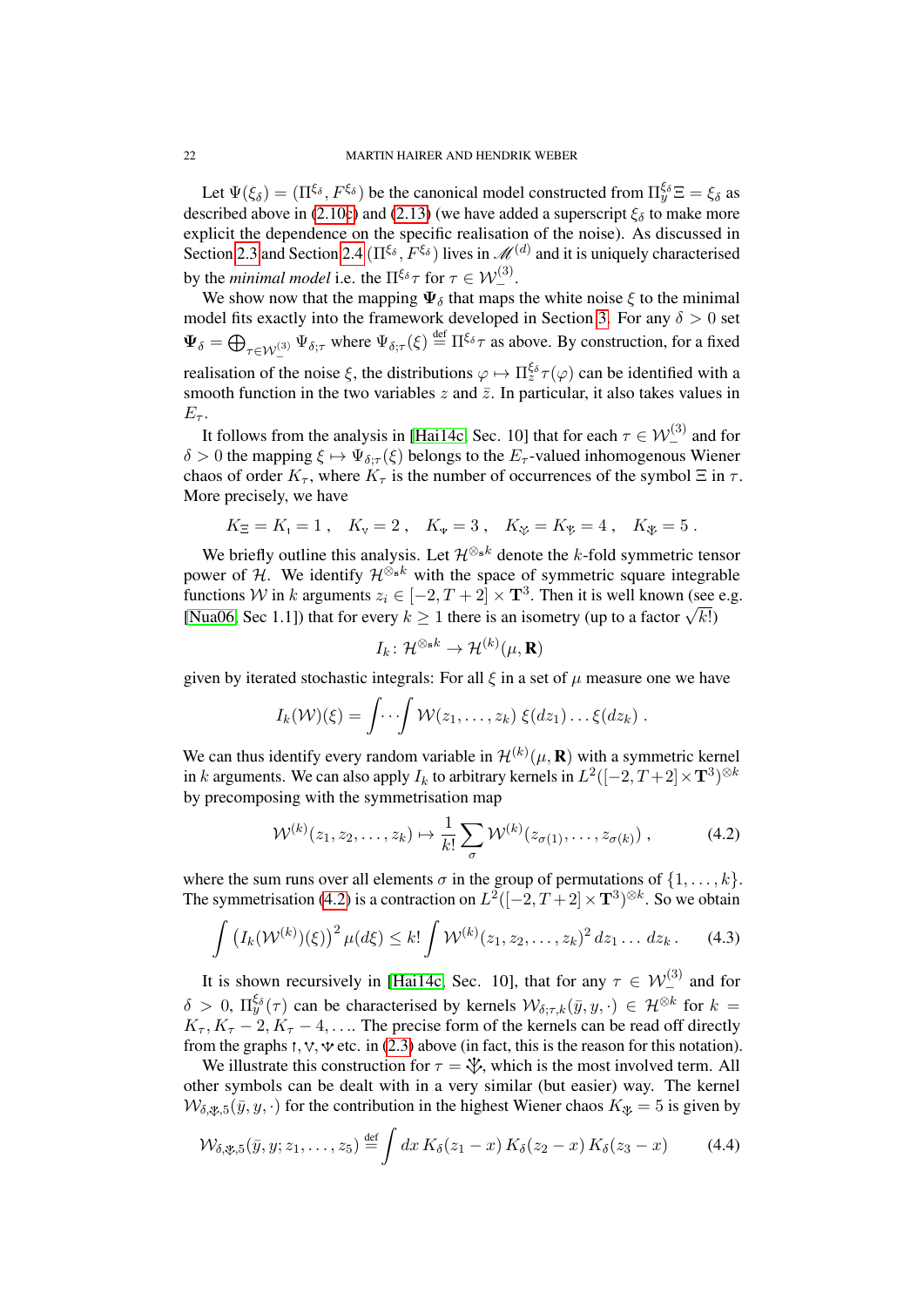$$
(K(x - \bar{y}) - K(x - y)) K_{\delta}(z_4 - y) K_{\delta}(z_5 - y).
$$

Here K denotes the kernel introduced in Section [2.3](#page-6-3) and  $K_{\delta} \stackrel{\text{def}}{=} K \star \varrho_{\delta}$ . The connection between [\(4.4\)](#page-21-1) and the graphical representation  $\mathcal V$  is the following: Each vertex of  $\mathcal Y$  corresponds to a variable in  $[-2, T + 2] \times \mathbf{T}^3$ - the leafs are  $z_1, \ldots, z_5$ , the root corresponds to  $\bar{y}$  and y and the central vertex corresponds to x. Then as explained in [\(2.3\)](#page-4-1) every down facing line in  $\mathcal V$  corresponds to one occurrence of a kernel K or  $K_{\delta}$  in [\(4.4\)](#page-21-1): If the line is connected to a leaf, the kernel is  $K_{\delta}$  and the kernel is  $K$  otherwise. The variable  $x$  corresponding to a vertex that are neither a leaf nor the root is integrated out. The fact that we have to subtract one occurrence of the kernel in  $(K(x - \bar{y}) - K(x - y))$  corresponds to the second term in [\(2.10c\)](#page-7-0) which has to be added to guarantee for the right behaviour near the diagonal  $\bar{y} = y$ (see [\[Hai14c,](#page-28-6) Sec. 6 and Sec. 10] for details).

If  $h \in \mathcal{H}$  is an  $L^2$ -function then it is easy to check from the recursive construction in [\(2.10c\)](#page-7-0) and [\(2.13\)](#page-8-1) that for every test function  $\varphi$  the iterated integral

<span id="page-22-2"></span><span id="page-22-0"></span>
$$
\int \langle \mathcal{W}_{\delta,\mathcal{X},5}(\cdot,y,z_1,\ldots z_5),\varphi\rangle h(z_1)\ldots h(z_5) dz_1\ldots dz_5
$$
 (4.5)

yields the value  $\Pi_y^{h_\delta}\mathcal{V}(\varphi)$  for the canonical model constructed from  $\Pi_y^{h_\delta}\Xi = h_\delta \stackrel{\text{def}}{=}$  $h \star \rho_{\delta}$ . Here we have set

$$
\langle \mathcal{W}_{\delta,\mathfrak{P},5}(\cdot,y,z_1,\ldots z_5),\varphi \rangle \stackrel{\text{def}}{=} \int \mathcal{W}_{\delta,\mathfrak{P},5}(\bar{y},y,z_1,\ldots z_5)\,\varphi(\bar{y})\,d\bar{y} \; . \tag{4.6}
$$

In the case of the regularised white noise  $\xi_{\delta}$  the relationship between the kernels and the canonical model is slightly more complicated. The iterated stochastic integral

$$
I_5(\langle \mathcal{W}_{\delta, \mathcal{X}, 5}(\cdot, y, \ldots), \varphi \rangle) = \int \langle \mathcal{W}_{\delta, \mathcal{X}, 5}(\cdot, y, z_1, \ldots z_5), \varphi \rangle \, \xi(dz_1) \ldots \xi(dz_5) \tag{4.7}
$$

does not give the value  $\Pi_y^{\xi_\delta}\mathcal{V}(\varphi)$  for the canonical model contracted from  $\xi_\delta$ . Indeed, iterated integrals obey an *Itô-type* chain rule that produces some extra terms. These terms can be represented by additional kernels  $W_{\delta, y_1, 3}(\bar{y}, y, z_1, z_2, z_3)$  and  $W_{\delta, \mathcal{R},1}(\bar{y}, y, z_1)$ . These kernels are obtained through suitable *contractions* of the graph  $\mathcal{V}$ . Their precise form is not relevant for our discussion and we refer to [\[Hai14c,](#page-28-6) Sec. 10.5] and [\[Nua06\]](#page-28-18) for more detailed explanations. Once these kernels are constructed, the random variable  $\Pi_y^{\xi_\delta}\mathcal{V}$  is given as

<span id="page-22-3"></span><span id="page-22-1"></span>
$$
\Pi_y^{\xi_\delta} \mathcal{V}(\varphi) \stackrel{\text{def}}{=} \sum_{k \in \{5,3,1\}} I_k(\langle \mathcal{W}_{\delta; \mathcal{X},k}(\cdot, y, \cdots), \varphi \rangle) . \tag{4.8}
$$

As above in [\(4.6\)](#page-22-0) the pointed bracket on the right hand side denotes integration of the kernels  $W_{\delta;\tau,k}$  against  $\varphi$  in the first variable  $\bar{y}$ , whereas  $I_k$  represents the iterated stochastic integration with respect to the remaining variables  $z_i$ .

The decomposition [\(4.8\)](#page-22-1) is useful for several reasons. On one hand, it gives a natural decomposition of  $\Pi^{\xi_\delta}$  into its components in homogenous Wiener chaoses. Furthermore, [\(4.8\)](#page-22-1) in conjunction with the estimate [\(4.3\)](#page-21-2) reduces the problem of estimating the second moment of the expression  $\Pi_y^{\xi_\delta}\mathcal{V}(\varphi)$  to deriving bounds on the  $L^2$ -norm of the kernels  $\mathcal{W}_{\delta,\mathcal{X},k}$ . Using the equivalence of all moments in a fixed Wiener chaos, these bounds in turn can then be used as input into a *Kolmogorov-like theorem* (see [\[Hai14c,](#page-28-6) Thm 10.7]) to obtain bounds on  $\int \|\Pi^{\xi_\delta}\tau(\xi)\|_p^p$  $_{E_{\tau }}^{p}\mu (d\xi )$  for arbitrary  $1 < p < \infty$ .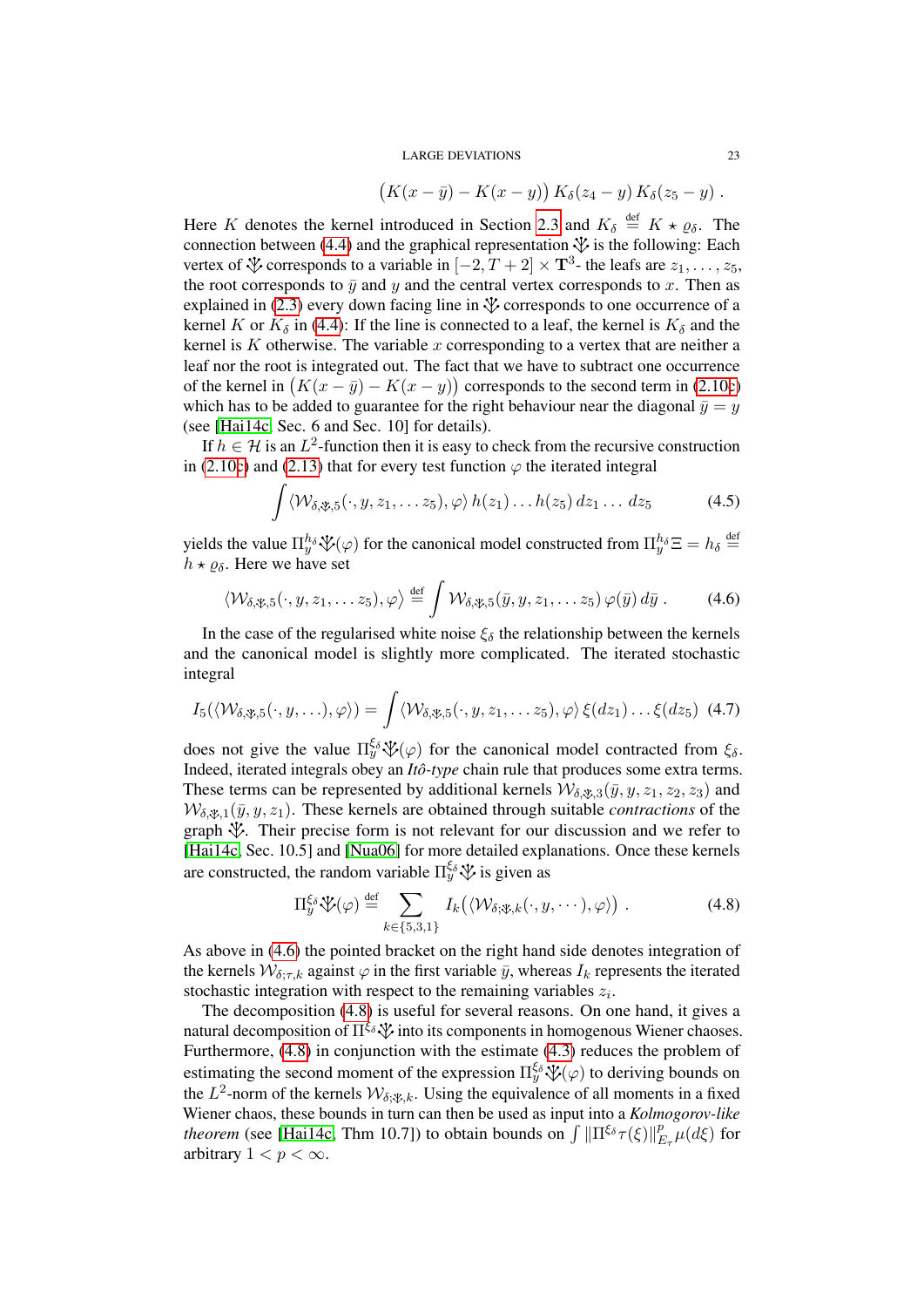On the other hand, we can immediately read off from [\(4.5\)](#page-22-2) and [\(4.8\)](#page-22-1) the homogeneous part of  $\Psi_{\delta,\mathcal{X}}$ . According to the discussion in Section [3,](#page-13-1) the terms corresponding to the kernels  $W_{\mathcal{X},k}$  for  $k = 1,3$  do not influence the value of  $(\Psi_{\delta;\mathcal{X}})_{\text{hom}}$ . For  $k = K_{\mathcal{X}} = 5$  the construction of the iterated integrals (see [\[Nua06,](#page-28-18) Section 1.1]) yields an explicit expression of the quantity  $\Psi_{\delta,\mathscr{X},5}$  evaluated at a shifted noise  $\xi + h$  for  $h \in \mathcal{H}$ . For any  $h \in \mathcal{H}$  and every test function  $\varphi$  we get for  $\mu$ -almost every  $\xi$ 

$$
\Psi_{\delta,\mathfrak{B},5}(\xi+h)[y,\varphi] = \int \langle \mathcal{W}_{\delta,\mathfrak{B},5}(\cdot,y,z_1,\ldots z_5),\varphi \rangle \tag{4.9}
$$
\n
$$
\left(\xi(dz_1) + h(z_1)dz_1\right) \cdots \left(\xi(dz_5) + h(z_5)dz_5\right).
$$

Here we use square brackets to denote the evaluation of  $\Psi_{\delta; \mathcal{X}, 5}(\xi + h) \in E_{\mathcal{X}}$  at y and at a test function  $\varphi$ . According to [\(3.7\)](#page-16-0) ( $\Psi_{\delta; \psi}$ )<sub>hom</sub>(h) evaluated at (y,  $\varphi$ ) is given by the expectation of this expression. But all of the iterated integrals that involve at least one power of  $\xi$  have vanishing expectation. The only term with non-zero expectation with respect to  $\mu$  is given by

$$
\int \langle \mathcal{W}_{\delta,\mathfrak{P},5}(\cdot,y,z_1,\ldots z_5),\varphi\rangle h(z_1)\ldots h(z_5) dz_1\ldots dz_5.
$$

According to the discussion around [\(4.5\)](#page-22-2) this is precisely  $\Pi_y^h \circ \mathcal{V}(\varphi)$  for the canonical model constructed from  $h_{\delta}$ .

The reasoning for all the other  $\tau \in \mathcal{W}$  is similar – we refer to [\[Hai14c,](#page-28-6) Sec. 10] for the precise expressions of the kernels  $W_{\delta:\tau,k}$ . In each case the  $\Psi_{\delta:\tau,k}$  live in  $\mathcal{H}^{(k)}(\mu, E_{\tau})$  and in each case the homogenous part  $(\Psi_{\delta; \tau})_{\text{hom}}(h)$  is given by the canonical model constructed from  $h_{\delta}$ .

Finally, the recursive definition [\(2.10c\)](#page-7-0) and [\(2.13\)](#page-8-1) is homogenous in the input  $\xi$ . Replacing the building block  $\xi$  by  $\sqrt{\varepsilon \xi}$  produces  $\Pi^{\sqrt{\varepsilon} \xi} \tau = \varepsilon^{\frac{K_{\tau}}{2}} \Pi^{\xi} \tau$  almost surely. This is precisely the rescaling assumed in the abstract setting in [\(3.10\)](#page-17-0). Hence, we are in the situation described in Section [3](#page-13-1) and we can apply Theorem [3.5](#page-17-6) directly to the functions  $\Psi_{\delta}^{(\varepsilon)}$  $\delta^{\text{(c)}}$  for fixed  $\delta$  to obtain the following large deviation result.

<span id="page-23-0"></span>**Theorem 4.2.** For any  $\varepsilon, \delta > 0$  let  $(\Pi^{\sqrt{\varepsilon}\xi_{\delta}}, F^{\sqrt{\varepsilon}\xi_{\delta}}) \in \mathcal{M}^{(3)}$  be the canonical model *defined recursively via [\(2.10c\)](#page-7-0) and* [\(2.13\)](#page-8-1) *from* Π  $\sqrt{\varepsilon} \xi_{\delta}$   $\Xi = \sqrt{\varepsilon} \xi_{\delta}$ . In the same way, *for*  $h \in H$  *let*  $(\Pi^{h_{\delta}}, F^{h_{\delta}})$  *be the canonical model constructed from*  $h_{\delta} = h \star \varrho_{\delta}$ *.* 

*Then for any fixed value of*  $\delta > 0$  *the distributions of*  $\{(\Pi^{\sqrt{\varepsilon}\xi_\delta}, F^{\sqrt{\varepsilon}\xi_\delta}), \varepsilon > 0\}$ *under*  $\mu$  *satisfy a large deviation principle on*  $\mathcal{M}^{(3)}$  *with rate*  $\epsilon$  *and rate function* 

$$
\mathscr{I}_{\text{Model }\delta}((\Pi, F)) \stackrel{\text{def}}{=} \inf \left\{ \frac{1}{2} |h|_{\mathcal{H}}^2 : (\Pi^{h_{\delta}}, F^{h_{\delta}}) = (\Pi, F) \right\}.
$$

*Proof.* Theorem [3.5](#page-17-6) applied to  $\{\Psi_{\delta}^{(\varepsilon)}\}$  $\{\delta^{\varepsilon}\}\in \mathcal{S}$  of fixed value of  $\delta$  yields a large deviation principle for the random variable  $\bigoplus_{\tau\in\mathcal{W}}\Pi^{\sqrt{\varepsilon}\xi_\delta}\tau\in\mathbf{E}.$  For  $\mathbf{s}=\bigoplus_{\tau\in\mathcal{W}}s_\tau$ the rate function is given by

$$
\widetilde{\mathscr{I}}_{\delta}(\mathbf{s}) = \inf \left\{ \frac{1}{2} |h|_{\mathcal{H}}^2 \colon \Pi^{h_{\delta}} \tau = s_{\tau} \text{ for } \tau \in \mathcal{W}_{-}^{(3)} \right\}.
$$

By construction this random variable takes values in  $\mathcal{M}_{-}^{(3)}$  almost surely. As  $\mathcal{M}_{-}^{(3)}$ is a closed subset of E it follows automatically that the large deviation principle also holds on  $\mathcal{M}_{-}^{(3)}$  with respect to the relative topology.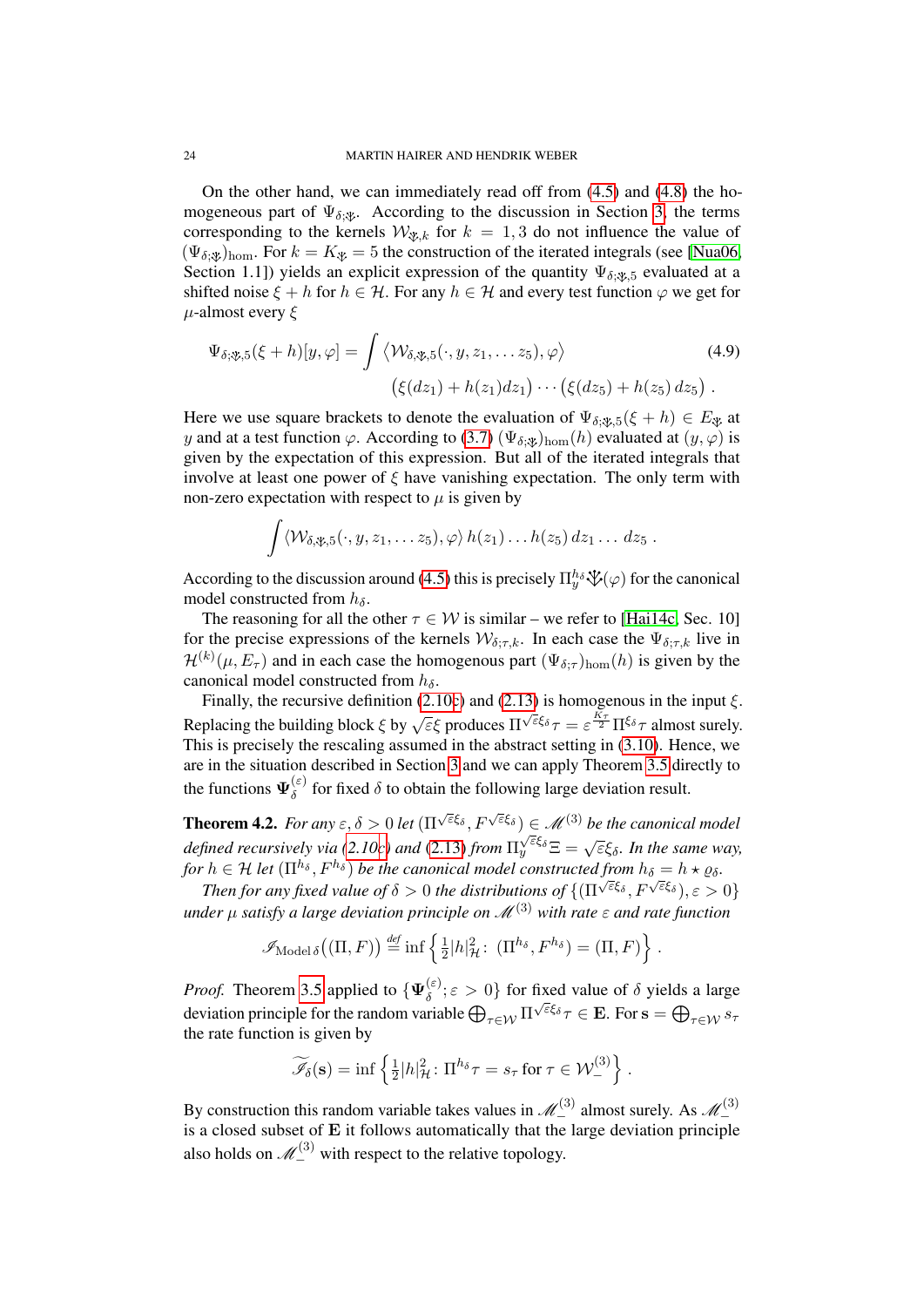According to Theorem [2.10](#page-10-1) the unique extension to an admissible model is continuous from  $\mathcal{M}_{-}^{(d)}$  to  $\mathcal{M}^{(d)}$ . Hence the contraction principle, Lemma [3.3,](#page-14-1) implies a large deviation principle for the full model. The rate function is given by

$$
\mathscr{I}_{\text{Model }\delta} \big( (\Pi, F) \big) = \inf \{ \widetilde{\mathscr{I}}_{\delta} (\mathbf{s}) \colon \mathbf{s} \in \mathcal{M}_{-}^{(3)} \text{ extension of } \mathbf{s} \text{ is } (\Pi, F) \}
$$
\n
$$
= \inf \left\{ \frac{1}{2} |h|_{\mathcal{H}}^{2} \colon \Pi^{h_{\delta}} \tau = s_{\tau} \text{ for } \tau \in \mathcal{W}_{-}^{(3)} \text{ and}
$$
\n
$$
\text{extension of } \mathbf{s} = \bigoplus s_{\tau} \text{ is } (\Pi, F) \right\}
$$
\n
$$
= \inf \left\{ \frac{1}{2} |h|_{\mathcal{H}}^{2} \colon \left( \Pi^{h_{\delta}}, F^{h_{\delta}} \right) = (\Pi, F) \right\},
$$

which is precisely our claim.

Combining this result with the contraction principle, Lemma [3.3](#page-14-1) and Theorem [2.12](#page-12-2) we recover the Freidlin-Wentzell type bounds for the stochastic PDE [\(1.1\)](#page-0-0) driven by a noise term  $\sqrt{\epsilon}\xi_{\delta}$  for fixed correlation length  $\delta$  as the noise strength  $\varepsilon$ goes to zero. Of course, such bounds can also be derived without any reference to the theory of regularity structures.

Our approach produces meaningful new results only when considering the limit  $\delta \to 0$ . Indeed, if we could show that the  $\Psi_{\delta}$  converges to a limit  $\Psi$  in the sense of [\(3.9\)](#page-17-1) we could apply Theorem [3.5](#page-17-6) to obtain a large deviation principle for any diagonal sequence  $\delta, \varepsilon \to 0$ . Unfortunately, as already explained above in Section [\(2.6\)](#page-12-0) this is not true. However, if we replace the models  $\Pi^{\xi_{\delta}}$  by the *renormalised* models  $\hat{\Pi}^{\xi_{\delta}}$  as defined above in [\(2.22\)](#page-13-2) we obtain uniform bounds and can pass to the limit  $\delta \to 0$ .

More precisely, for any  $\varepsilon > 0$  and  $\delta > 0$ , let  $(\hat{\Pi}^{\sqrt{\varepsilon}\xi_\delta}, \hat{F}^{\sqrt{\varepsilon}\xi_\delta}) \in \mathcal{M}^{(3)}$  be the model defined recursively via [\(2.10c\)](#page-7-0), [\(2.21\)](#page-12-1), and [\(2.22\)](#page-13-2) from  $\hat{\Pi}_{y}^{(\varepsilon)} \Xi = \sqrt{\varepsilon} \xi_{\delta}$ , and then extended to all of  $\mathcal{M}^{(3)}$  by Theorem [2.10.](#page-10-1) For  $\delta = 0$ , we write  $(\hat{\Pi}^{\sqrt{\epsilon}\xi}, \hat{F}^{\sqrt{\epsilon}\xi}) =$ ( $\hat{\Pi}^{\sqrt{\varepsilon}\xi_0}, \hat{F}^{\sqrt{\varepsilon}\xi_0} \in \mathcal{M}^{(3)}$  for the limit as  $\delta \to 0$  of these models, which exists by Theorem [2.13.](#page-13-3) As above, for  $h \in \mathcal{H}$ , we write  $(\Pi^h, F^h)$  for the canonical model constructed from h. We then have the following result.

<span id="page-24-0"></span>**Theorem 4.3.** Let  $\varepsilon \mapsto \delta(\varepsilon) \ge 0$  be any function satisfying  $\lim_{\varepsilon \to 0} \delta(\varepsilon) = 0$ . Then the distributions of  $\{(\hat{\Pi}^{\sqrt{\varepsilon}\xi_{\delta(\varepsilon)}},\hat{F}^{\sqrt{\varepsilon}\xi_{\delta(\varepsilon)}}),\varepsilon>0\}$  under  $\mu$  satisfy a large deviation *principle on*  $\mathcal{M}^{(3)}$  *with rate*  $\varepsilon$  *and rate function* 

$$
\mathscr{I}_{\text{Model}}((\Pi, F)) \stackrel{\text{def}}{=} \inf \left\{ \frac{1}{2} |h|_{\mathcal{H}}^2 : (\Pi^h, F^h) = (\Pi, F) \right\}.
$$

*Proof.* For  $\delta > 0$ , define the E-valued functions  $\hat{\Psi}_{\delta}(\xi)$  as  $\hat{\Psi}_{\delta;\tau}(\xi) = \hat{\Pi}^{\xi_{\delta}}\tau$ . It is shown in [\[Hai14c,](#page-28-6) Thms 10.7 and 10.22] that for every  $\tau \in \mathcal{W}_{-}^{(3)}$  these  $\hat{\Psi}_{\delta; \tau}(\xi)$ converge to the limit  $\hat{\Psi}_{\tau}(\xi)$  in the sense that

$$
\lim_{\delta \to 0} \int \left\| \hat{\Psi}_{\delta;\tau}(\xi) - \hat{\Psi}_{\tau}(\xi) \right\|_{E_{\tau}}^2 \mu(d\xi) = 0.
$$

Furthermore, each  $\hat{\Psi}_{\tau}(\xi)$  is given by iterated stochastic integrals against kernels  $\hat{W}_{\tau;k}$  as, for example, above in [\(4.7\)](#page-22-3). For each  $\tau \in \mathcal{W}_{-}^{(3)}$  the contribution in the highest Wiener chaos  $\mathcal{H}^{(K_\tau)}(\mu,E_\tau)$  is obtained by simply removing the convolution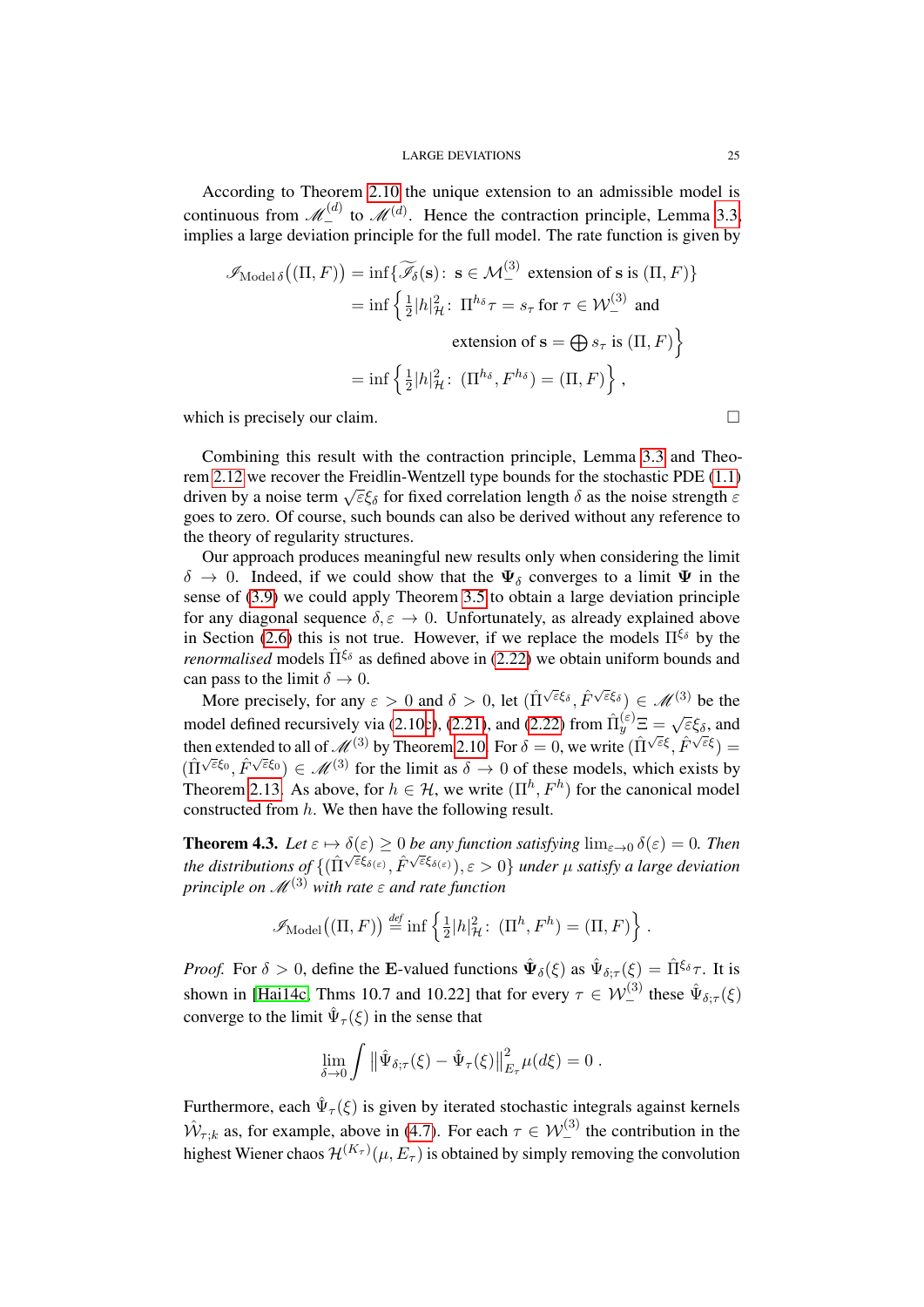with  $\varrho_{\delta}$  in the definitions of the the integral kernels  $K_{\delta}$ . For example, we have

$$
\hat{\mathcal{W}}_{\mathfrak{F},5}(\bar{y}, y, z_1, \dots, z_5) \stackrel{\text{def}}{=} \int dx K(z_1 - x) K(z_2 - x) K(z_3 - x) \tag{4.10}
$$
\n
$$
\left( K(x - \bar{y}) - K(x - y) \right) K(z_4 - y) K(z_5 - y) .
$$

This is because the renormalisation procedure described in [\(2.21\)](#page-12-1) and [\(2.22\)](#page-13-2) only affects the contributions in  $\mathcal{H}^{(k)}(\mu, E_{\tau})$  for  $k < K_{\tau}$ . This implies that for each  $\tau \in W^{(3)}_{-}$  the homogeneous part  $(\hat{\Psi}_{\tau})_{\text{hom}}(h)$  is given by  $\Pi^{h}\tau$ , the contribution at level  $\tau$  for the canonical model constructed from  $\Pi_z \Xi = h$ . Hence, for any function  $\delta(\varepsilon) \ge 0$  with  $\lim_{\varepsilon \to 0} \delta(\varepsilon) = 0$ , Theorem [3.5](#page-17-6) yields a large deviation principle on **E** for the sequence of random variables  $\hat{\Psi}_{\hat{\delta}(\varepsilon)}^{(\varepsilon)}$  $\delta(\varepsilon)$ . From this we obtain a large deviation principle for the full renormalised models  $(\hat{\Pi}^{\sqrt{\varepsilon}\xi_{\delta(\varepsilon)}}, \hat{F}^{\sqrt{\varepsilon}\xi_{\delta(\varepsilon)}})$  using Theorem [2.10](#page-10-1) as well as the contraction principle, Lemma [3.3,](#page-14-1) in the same way as in the proof of Theorem [4.2](#page-23-0)

Applying Theorem [2.12](#page-12-2) and the contraction principle, Lemma [3.3,](#page-14-1) once more, we immediately obtain our main result. In order to formulate it, we use the notation

$$
C_{u_0}([0,T],\mathcal{C}^{\eta}) \stackrel{\text{def}}{=} \{u \in \mathcal{C}([0,T],\mathcal{C}^{\eta}) : u(0,\cdot) = u_0\},\,
$$

and  $\mathcal{X}_{u_0} \stackrel{\text{def}}{=} C_{u_0}([0,T], \mathcal{C}^{\eta}) \cup \{\infty\}.$  As above we endow  $\mathcal{X}_{u_0}$  with a metric by postulating that  $\{\infty\}$  is at distance 1 from every point in  $\mathcal{C}_{u_0}([0,T], \mathcal{C}^{\eta})$ .

<span id="page-25-0"></span>**Theorem 4.4.** Let  $\eta \in (-3/2, 1 - \frac{d}{2} - \kappa)$  as before and, for any  $\varepsilon, \delta > 0$  and for any initial datum  $u_0 \in \mathcal{C}^\eta$ , let  $\hat{u}_\delta^{(\varepsilon)}$  $\delta^{\epsilon}$  be the unique solution of the SPDE

$$
\partial_t u = \Delta u + (C + 3\varepsilon C_\delta^{(1)} - 9\varepsilon^2 C_\delta^{(2)})u - u^3 + \sqrt{\varepsilon}\xi_\delta \tag{4.11}
$$

with initial datum  $u_0$ . Here  $C \in \mathbf{R}$  is arbitrary and the constants  $C_\delta^{(i)}$ δ *are defined in* [\(2.24\)](#page-13-0) *and* [\(2.25\)](#page-13-4)*. For*  $\varepsilon > 0$ *, let*  $\hat{u}_0^{(\varepsilon)}$  $\delta_0^{(\varepsilon)}$  be the limit as  $\delta \to 0$  of these solutions, *constructed in theorems* [2.12](#page-12-2) *and* [2.13.](#page-13-3) (As before we set it equal to  $\infty$  if the *maximal existence time is less or equal to* T*.)*

*Let*  $\varepsilon \mapsto \delta(\varepsilon) \geq 0$  *be a function with* 

<span id="page-25-2"></span><span id="page-25-1"></span>
$$
\lim_{\varepsilon\to 0}\delta(\varepsilon)=0\;.
$$

Then the sequence  $\hat{u}_{\delta(\varepsilon)}^{(\varepsilon)}$  $\delta(\varepsilon) \over \delta(\varepsilon)$  satisfies a large deviation principle in  $\mathcal{X}_{u_0}$  with rate function  $I(\infty) = +\infty$  and

$$
\mathcal{I}(u) = \frac{1}{2} \int_0^T \int_{\mathbf{T}^d} \left( \partial_t u - \Delta u - Cu + u^3 \right)^2 dx dt . \tag{4.12}
$$

*This is with the understanding that*  $\mathscr{I}(u) = +\infty$  *if*  $u \notin L^3([0,T] \times \mathbf{T}^3)$  or if the *distribution appearing in the right hand side of* [\(4.12\)](#page-25-1) *is not a square integrable function.*

*Remark* 4.5. The fact that the prefactor for  $C_{\delta}^{(1,2)}$  $\delta^{(1,2)}$  in [\(4.11\)](#page-25-2) is given by  $\varepsilon$  and  $\varepsilon^2$ respectively follows from [\(3.10\)](#page-17-0) since  $K_{\rm v} = 2$  and  $K_{\rm \tilde{\rm \psi}} = 4$ . This is also consistent with the definitions (10.35) and (10.41) in [\[Hai14c\]](#page-28-6).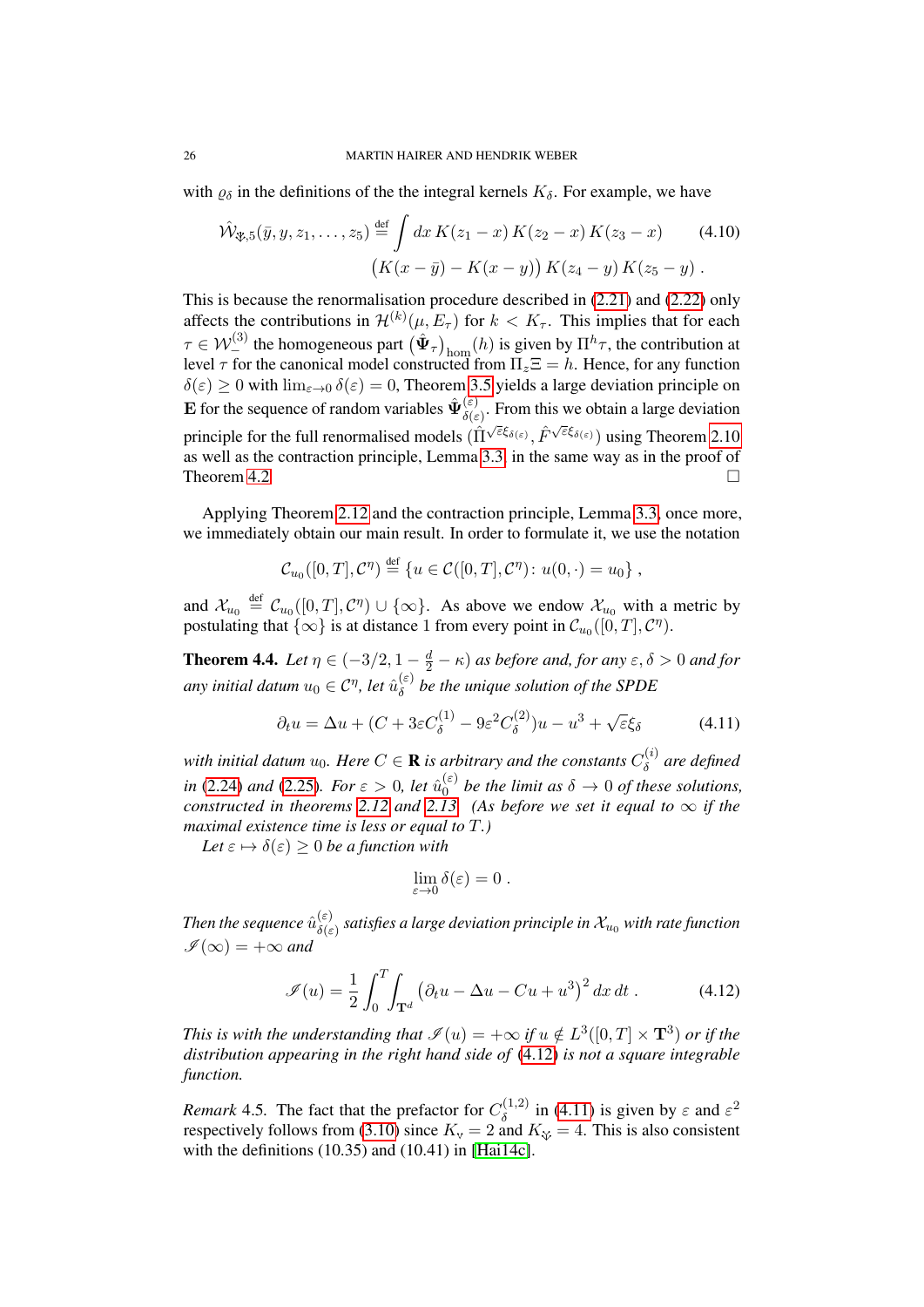*Proof.* According to Theorem [2.13](#page-13-3) the solution of  $(4.11)$  can be obtained by first applying the solution map  $S_A$  to the renormalised model  $(\hat{\Pi}^{\sqrt{\varepsilon}\xi_{\delta(\varepsilon)}}, \hat{F}^{\sqrt{\varepsilon}\xi_{\delta(\varepsilon)}}).$ 

According to Theorem [4.3](#page-24-0) the renormalised models  $(\hat{\Pi}^{\sqrt{\varepsilon}\xi_{\delta(\varepsilon)}}, \hat{F}^{\sqrt{\varepsilon}\xi_{\delta(\varepsilon)}})$  satisfy a large deviation principle on  $\mathcal{M}^{(3)}$ . Denote by  $\mathcal{M}_{\mathcal{H}}^{(3)} \subset \mathcal{M}^{(3)}$  the set of models obtained by the canonical lift of some element  $h \in \mathcal{H}$ . Since the solutions to the Allen-Cahn equation driven by a noise term in  $H$  are global, the map  $S_A$  does not take the value  $\infty$  on  $\mathscr{M}_{\mathcal{H}}^{(3)}$ . Furthermore, as a consequence of Theorem [2.12,](#page-12-2) the solution operator  $\mathcal{S}_A$  (for fixed  $u_0$  and  $C$ ) is continuous from an open neighbourhood of  $\mathscr{M}_\mathcal{H}^{(3)}$  in  $\mathscr{M}^{(3)}$  into  $\mathcal{C}_{u_0}([0,T],\mathcal{C}^\eta)$ . Since  $\mathscr{M}_\mathcal{H}^{(3)} = \{\mathscr{I}_{\text{Model}} < +\infty\}$ , the contraction principle, Lemma [3.3,](#page-14-1) immediately implies that the  $\hat{u}_{\delta(\epsilon)}^{(\varepsilon)}$  $\int_{\delta(\varepsilon)}^{\infty}$  satisfy a large deviation principle on  $\mathcal{X}_{u_0} = \mathcal{C}_{u_0}([0,T], \mathcal{C}^{\eta}) \cup \{\infty\}.$ 

The rate function is given by

$$
\mathcal{I}(u) = \inf \{ \mathcal{I}_{\text{Model}}(\Pi, F) : \mathcal{S}_A(\Pi, F) = u \}
$$
  
= 
$$
\inf \{ \frac{1}{2} |h|_H^2 : \mathcal{S}_A(\Pi^h, F^h) = u \}.
$$

According to Theorem [2.13,](#page-13-3) for  $h \in \mathcal{H}$  the function  $\mathcal{S}_A(\Pi^h, F^h)$  is simply the classical solution to

$$
\partial_t u = \Delta u + Cu - u^3 + h.
$$

Standard parabolic regularity theory implies that for  $h \in L^2([0,T] \times \mathbf{T}^3)$  (and for such an irregular choice of initial condition)  $u$  will at least attain values in  $L^3([0,T] \times \mathbf{T}^3)$ . Conversely, if u can be obtained in this way from h we can simply recover  $h$  by setting

$$
h = \partial_t u - (\Delta u + Cu - u^3).
$$

This concludes the argument.

*Remark* 4.6*.* Actually, we do not expect the renormalised solutions to explode either for  $d = 2$  or  $d = 3$ . Our argument does not imply this, but we can conclude that the probability of finite time explosion decays faster than  $e^{-c\varepsilon^{-1}}$  for any  $c \in (0, \infty)$ .

In a very similar way, Theorem [4.3](#page-24-0) implies the following large deviation principle for solutions of the SPDE without renormalisation:

<span id="page-26-0"></span>**Theorem 4.7.** *Let*  $\eta \in (-3/2, 1 - \frac{d}{2} - \kappa)$  *as before. For any*  $\varepsilon, \delta > 0$  *and for any initial datum*  $u^0 \in C^{\eta}$  *let*  $u_{\delta}^{(\varepsilon)}$ δ *be the unique (global) solution of the SPDE*

$$
\partial_t u = \Delta u + Cu - u^3 + \sqrt{\varepsilon} \xi_\delta \,, \tag{4.13}
$$

*with initial datum*  $u_0$ *.* 

*Let*  $\varepsilon \mapsto \delta(\varepsilon) > 0$  *be a function with*  $\lim_{\varepsilon \to 0} \delta(\varepsilon) = 0$  *and* 

$$
\lim_{\varepsilon \to 0} \varepsilon \delta^{-1} = \lambda^2 \in [0, \infty). \tag{4.14}
$$

*Then the*  $u_{s(s)}^{(\varepsilon)}$  $\sigma_{(\varepsilon)}^{(\varepsilon)}$  satisfy a large deviation principle in  $\mathcal{C}([0,T],\mathcal{C}^{\eta})$  with rate function

$$
\mathscr{I}(u) = \frac{1}{2} \int_0^T \int_{\mathbf{T}^d} \left( \partial_t u - \Delta u + C_{\lambda} u + u^3 \right)^2 dx dt.
$$

where  $C_{\lambda} = C - 3\lambda^2 \int_{\mathbf{R}^4} (P \star \varrho) (t, x)^2 dt dx$ .

*Remark* 4.8*.* Recall that P denotes the heat kernel on the 3-dimensional torus without any truncation. (See also Remark [2.14.](#page-13-5))

<span id="page-26-2"></span><span id="page-26-1"></span>
$$
\qquad \qquad \Box
$$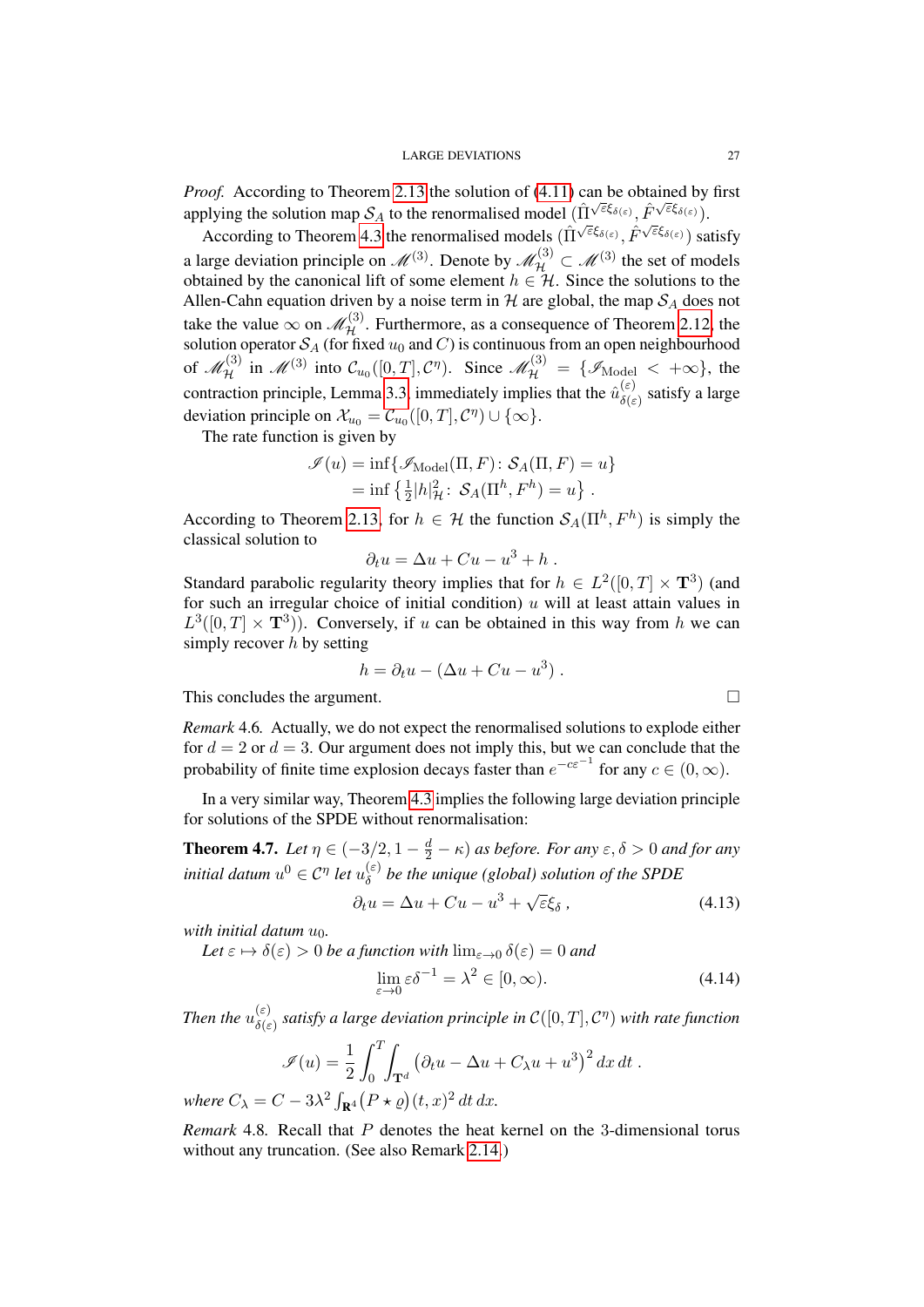*Proof.* We start by rewriting [\(4.13\)](#page-26-1) as

$$
\partial_t u = \Delta u + \widetilde{C}(\varepsilon)u - \left(u^3 - \left(3\varepsilon C_\delta^{(1)} - 9\varepsilon^2 C_\delta^{(2)}\right)u\right) + \sqrt{\varepsilon}\xi_\delta
$$

where  $\widetilde{C}(\varepsilon) = C - 3\varepsilon C_{\delta}^{(1)} + 9\varepsilon^2 C_{\delta}^{(2)}$  $\delta^{(2)}$ . According to Theorem [2.13](#page-13-3) the solution to this equation can be obtained by applying the solution operator  $S_A$  corresponding to the choice  $C = \widetilde{C}(\varepsilon)$  to the renormalised model  $(\hat{\Pi}^{\sqrt{\varepsilon}\xi_{\delta}(\varepsilon)}, \hat{F}^{\sqrt{\varepsilon}\xi_{\delta}(\varepsilon)})$ .

According to the assumption [\(4.14\)](#page-26-2) and to the definition [\(2.24\)](#page-13-0) and [\(2.25\)](#page-13-4) of the constants  $C_\delta^{(1)}$  $C_{\delta}^{(1)}$  and  $C_{\delta}^{(2)}$  $\delta^{(2)}$  the  $C(\varepsilon)$  converge to  $C_{\lambda}$ . Now the argument proceeds like the proof of Theorem [4.4,](#page-25-0) noting only that the solution map is locally uniformly continuous in the choice of C when applying the contraction principle, Lemma [3.3.](#page-14-1)  $\Box$ 

*Remark* 4.9. The analogous result for  $d = 2$  can be obtained in a similar way. There, according to [\(2.23\)](#page-13-6) we get for the value of the modified constant  $C_{\lambda} = C - \lambda^2 \frac{3}{4\pi}$ under the assumption that  $\lim_{\varepsilon \to 0} \varepsilon \log \delta(\varepsilon)^{-1} = \lambda^2 \in [0, \infty)$ . In particular, the value of  $C_{\lambda}$  does not depend on the choice of mollifying kernel  $\rho$ .

*Remark* 4.10*.* For  $d = 3$  we could also consider schemes of the form

$$
\partial_t u = \Delta u + \widetilde{C}(\varepsilon)u - \left(u^3 - 3\varepsilon C_\delta^{(1)}u\right) + \sqrt{\varepsilon}\xi_\delta,
$$

i.e. schemes that ignore the logarithmic sub divergence. In this case we recover a large deviation result with rate function depending on  $\lim_{\varepsilon \to 0} \varepsilon^2 \log \delta(\varepsilon)^{-1} = \lambda^2 \in$  $[0, \infty)$ .

*Remark* 4.11*.* Even though our statement does not make reference to regularity structures, the proof uses heavily the fact that there is a non-trivial renormalised limit as  $\delta \to 0$  for fixed  $\varepsilon > 0$ . In particular, we do not know if a similar statement (but with stronger assumptions on how  $\delta(\varepsilon) \to 0$ ) holds true in four spatial dimensions where no renormalised solutions are available.

### **REFERENCES**

<span id="page-27-7"></span><span id="page-27-6"></span><span id="page-27-5"></span><span id="page-27-4"></span><span id="page-27-3"></span><span id="page-27-2"></span><span id="page-27-1"></span><span id="page-27-0"></span>

| [Aid $09$ ] | S. AIDA. Semi-classical limit of the lowest eigenvalue of a Schrödinger operator on a                       |
|-------------|-------------------------------------------------------------------------------------------------------------|
|             | Wiener space. II. $P(\varphi)$ <sub>2</sub> -model on a finite volume. J. Funct. Anal. 256, no. 10, (2009), |
|             | 3342-3367. doi:10.1016/j.jfa.2008.10.001.                                                                   |
| [Aid $12$ ] | S. AIDA. Tunneling for spatially cut-off $P(\varphi)_2$ -Hamiltonians. J. Funct. Anal. 263,                 |
|             | no. 9, (2012), 2689-2753. arXiv:1104.0486. doi:10.1016/j.jfa.2012.08.017.                                   |
| [BLZ14]     | F. BOUCHET, J. LAURIE, and O. ZABORONSKI. Langevin dynamics, large deviations                               |
|             | and instantons for the quasi-geostrophic model and two-dimensional euler equations.                         |
|             | <i>ArXiv e-prints</i> (2014). arXiv: 1403.0216.                                                             |
| [Bor78]     | C. BORELL. Tail probabilities in Gauss space. In Vector Space Measures and Applica-                         |
|             | <i>tions I, 73–82. Springer, 1978.</i>                                                                      |
| [Bor84a]    | C. BORELL. On polynomial chaos and integrability. <i>Probab. Math. Statist</i> 3, no. 2,                    |
|             | $(1984), 191-203.$                                                                                          |
| [Bor84b]    | C. BORELL. On the Taylor series of a Wiener polynomial. In Seminar Notes on                                 |
|             | multiple stochastic integration, polynomial chaos and their integration. Case Western                       |
|             | Reserve University, Cleveland. 1984.                                                                        |
| [CF11]      | S. CERRAI and M. FREIDLIN. Approximation of quasi-potentials and exit problems                              |
|             | for multidimensional RDE's with noise. <i>Trans. Amer. Math. Soc.</i> 363, no. 7, (2011),                   |
|             | 3853–3892. doi:10.1090/S0002-9947-2011-05352-3.                                                             |
| [DPD02]     | G. DA PRATO and A. DEBUSSCHE. Two-dimensional Navier-Stokes equations driven                                |
|             | by a space-time white noise. <i>J. Funct. Anal.</i> <b>196</b> , no. 1, (2002), 180–210. doi:10.            |
|             | 1006/jfan.2002.3919.                                                                                        |